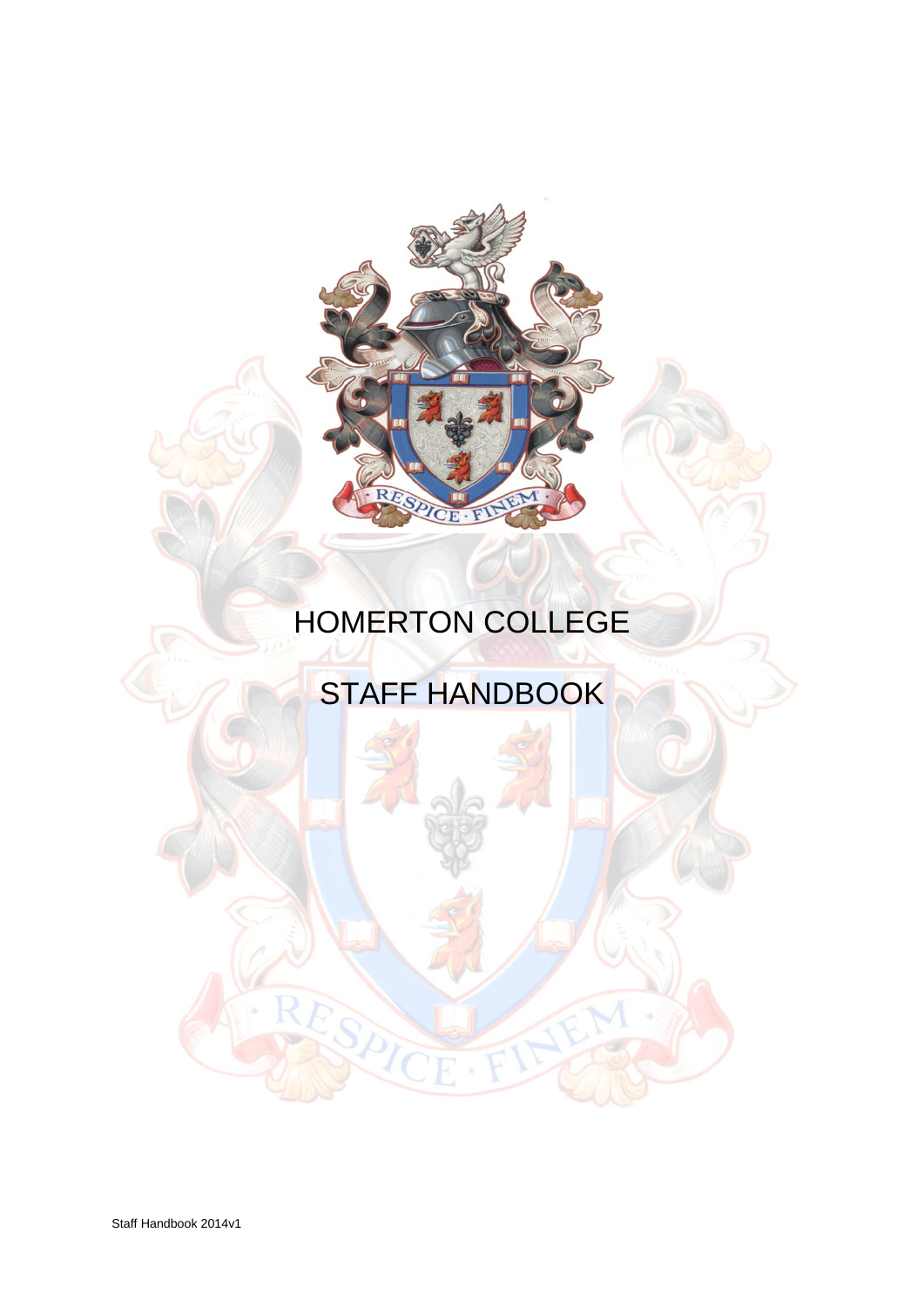# **1. Introduction**

Welcome to Homerton College and congratulations on your new job.

Our aim in producing this document was to create a one-stop information point where you would be able to access all the information you are likely to need in relation to your employment with us. It provides an overview of the terms and conditions of your employment, and outlines what you can expect from us as your employer. In return we ask you for a high degree of commitment, dedication and loyalty to help us achieve the aims and objectives of the College.

There is a form at the back the Handbook for you to sign and return to acknowledge that you have received a copy. It is your responsibility to read and familiarise yourself with its contents.

I hope you find this a useful guide during your employment with us. However if you are unable to find the answer to your question here, please feel free to contact your line manager who will certainly be able to help you.

We are delighted that you have decided to join us and wish you every success throughout your career with Homerton College.

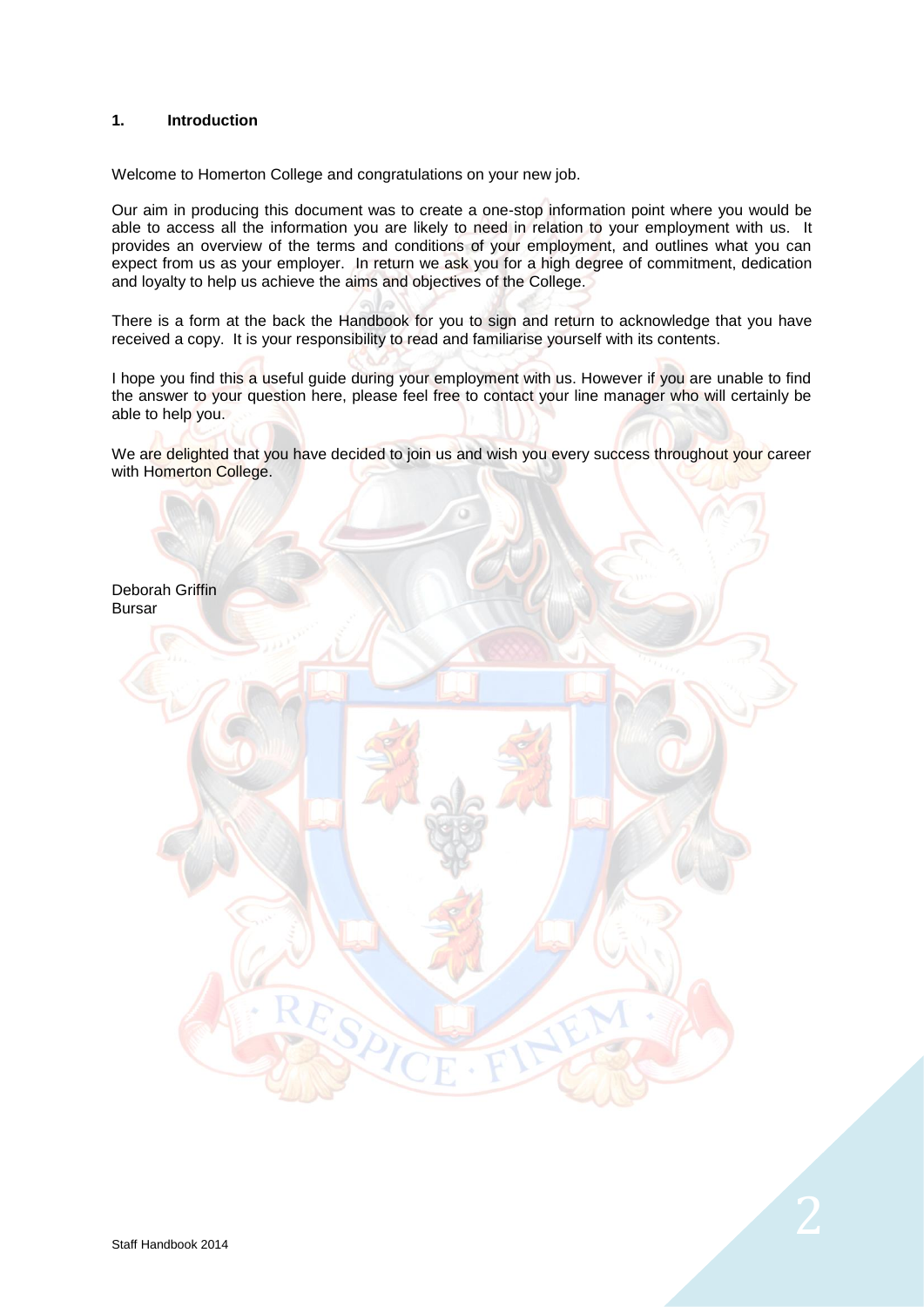#### $2.$ **Contents:**

| 1.                                    |                                                                                                                                                                                                                                     |  |
|---------------------------------------|-------------------------------------------------------------------------------------------------------------------------------------------------------------------------------------------------------------------------------------|--|
| 2.                                    |                                                                                                                                                                                                                                     |  |
| 3.                                    |                                                                                                                                                                                                                                     |  |
| a.<br>b.<br>c.<br>d.<br>е.<br>f.      |                                                                                                                                                                                                                                     |  |
| g.<br>h.<br>L.<br>j.                  |                                                                                                                                                                                                                                     |  |
| k.<br>Ы<br>m.<br>n.<br>о.<br>p.<br>q. |                                                                                                                                                                                                                                     |  |
| 4.                                    |                                                                                                                                                                                                                                     |  |
| a.                                    |                                                                                                                                                                                                                                     |  |
| b.                                    | Dignity at Work <b>Which and Construction Construction</b> and the United States of the United States and the United States of the United States of the United States and the United States of the United States of the United Stat |  |
| 5.                                    |                                                                                                                                                                                                                                     |  |
| a.<br>b.<br>c.<br>d.<br>е.            |                                                                                                                                                                                                                                     |  |
| f.<br>g.                              |                                                                                                                                                                                                                                     |  |

3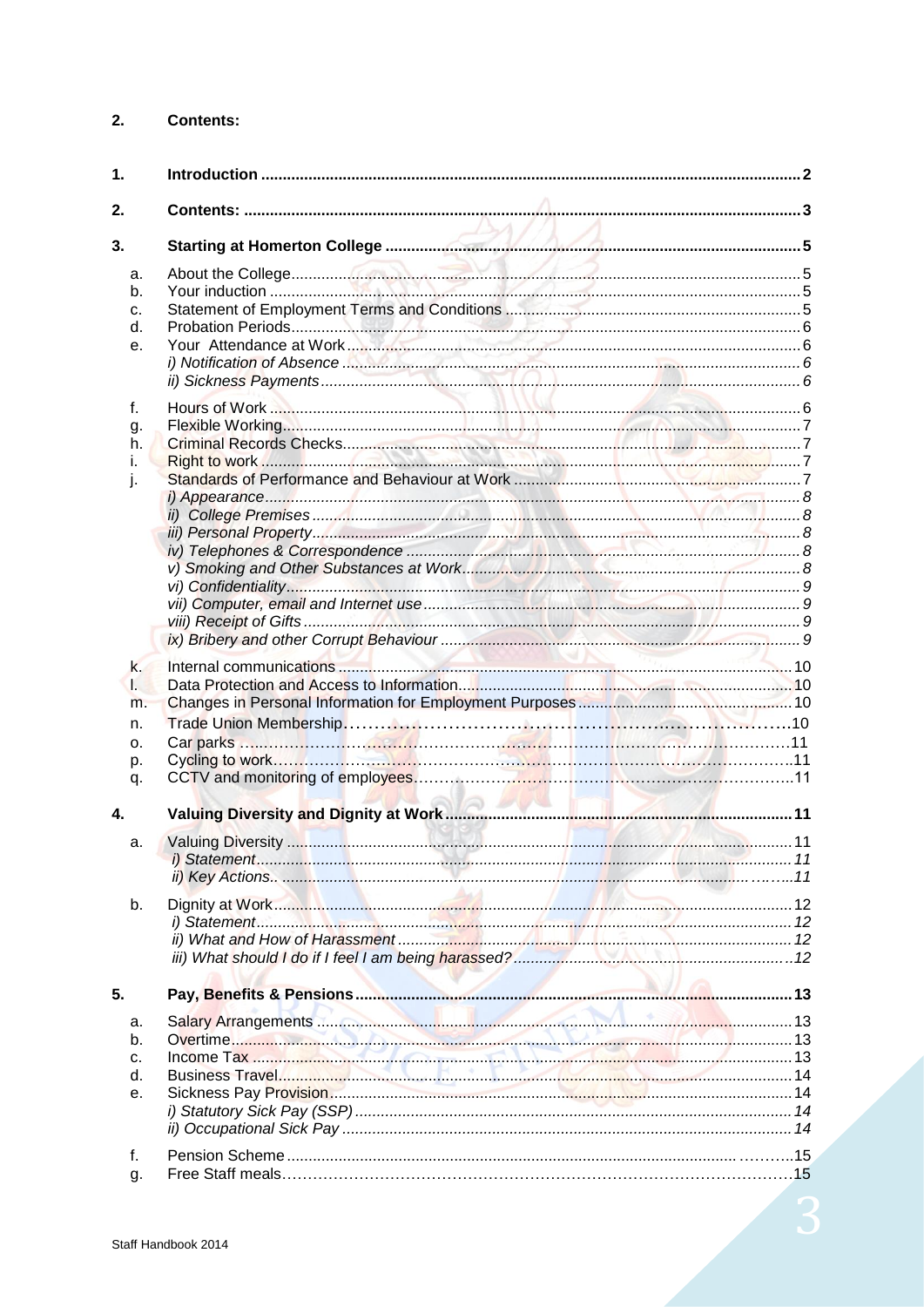| h.  |                                                                  |  |
|-----|------------------------------------------------------------------|--|
| L.  |                                                                  |  |
| j.  |                                                                  |  |
| k.  |                                                                  |  |
| L.  |                                                                  |  |
| 6.  |                                                                  |  |
| a.  |                                                                  |  |
| b.  |                                                                  |  |
|     |                                                                  |  |
|     |                                                                  |  |
|     |                                                                  |  |
|     |                                                                  |  |
| C.  |                                                                  |  |
|     |                                                                  |  |
|     |                                                                  |  |
|     |                                                                  |  |
| 7.  |                                                                  |  |
| a.  |                                                                  |  |
| b.  |                                                                  |  |
| c.  |                                                                  |  |
| d.  |                                                                  |  |
| 8.  |                                                                  |  |
| a.  |                                                                  |  |
|     |                                                                  |  |
|     |                                                                  |  |
| 10. |                                                                  |  |
| a.  |                                                                  |  |
| b.  |                                                                  |  |
| c.  | Other Conditions on Leaving <b>Manufacture and Conditions</b> 21 |  |
| d.  |                                                                  |  |
|     |                                                                  |  |
|     |                                                                  |  |
|     |                                                                  |  |
|     |                                                                  |  |
|     |                                                                  |  |
|     |                                                                  |  |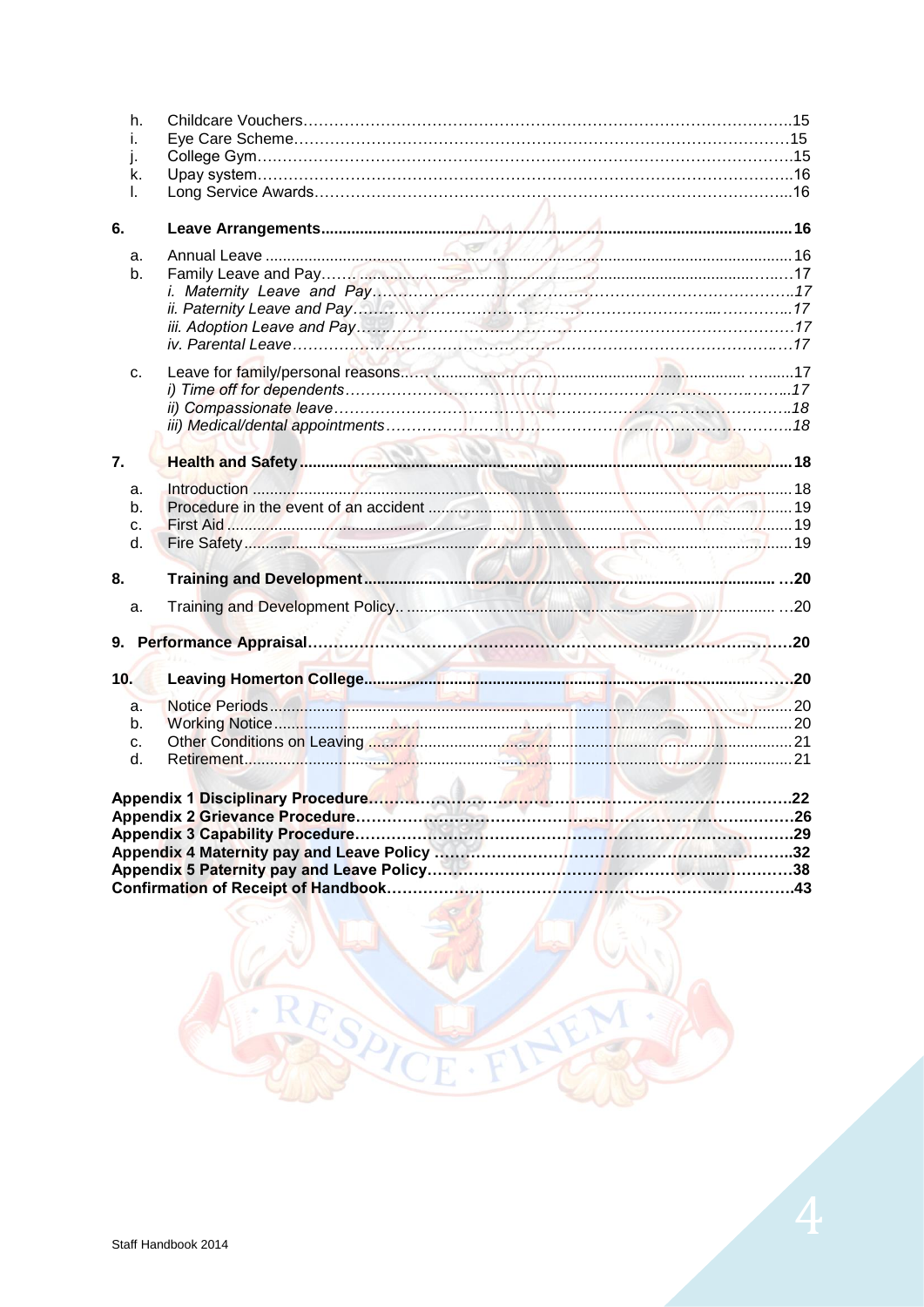# **3. Starting at Homerton College**

#### <span id="page-4-0"></span>*a. About the College*

Homerton College was founded in the  $18<sup>th</sup>$  Century, moved to its current location in 1894 and was granted a Royal Charter as a self-governing College of the University of Cambridge in 2010. The College has over 1,000 students, a Fellowship of around 70 and approximately 250 staff.

The College ethos is exemplified by a desire to ensure access for the widest range of talented students, to provide outstanding teaching and to offer financial support where we can.

Homerton has a substantial conference business and is also currently developing the adjacent Homerton Business Centre into commercial and residential units.

You can find more information about the College on our website at www.homerton.cam.ac.uk

#### *b. Your induction*

Homerton College believes its employees are a great asset and recognises its responsibility to ensure they are afforded appropriate development throughout their employment. This development begins at the Induction stage when a new employee joins.

Our aim is to support and develop employees in their role so that they feel confident to undertake the responsibilities placed upon them and ultimately are able to contribute to the success of the organisation.

Induction will be spread over your first few months in post, and is generally planned on a first day, first week and first month basis. The content and duration of the induction programme will be dependent on the scope and complexity of your job, and your line manager will outline this in detail to you on your first day. Copies of your induction checklist will be made available to you by your manager on your first day with us.

#### *c. Statement of Employment Terms and Conditions*

As an employee of Homerton College you will have received a document setting out specific terms and conditions of service as they relate to your post; this includes details of:

- the names of the employer and the employee
- job title
- the date when the employment (and the period of continuous employment) began
- remuneration and the intervals at which it is to be paid
- hours of work
- holiday entitlement
- entitlement to sick leave, including any entitlement to sick pay
- pensions and pension schemes
- the entitlement of employer and employee to notice of termination
- where it is not permanent, the period for which the employment is expected to continue or, if it is for a fixed term, the date when it is to end

Further detailed policies and procedures which may not be mentioned as part of this document, but which still form part of your conditions of employment with us can be found on the intranet.

Homerton College reserves the right to change its terms and conditions and employment policies from time to time. You will be notified at the earliest opportunity of these changes by way of general notice to all employees affected by the change. Where a contractual change in your terms and conditions of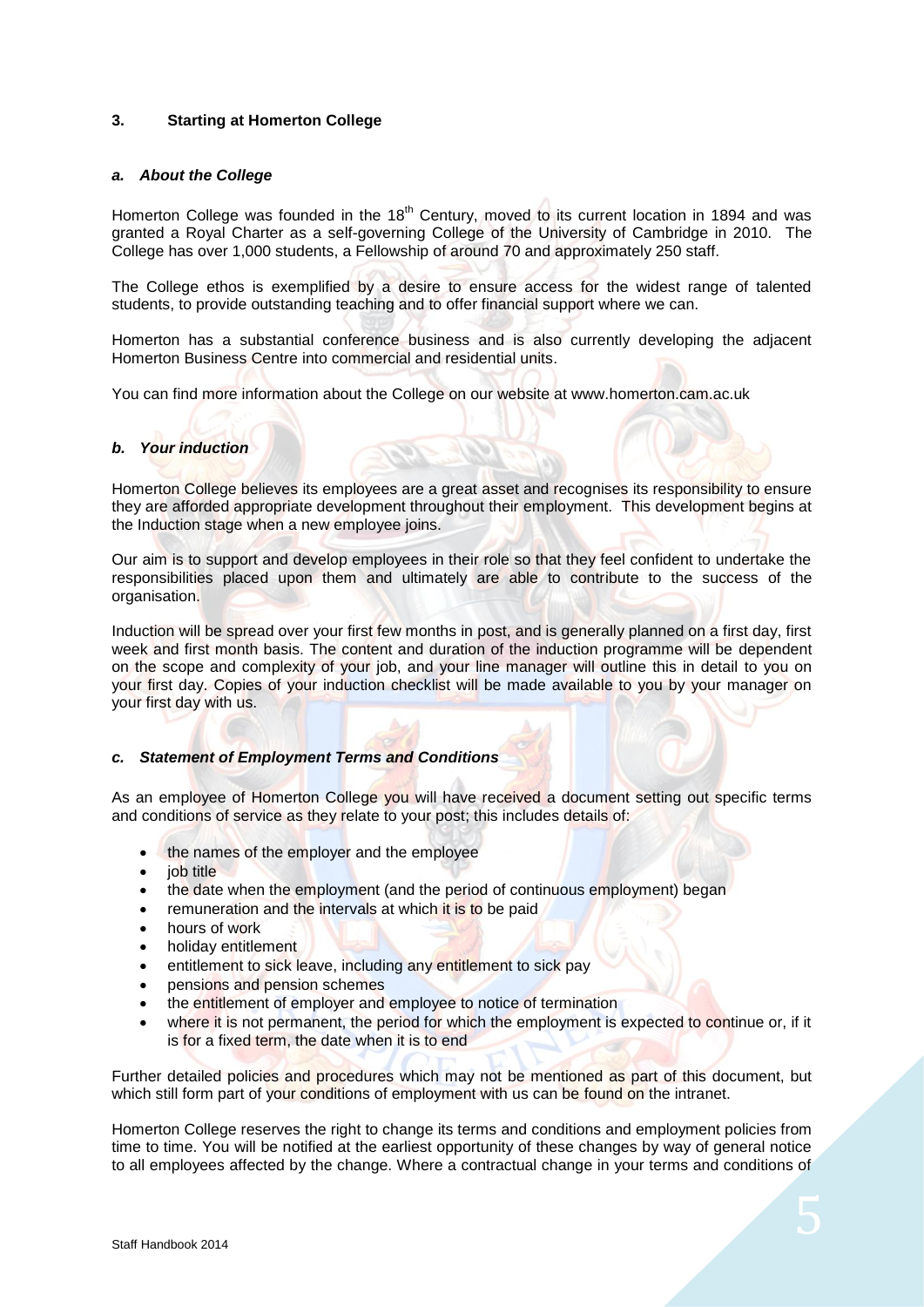employment results in a change to your written statement of particulars of employment, we will give you a written statement of the change at the earliest opportunity.

# *d. Probation Periods*

All new staff are subject to a probationary period of 6 months. An initial informal review will take place after 3 months with your line manager, with a formal review after 6 months. Your appointment will be confirmed on satisfactory completion of the 6 month period. During this probationary period you will be given appropriate support and development opportunity to help you reach the required standards. Extension of the probationary period may be granted to enable the required standards to be achieved, but failure to do so could result in termination of your employment.

#### *e. Your Attendance at Work*

Homerton College values good attendance at work and is committed to improving the general wellbeing of its employees to achieve this. Although we aim to secure regular attendance, we do not expect employees to attend when they are unwell.

# *i) Notification of Absence*

Your line manager should be notified as early as possible if absence from work is anticipated for hospitalisation and other medical treatment.

If you are unable to attend work due to sickness or injury, your line manager must be notified by telephone before your normal start time or as soon as possible on the first day of absence, if possible indicating a date of return. Notification should be made by you personally unless impossible due to the nature of the illness where you should arrange for someone else to call on your behalf. Messages left on voice mail or sent by text will not be accepted. Notification should continue each day that you continue to be absent unless you have agreed otherwise with your line manager. During prolonged periods of absence, your manager should be kept informed of progress and an expected date of return.

Any employee who has been absent due to sickness and is found not to have been genuinely ill will be subject to disciplinary action, which could include dismissal.

#### *ii) Sickness Payments*

Payment of Occupational Sick Pay will be made on a sliding scale depending on length of service and sickness period. For more details please see the Handbook section on Pay and Benefits. From your first day of absence you will be required to complete a self-certification form available through your line manager on your return; if greater than 7 days (including weekends and days off) you will need to obtain a statement of Fitness for Work (medical certificate) from your G.P.

#### *f. Hours of Work*

Your normal hours and working pattern will be specified in your Statement of Terms and Conditions of Employment.

The full-time contracted hours for all posts within the College are 37 hours per week excluding daily meal breaks. A daily unpaid lunch break of a minimum of 30 minutes must be taken if you work more than six hours daily.

Homerton College reserves the right to vary your hours and pattern of working, following consultation and agreement with you.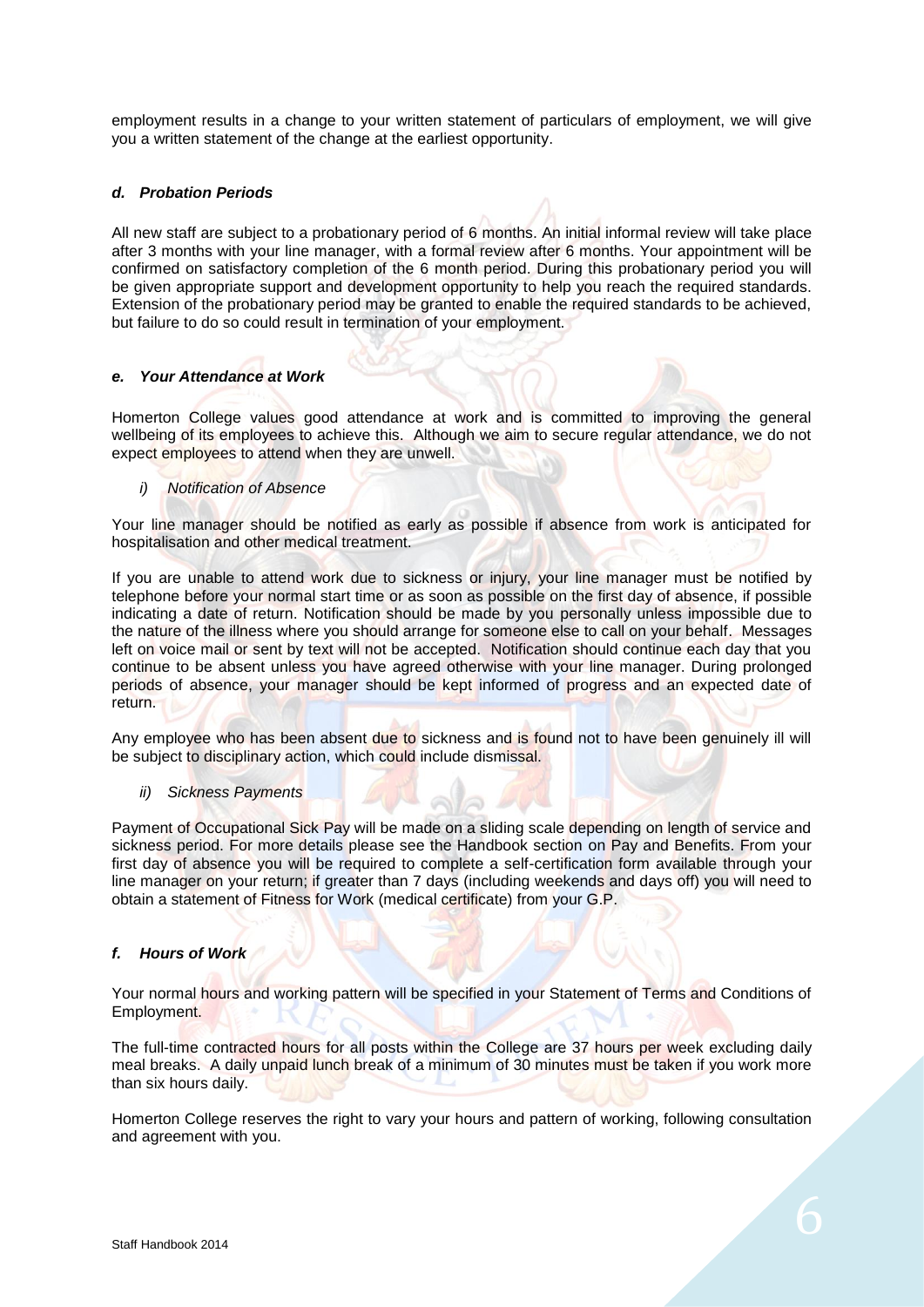Persistent poor timekeeping means that colleagues are put under pressure to cover your duties. This is not acceptable and will therefore be treated as a potential disciplinary offence under our disciplinary procedures.

# *g. Flexible Working*

Homerton College will try and assist staff to balance their work and home life, and is therefore willing to consider requests from staff to vary their working hours or work pattern. Such requests will be considered taking into account the impact on the organisation, work colleagues and any other relevant factors. Should you wish to discuss this you should speak to your line manager in the first instance.

# *h. Criminal Records Checks*

Certain employees of Homerton College may be required to undergo a criminal records office check. This is only in very special circumstances where your employment with us means you are likely to come into contact with children or vulnerable adults (or certain other particular circumstances). Should this be the case, we will discuss the situation with you prior to confirming your appointment (or relevant change to your job).

#### *i. Right to work*

As an employer we are required to ensure all employees have the right to work in the UK. Before you commence employment with the College you will expected to provide the required documents e.g. passport. Copies will be taken to comply with Home office regulations. If you require a visa /limited leave to remain and work in the UK the College has the right to check these documents at least every twelve months.

If you have presented documents which indicate that you have limited leave to remain /permission to work in the UK it is your responsibility to ensure that your permission does not expire.

Please make any application for your permission to be extended well in advance of the expiry date and ensure the Personnel Officer has copies of this documentation. Homerton College has the right to suspend you with no pay if your permission to live and work in the UK expires.

#### *j. Standards of Performance and Behaviour at Work*

#### *i) Code of behaviour*

The College continually strives to maintain a work environment for its staff in which honesty, integrity and respect for fellow employees is constantly reflected in personal behaviour and standards of conduct. The purpose of this code is to provide a clear framework within which employees are expected to conduct themselves whilst they are at work and representing the College.

The College has identified 4 key core values:

Respecting each other:

- actively listen to colleagues and customers
- use appropriate language and tone
- be open to ideas and suggestions form colleagues and peers
- value and recognise the contribution, intellect and ability of others

Working together:

- actively support and help other departments
- support decisions made despite personal views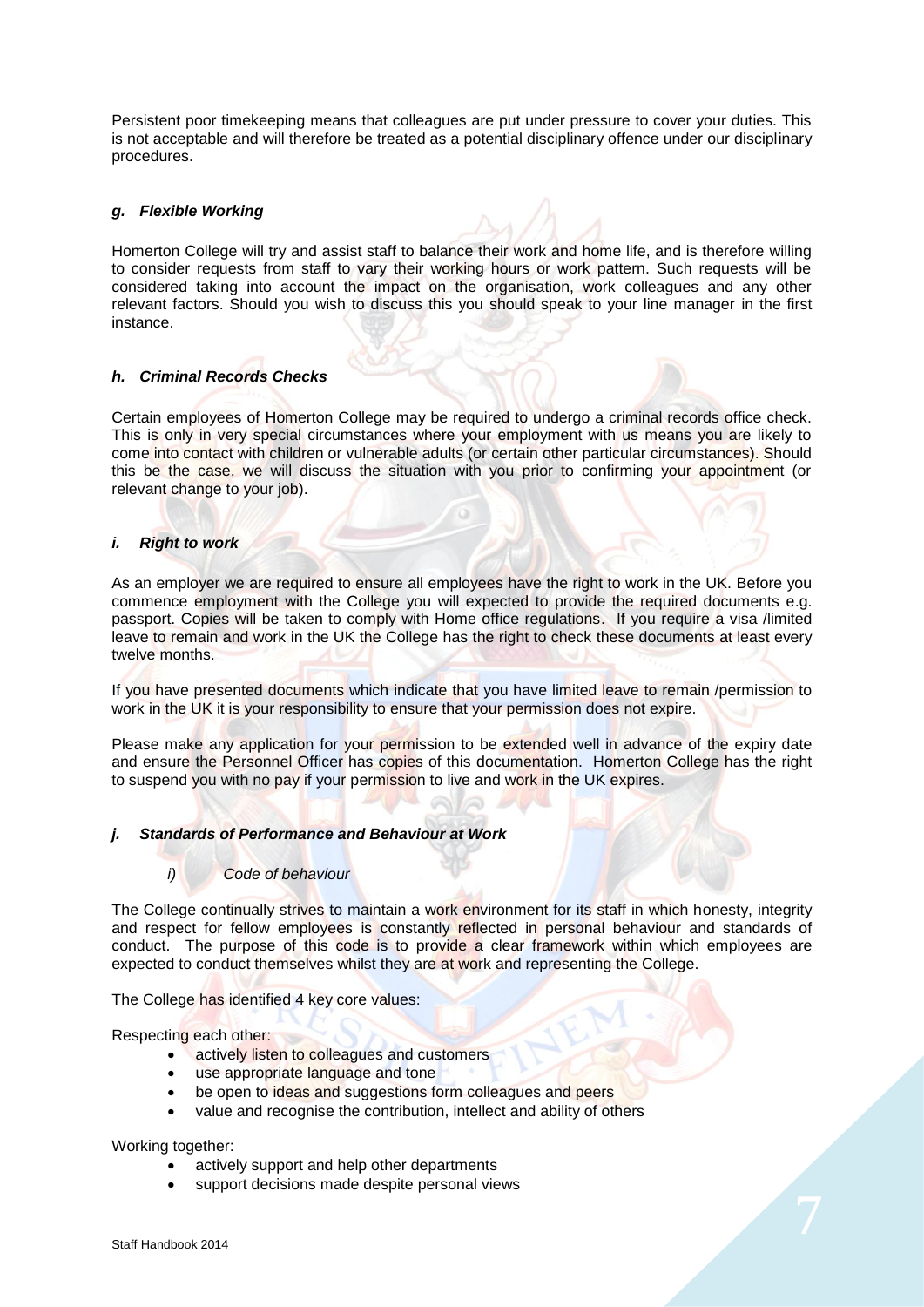- communicate between departments
- be aware of own departments impact on others

Delivering Professional service:

- be a good timekeeper
- work in a consistent manner
- comply with College/Department dress code

Being Accountable:

- own up to mistakes
- use initiative
- resolve issues at the earliest opportunity

These values describe the behaviour expected of all employees. It is therefore important that you read and understand them in order to appreciate the general standard of behaviour which is required. If you have any doubt about the meaning or the application of this code you should ask for clarification during your induction or from your Line Manager at any time.

#### *i) Appearance*

You are expected to dress appropriately at all times in relation to your role, and to ensure that your personal hygiene and grooming are properly attended to prior to presenting yourself at work.

If we have supplied you with a uniform, then you must wear this at all times when required to do so; it is your responsibility to ensure that this is clean and presentable, unless otherwise agreed.

If you have any queries about what is appropriate, these should be directed to your line manager.

# *ii) College Premises*

You will be issued with a University identity card allowing access to College. This remains the property of Homerton College; loss of your card must be reported immediately to Porters Lodge.

You must not remove property from College s premises unless prior authority from your line manager has been given.

## *iii) Personal Property*

Any personal property such as jewellery, cash, credit cards, clothes, cars, motorbikes or bicycles etc left on Homerton College premises is done so entirely at your own risk. You are strongly advised not to leave any valuables unattended, either on our premises or in your own vehicle. Homerton College does not accept liability for loss or damage to any personal property whatsoever.

#### *iv) Telephones & Correspondence*

College telephone / mobile phone or postal facilities must not be used for private purposes without prior permission from your line manager. If, for any reason, personal use is made of these items then arrangements must be made to pay the cost price of all services used. Abuse of these facilities will be considered a potential disciplinary matter.

#### *v) Smoking and Other Substances at Work*

Smoking is strictly prohibited at Homerton College (including entrances and exits) and vehicles.

Outside areas have been identified should you wish to smoke during their break-time.

Bringing alcohol or any unlawful drugs to the workplace, and / or imbibing them there is strictly prohibited both during work time or during a period prior to work where the effects carry over to the workplace. Any such instances will be dealt with under the disciplinary procedure and may lead to your summary dismissal.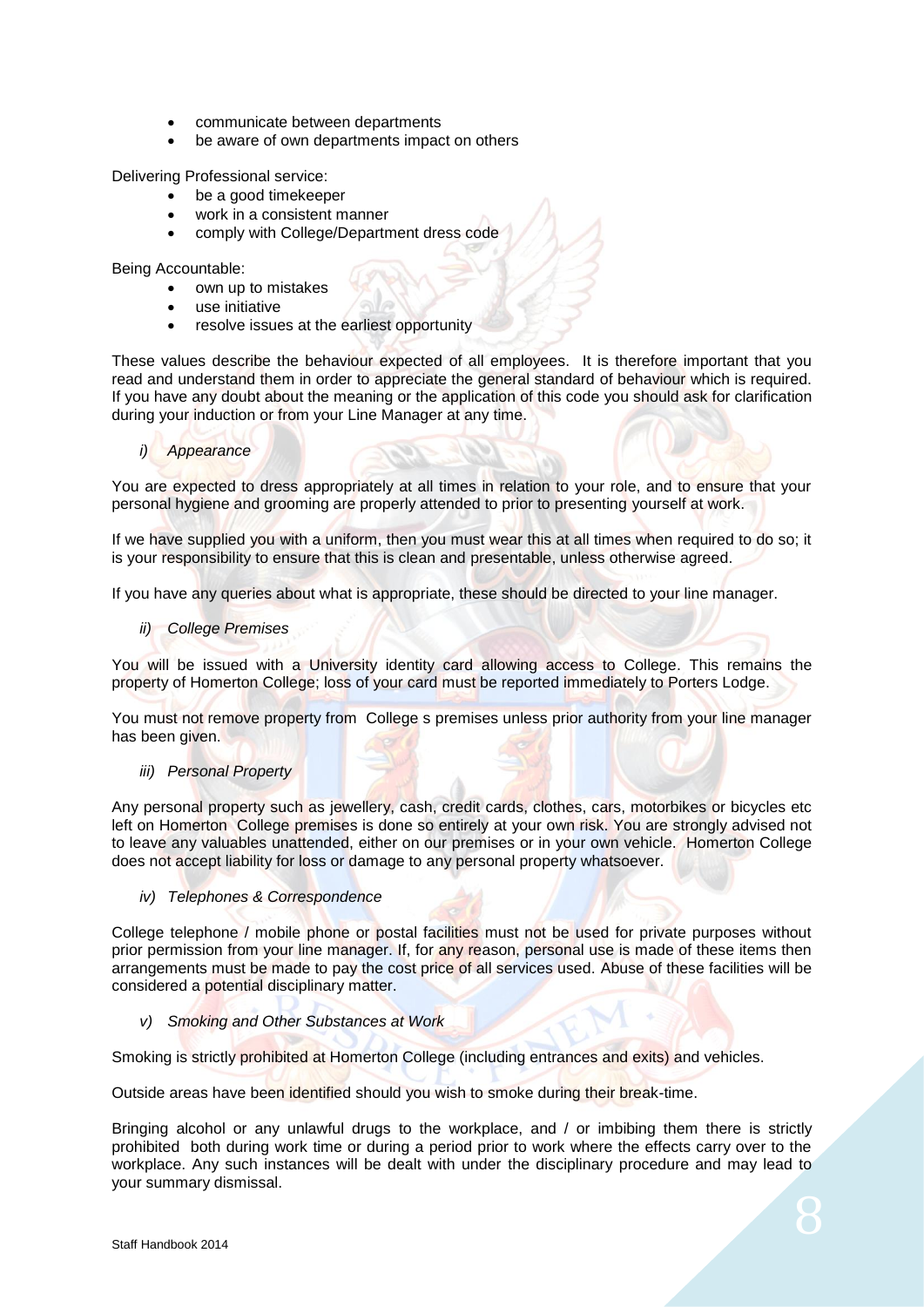# *vi) Confidentiality*

It is a condition of your employment that you have a duty of confidentiality with regards to Homerton College.

During the course of your employment you may find yourself in possession of sensitive information, the disclosure of which could be construed as a breach of confidentiality. You must not discuss any College sensitive or confidential matter whatsoever with any outside organisation including the media.

Any such breach of confidentiality would be deemed as gross misconduct except as otherwise provided or as permitted by any current legislation (e.g. the UK Public Interest Disclosure Act 1998) and could lead to your dismissal.

*vii) Computer, email and Internet use*

If you have access to the College's computers including email and access to the internet as part of your job, you must not abuse this by using these facilities for purposes unrelated to College business.

Personal use of the internet is permitted during your formal breaks. However all internet use is monitored and accessing pornographic or other unsuitable material/sites is strictly prohibited and would be considered a serious disciplinary offence.

Only software packages properly authorised and installed by the College may be used on College equipment, you must therefore not load any unauthorised software onto College computers.

As part of your work you may contribute to the College's social media activities by managing a Facebook account or running an official Twitter account. You must be aware at all times that whilst contributing to the College's social media activities you are representing the College and therefore you should use the same safeguards as you would with any other form of communication about the College in the public arena and ensure you do not bring the College into disrepute.

Similarly the College does recognise that many employees make use of social media in a personal capacity and whilst you are not acting on behalf of the College you can damage the College if you are recognised as being one of our employees alongside inappropriate content.. Therefore any communication that you make in a personal capacity through social media must not bring the College into disrepute.

#### *viii) Receipt of Gifts*

Your working relationships may bring you into contact with individuals and outside organisations where it is normal business practice or social convention to offer hospitality, and sometimes gifts. Offers of this kind can place you in a difficult position. Therefore you should not accept from a supplier, student, customer or other person doing business with Homerton College, payments of money under any circumstances, or special considerations, such as discounts or gifts of materials, equipment, services, facilities or anything else of value. In every circumstance where a gift etc is offered, you must disclose the gift to your line manager.

#### *ix) Bribery and other Corrupt Behaviour*

The College has a strict anti-bribery and corruption policy in line with the Bribery Act (2010). A bribe is defined as: giving someone a financial or other advantage to encourage that person to perform their functions or activities improperly or to reward that person for having already done so.

If you bribe (or attempt to bribe) another person, intending either to obtain or retain business for the College, or to obtain or retain an advantage in the conduct of the College's business this will be considered gross misconduct. Similarly accepting or allowing another person to accept a bribe will be considered gross misconduct. In these circumstances you will be subject to formal investigation under the College's disciplinary procedures, and disciplinary action up to and including dismissal may be applied.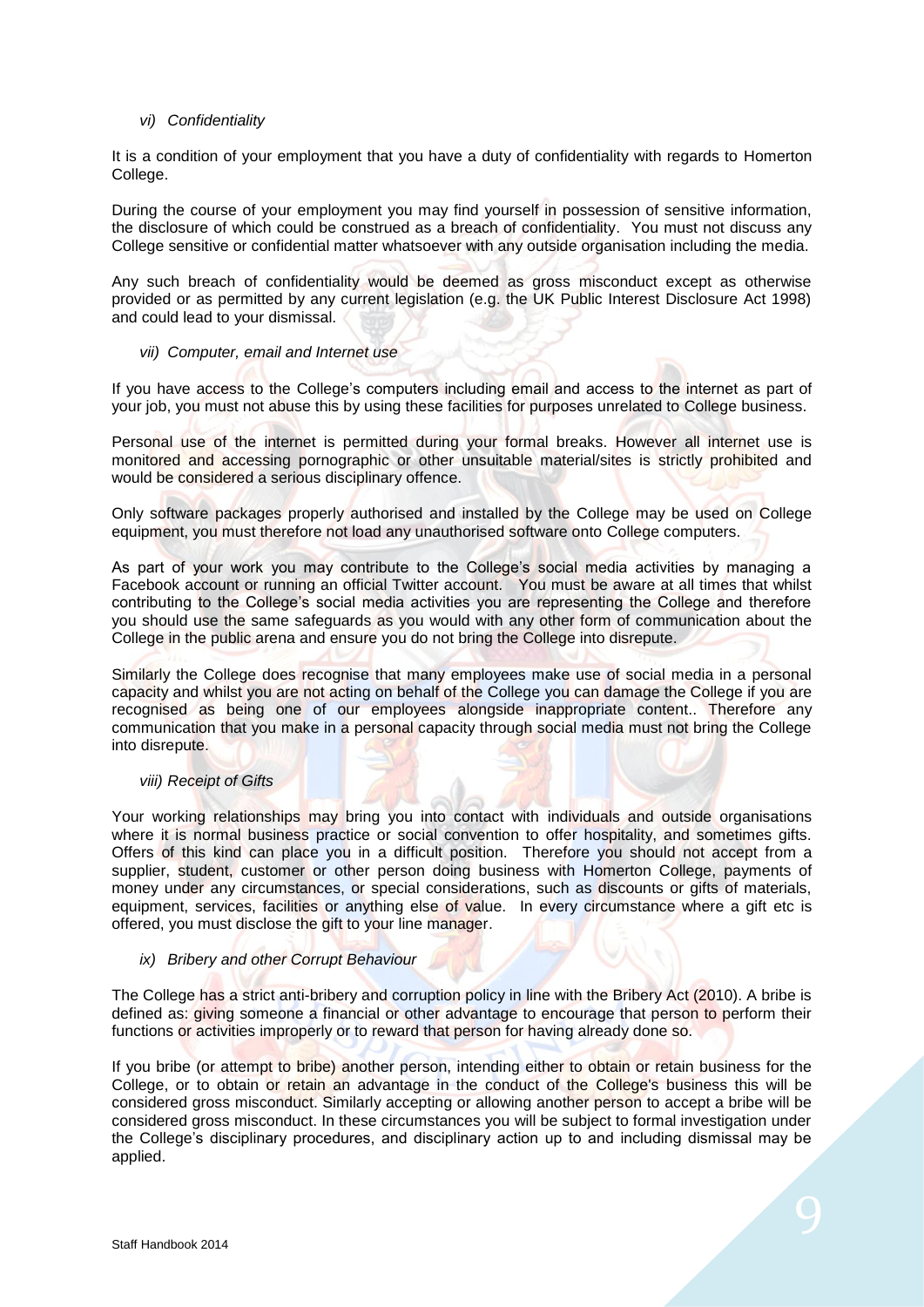# *k. Internal Communication*

Good communication is important within all organisations. Homerton strives to ensure that all its employees are kept up to date with news and events happening within and about the College. All staff are encouraged to attend staff meetings, which take place at least twice a year, however the main forum for communication is via the College intranet. Public computers are available in West House and the Combination Room, but if you find it difficult to have access to the intranet whilst you are at work, paper copies of any publications will be posted on notice boards within your department and/or across the College

# *l. Data Protection and Access to Information*

Homerton College will comply with all statutory requirements of the Date Protection Act by registering all personal data held on its computer and/or related electronic equipment and by taking all reasonable steps to ensure the accuracy and confidentiality of such information.

The Data Protection Act protects individuals' rights concerning information about them held on computer. Anyone processing personal data must comply with the eight principles of good practice. Data must be:

- fairly and lawfully processed
- processed for limited purposes
- adequate, relevant and not excessive
- accurate
- not kept longer than necessary
- processed in accordance with the data subject's rights
- secure
- not transferred to countries without adequate protection

You can request access to the information held on you by the College. All requests should be made in writing to the Personnel Officer. There is no charge for this service.

# *m. Changes in Personal Information for Employment Purposes*

It is important that our records are correct, as inaccurate or out of date information may affect your salary or cause difficulties in situations where contact is required for emergencies. You **must** notify the Personnel Officer immediately of all changes in the following personal information:

- name
- home address
- telephone numbers
- bank account details
- examinations passed/qualifications gained
- emergency contact
- driving licence penalties (if you are required to drive on College business)
- criminal charge, caution or conviction
- conflict, or potential conflict of interest

Personal data on employees is held in accordance with the provisions of the College's Data Protection Policy as outlined above.

# *n. Trade Union Membership and Collective agreements*

Homerton College does not currently recognise any Trade Unions or have agreed any collective Agreements with any Trade Unions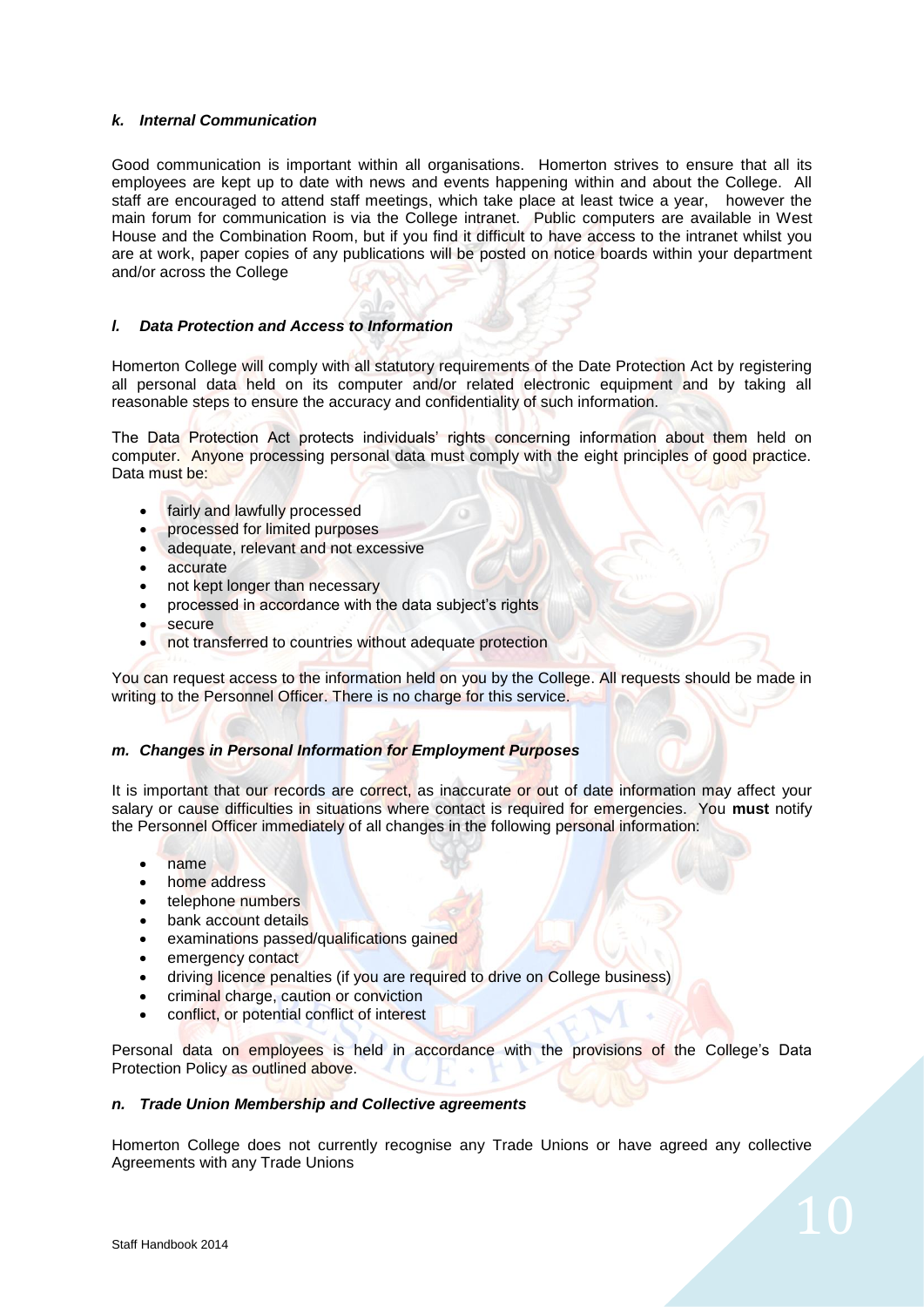#### *o. Car parks*

If you are driving to Homerton you must park your car either in the small staff car park at the front of the College or in the visitors' car park at the end of Harrison Drive. Access to MAB car park will be available during vacation time.

# *p. Cycling to work*

If you cycle to Homerton you must park your bicycle in one of the designated cycle racks. Please note that cycling is prohibited on all College footpaths and in the small staff car park at the front of the site.

# *q. CCTV and monitoring of employees*

The College operates a CCTV system within the grounds and inside communal areas of the buildings. CCTV signs have been displayed to make employees aware of where the equipment has been installed.

The purpose for monitoring is for crime prevention and public safety. However in the event of an allegation of misconduct, in accordance with the Colleges disciplinary procedure there may be occasions when images are used as part of an investigation and as evidence.

# **4. Valuing Diversity and Dignity at Work**

#### *a. Valuing Diversity*

#### *i) Statement*

Homerton College is committed to valuing diversity and seeks to provide all staff with the opportunity for employment, career and personal development on the basis of ability, qualifications and suitability for the work as well as their potential to be developed into the job.

We believe that people from different backgrounds can bring fresh ideas, thinking and approaches which make the way work is undertaken more effective and efficient.

The College will not tolerate direct or indirect discrimination against any person on grounds of age, disability, gender / gender reassignment, marriage / civil partnership, pregnancy / maternity, race, religion or belief, sex, or sexual orientation whether in the field of recruitment, terms and conditions of employment, career progression, training, transfer or dismissal.

It is also the responsibility of all staff in their daily actions, decisions and behaviour to endeavour to promote these concepts, to comply with all relevant legislation and to ensure that they do not discriminate against colleagues, customers, suppliers or any other person associated with the College.

#### *ii) Key Actions*

In adopting these principles Homerton College:

- will not tolerate acts that breach this policy and all such breaches or alleged breaches will be taken seriously, be fully investigated and may be subject to disciplinary action where appropriate
- fully recognises its legal obligations under all relevant legislation and codes of practice.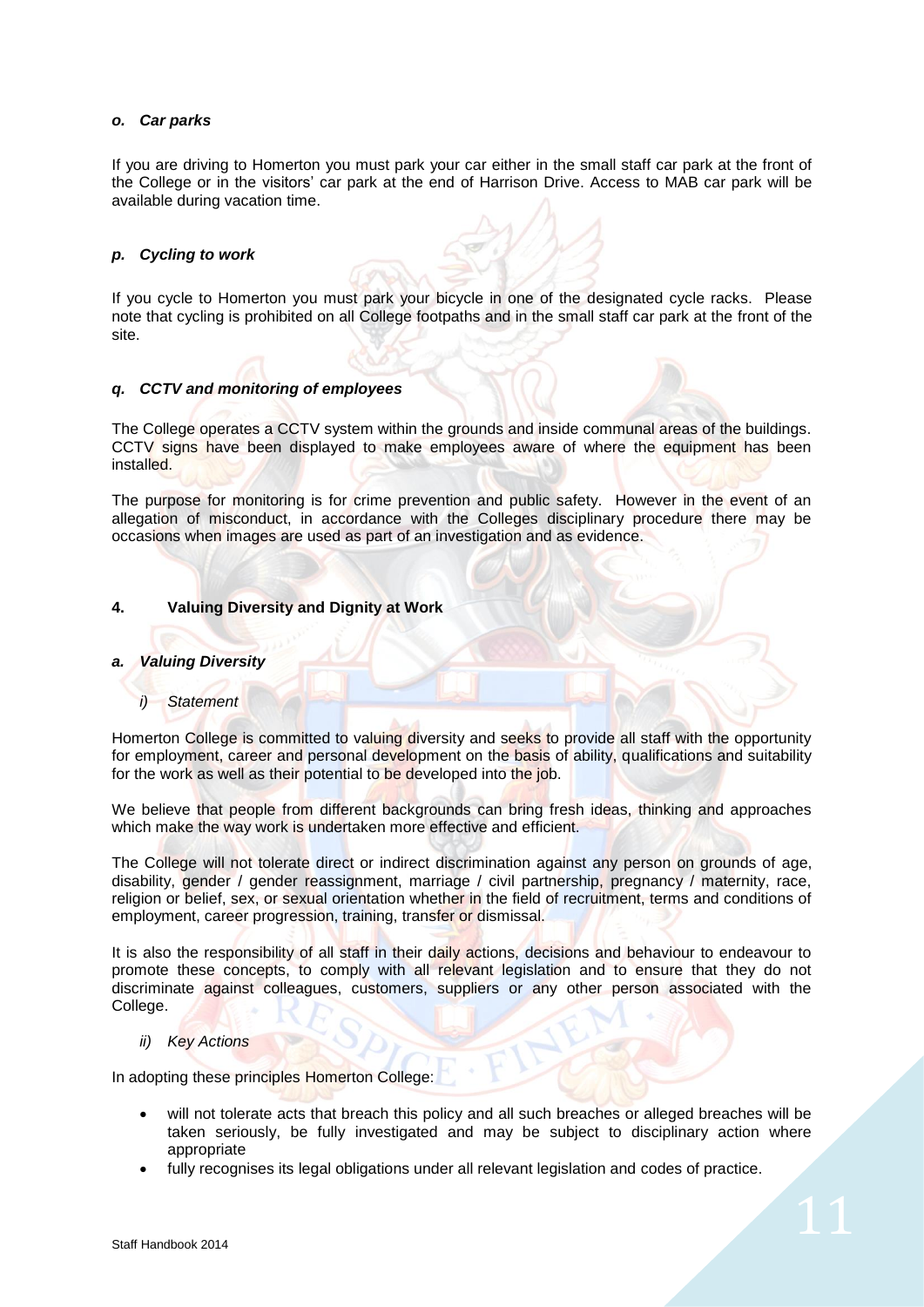- will allow staff to pursue any matter through the internal procedures which they believe has exposed them to inequitable treatment within the scope of this policy. If you need to access these procedures they can be obtained from your line manager e.g. Grievance Procedure, Dignity at Work Procedure etc
- will ensure that all managers understand and maintain their responsibilities and those of their team under this policy
- will offer opportunities for flexible working patterns, wherever operationally feasible, to help employees to combine a career with their domestic responsibilities
- will provide equal opportunity to all who apply for vacancies through open competition
- will select candidates only on the basis of their ability to carry out the job, using a clear and open process
- will provide all employees with the training and development that they need to carry out their job effectively
- will provide all reasonable assistance to employees who are or who become disabled, making reasonable adjustments wherever possible to provide continued employment. We will ensure an appropriate risk assessment is carried out and that appropriate specialist advice is obtained when necessary
- will distribute and publicise this policy statement throughout the College

#### *b. Dignity at Work*

# *i) Statement*

The College believes that the working environment should at all times be supportive of the dignity and respect of individuals. If a complaint of harassment is brought to the attention of management, it will be investigated promptly and appropriate action will be taken.

#### *ii) What is Harassment*

Harassment can be defined as conduct, which is unwanted and offensive and affects the dignity of an individual or group of individuals.

People can be subject to harassment on a wide variety of grounds including:

- race, ethnic origin, nationality or skin colour
- sex or sexual orientation
- religious or political convictions
- willingness to challenge harassment, leading to victimisation
- disabilities, sensory impairments or learning difficulties
- status as ex-offenders
- age
- real or suspected infection with a blood borne virus (eg AIDS/HIV)
- membership of a trade union or activities associated with membership

#### Forms may include:

- physical contact ranging from touching to serious assault
- verbal and written harassment through jokes, offensive language, gossip and slander, sectarian songs, letters and so on
- visual display of posters, graffiti, obscene gestures, flags and emblems
- isolation or non-cooperation at work, exclusion from social activities
- coercion ranging from pressure for sexual favours to pressure to participate in political/religious groups
- intrusion by pestering, spying, following someone
- bullying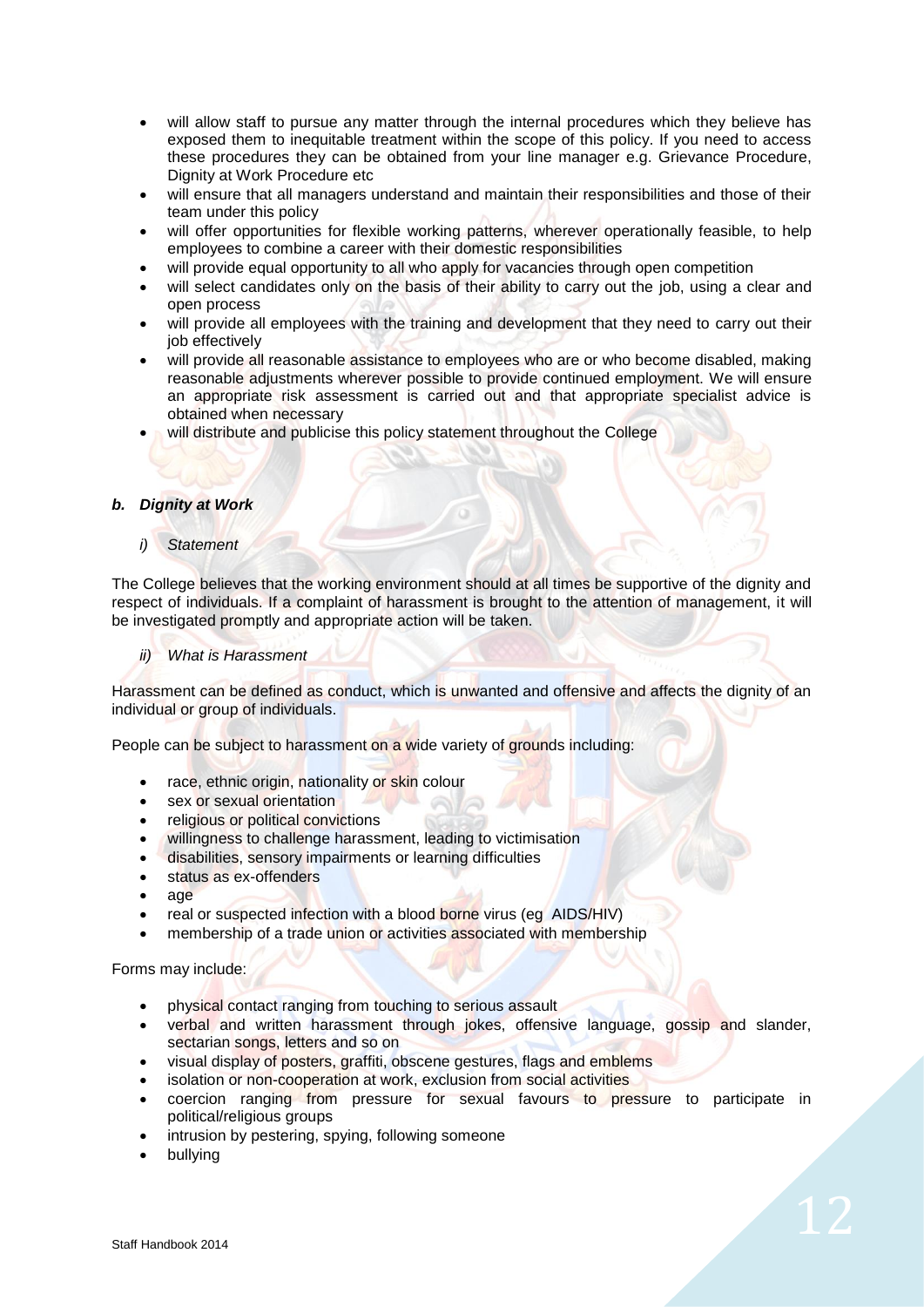*iii) What should I do if I feel I am being harassed?*

If you feel you are being harassed you are strongly encouraged to seek early advice/support from your line manager. If your feel your line manager is harassing you, then you should contact his / her immediate line manager.

You should also keep a written record detailing the incidents of harassment and any requests made to the harasser to stop. This written record should be made as soon as possible after the events giving rise to concern and should include dates, times, places and the circumstances of what happened.

The College has a formal procedure for dealing with these issues which you can obtain from the intranet.

# **5. Pay, Benefits & Pensions**

#### *a. Salary Arrangements*

Your salary will be paid monthly in arrears on the 24<sup>th</sup> of each month by direct credit transfer to your designated bank account.

Your basic pay was outlined in your letter of appointment / statement of terms and conditions. Any subsequent amendments to your basic pay will be notified to you in writing by the College.

If you are part-time you will be paid on a pro rata basis based on the number hours and/ or weeks you work. In all other aspects your salary will be paid in accordance with the pay arrangements for fulltime employees of the College.

If any queries arise with regard to pay, or if it looks as if a mistake has been made, speak to your line manager immediately so that they can take appropriate action. Unless agreed otherwise, any pay errors, whether of over or underpayment, will be rectified in your next salary payment.

Appropriate monthly deductions including income tax and National Insurance contributions (NICs), will be made from your pay subject to your earnings level and the number of hours you work.

#### *b. Overtime*

Overtime is defined as all hours worked in excess of your equivalent full time contracted hours, which has the **prior explicit** approval of your manager.

Overtime is payable to posts which have been specifically designated as qualifying for overtime payment. Contractually Managers are not normally eligible to claim for overtime.

For periods worked between Monday and Saturday inclusively, overtime is payable at time and a half. For periods worked on Sundays or designated bank holidays, double time is payable. Further information on rates and the procedure for claiming can be found on the intranet.

#### *c. Income Tax*

If there are any changes in your personal circumstances which will affect your tax status, you should notify the Inland Revenue, who will automatically inform the College of any changes to your tax code. Addresses of local offices and enquiry centres can be found here: <http://www.inlandrevenue.gov.uk/menus/officesmenu.htm>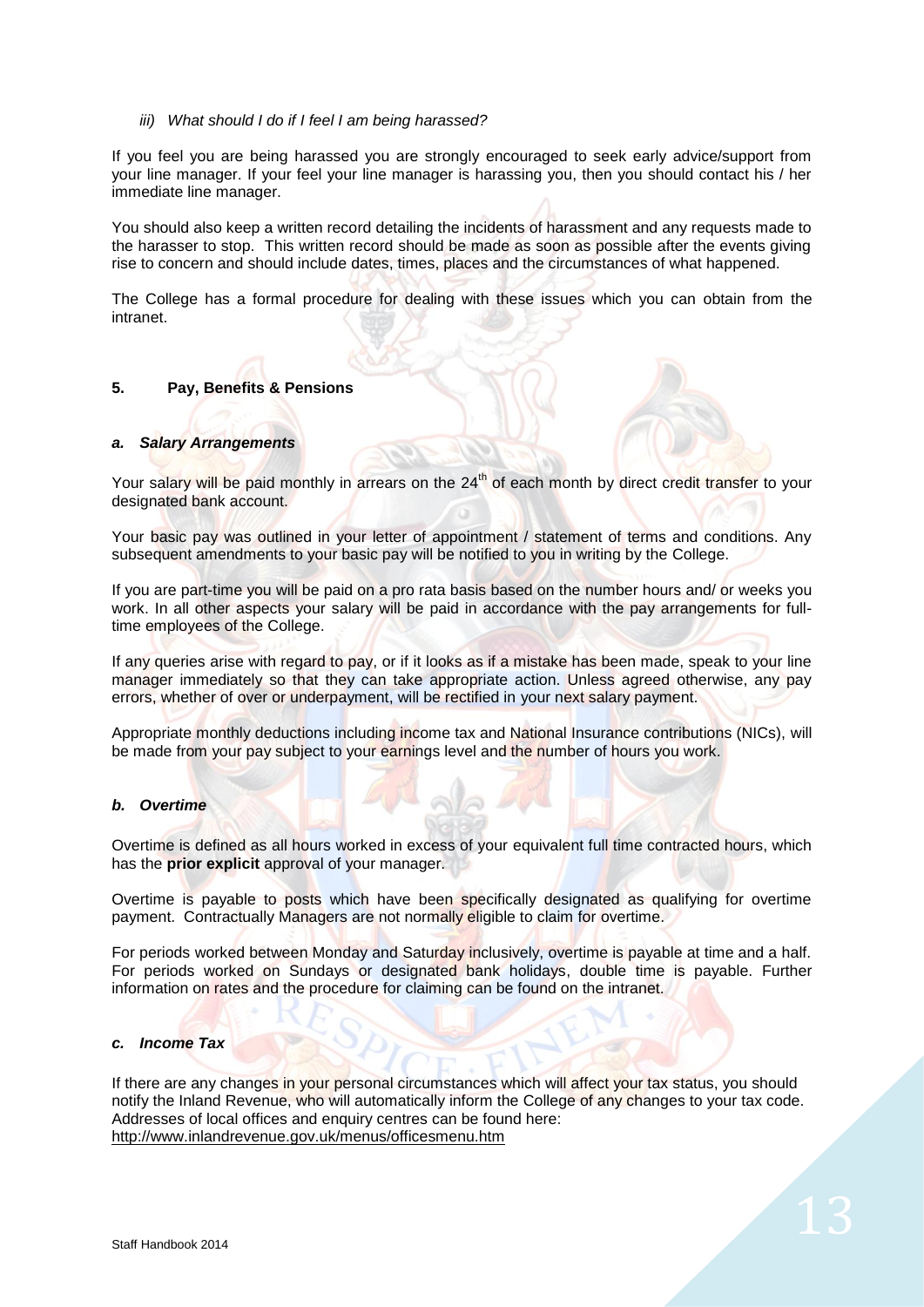# *d. Business Travel*

You will be reimbursed for any expenditure necessarily incurred in order to do your job when working away from your normal place of work. Public Transport and accommodation costs will be reimbursed in accordance with the College's expenses policy – prior approval from your line manager and appropriate receipts must accompany all claims.

## *e. Sickness Pay Provision*

*i) Statutory Sick Pay (SSP)* 

Most employees have a right to statutory sick pay (SSP) as long as they earn more than the lower earnings level, and are not over state retirement age which is currently 65. SSP is not however payable for the first three qualifying days of absence (a qualifying day is a day on which you are normally expected to work under your contract of employment).

There is a limit of 28 weeks' SSP in any one period of sickness or linked periods (periods of sickness are said to be linked if the second period starts within eight weeks of the end of the first period). SSP is paid in the same way as ordinary pay and is liable to tax and National Insurance contributions.

*ii) Occupational Sick Pay* 

Occupational sick pay is paid entirely at the discretion of the College but will not be unreasonably withheld as long as you have complied with the notification requirements and have produced any necessary medical certificates, including self-certificates.

The amount of sick pay you receive will depend on the length of your service with Homerton College:

 $(1, 2)$ 

| Period of continuous service<br>on first day of absence | <b>Period on full pay</b> | Period on half pay or SSP<br>only                                     |
|---------------------------------------------------------|---------------------------|-----------------------------------------------------------------------|
| <b>Probation Period</b>                                 | No entitlement            | SSP only                                                              |
| 6 months up to 1 year                                   | 1 months full pay         | $\overline{2}$<br>months<br>half<br>plus<br>pay<br>entitlement to SSP |
| Year 2                                                  | 2 months full pay         | half<br>Plus<br>months<br>2<br>pay<br>entitlement to SSP              |
| Year <sub>3</sub>                                       | 4 months full pay         | months<br>half<br>4<br>plus<br>pay<br>entitlement to SSP              |
| Year 4 & 5                                              | 5 months full pay         | 5<br>months<br>half<br>plus<br>pay<br>entitlement to SSP              |
| Year 6                                                  | 6 months full pay         | months<br>half<br>6<br>plus<br>pay<br>entitlement to SSP              |

When assessing your eligibility for sick pay, the amount of time you have had off over the previous 12 months will be taken into account.

Homerton College reserves the right to refuse to pay sick pay if it has reasonable cause to think that you are not genuinely sick, if it has cause to believe that you are abusing the sick pay scheme, if you have failed to comply with the notification requirements, or have not supplied the appropriate certification. If the sick pay scheme has been abused, disciplinary action may follow.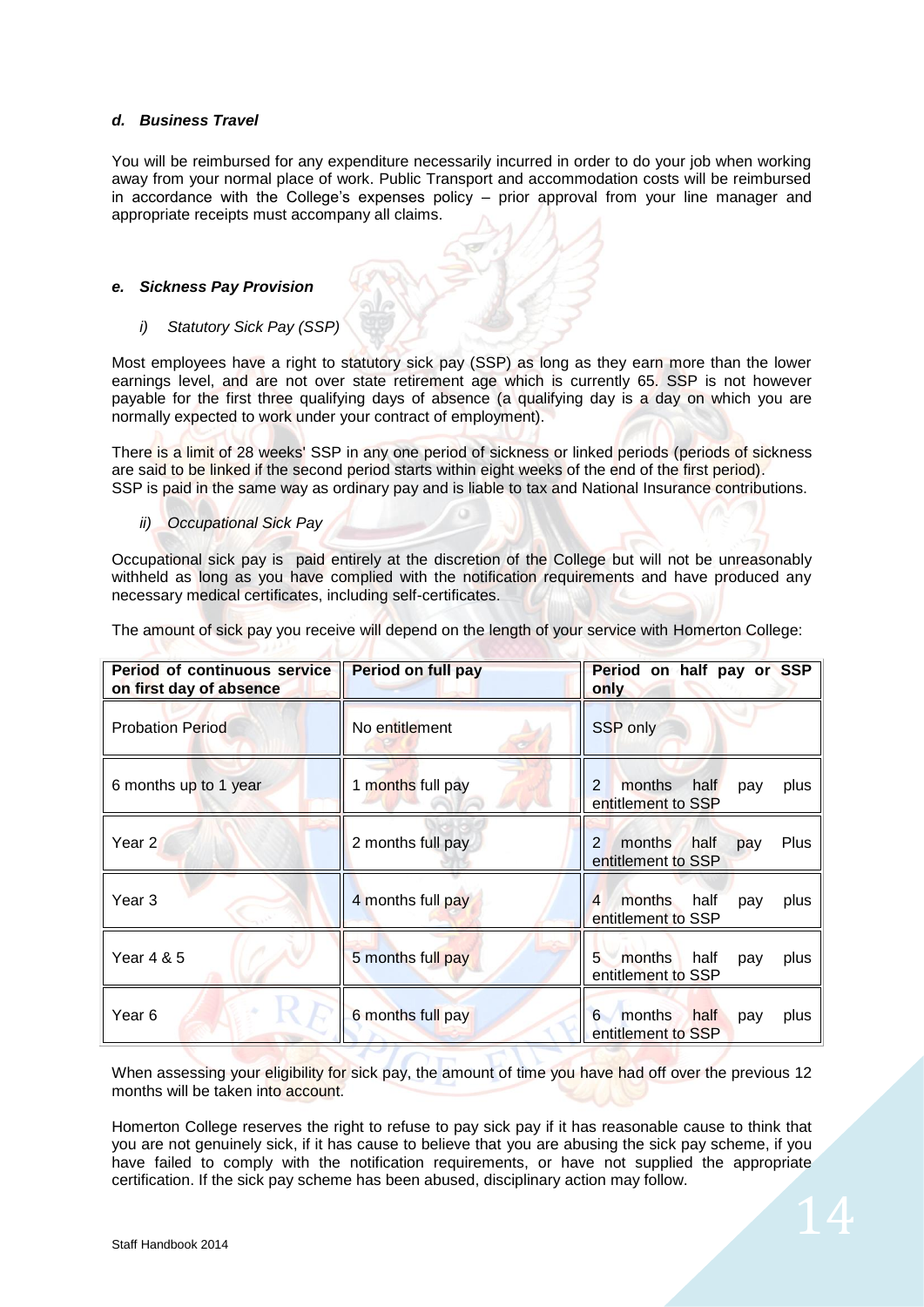Payments of sick pay may be terminated, suspended or reduced if you fail to notify the College of relevant facts, or if your absence or continued absence is due to you taking an unwarranted risk (in or out of work), conduct yourself in a way that prejudices your recovery, abusing alcohol or drugs or other substances, or recklessly endangering the health and safety of yourself and others at work .

#### *f. Pension Scheme*

The College administers the Local Government Pension Scheme and USS pension scheme on behalf of its employees. Your offer letter and statement of terms and conditions of employment will confirm which pension scheme you have been enrolled into.

All new employees will be automatically enrolled into one of the schemes unless you advise us using the appropriate opt out forms. Further details about the schemes can be found at:

| LGPS: | http://pensions.cambridgeshire.gov.uk/ |
|-------|----------------------------------------|
| USS:  | http://www.uss.co.uk/Pages/            |

Please note that no member of the College can advise you on whether you should join or not. If you are unsure, you should seek independent financial advice.

#### *g. Free Staff meals*

All staff on duty are eligible for one free meal in College per day subject to terms and conditions. Further information on eligibility and conditions can be found on the College intranet.

#### *h. Childcare Vouchers*

Homerton participates in a childcare voucher scheme, through AllsaveUK Limited, which is a simple straight forward and cost effective way to pay for childcare. Under the scheme part of your salary is 'sacrificed' in exchange for childcare vouchers. As the vouchers are non-taxable and exempt from national insurance contributions significant savings can be made on childcare costs. For further information please contact the Personnel Officer.

#### *i. Eye Care Scheme*

If you are a regular user of a VDU, you may request an eyesight test through the College's DSE eyesight testing scheme administered by ASE (Eyecare Plans) Ltd. The arrangement Homerton has with ASE fully meets all the requirements of the DSE Regulations. You must use this scheme if you want the College to fund a work related DSE eyesight test and/or corrective spectacles required specifically for use with DSE.

Further information about the scheme can be found on the College intranet.

#### *j. College Gym*

Whilst you are an employee at Homerton you will be eligible to join the on-site gym. There is an annual membership fee but it is very competitive compared to other private gyms. Membership applications can be obtained from the Bursary.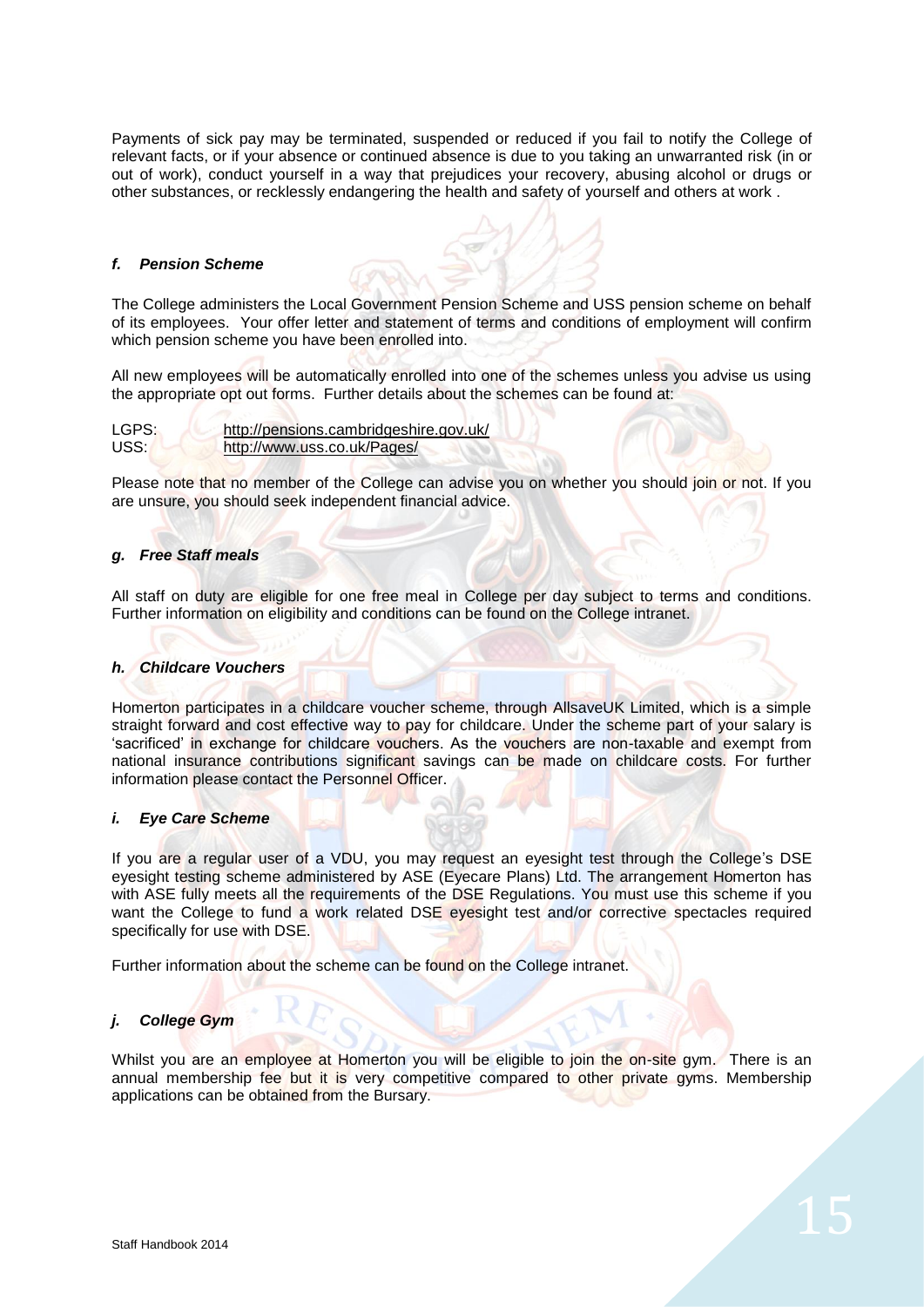# *k. Upay*

Upay is a cashless electronic point of sale system that allows you to pay for food and drinks purchased in the Great Hall, Buttery and College bar with a 10% discount on the cash price.

Your staff card will operate the system and can be topped up by going on line at [www.upay.co.uk,](http://www.upay.co.uk/) via the Finance office or a monthly standing order.

For further information please contact the Finance Office

#### *l. Long Service Awards*

Homerton is fully aware that the high standards and quality of the service it provides is dependent upon the contribution, effort and loyalty of the staff it employs. As such, its Long Service Awards is an opportunity for College to demonstrate and recognise the service and contribution employees have made. Further details on eligibility and awards given can be found in the full version of the policy on the intranet

## **6. Leave Arrangements**

#### *a. Annual Leave*

All full time and part time employees of Homerton College are entitled to paid annual leave. A week's leave allows you to be away from work for a week – that is the same amount of time as your working week. If you work a five-day week, you are entitled to 25 days leave per year, if you work a four-day week the entitlement is 20 days leave etc. You will be given an annual leave form when you start employment and at the beginning of each new holiday year stating how much annual leave you are entitled to. If you work term time only your entitlement will be adjusted to reflect the number of days and weeks you actually work. Holiday for term time only employees is normally taken during the weeks when the employee is not in work.

The holiday year runs from 1<sup>st</sup> September to 31<sup>st</sup> August.

Homerton College also recognises the 8 statutory bank holidays in addition to basic annual leave entitlement.

Annual leave must be agreed with your manager as early as possible. The College will, where possible, try to accommodate individual preferences for holiday dates but the needs of the business may have to take precedence, particularly where short or inadequate notice is given.

It is expected that all employees will normally take the 3 days between the Christmas and New Year as holiday from their annual leave entitlement.

Requests for leave for longer than two consecutive weeks are at the discretion of your line manager and may be allowed if business requirements permit.

On the anniversary of 5 years' service with the College your entitlement to paid annual leave will increase to 30 days if you work a 5 day week. For those employees working less than 5 days per week the entitlement will be prorated accordingly.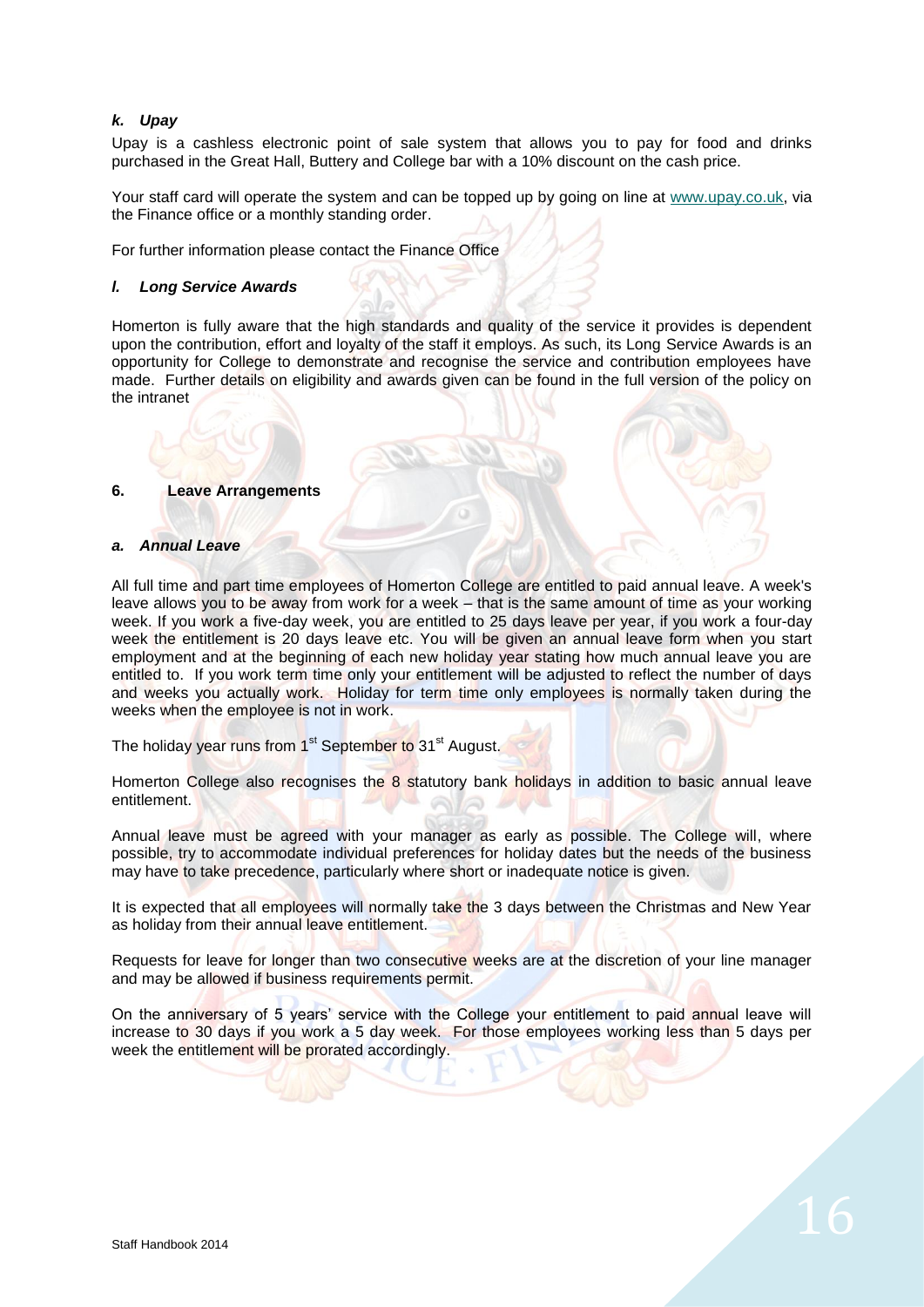# *b. Family Leave and Pay*

If you have a family or are about to start one Homerton strives to make it as easy as possible to continue working at the College. To this end we have a number of established policies for family situations:

# *i. Maternity Leave and pay*

This policy sets out your maternity provisions and rights if you are pregnant and following the birth of your child.

The full version of this policy can be found in Appendix 4 and on the intranet.

# *ii. Paternity Leave and pay*

This policy sets out your paternity provisions and rights if your partner is pregnant.

The full version of this policy can be found in Appendix 5 and on the intranet.

# *iii. Adoption Leave and pay*

This policy sets out the provisions and rights if you are newly adopting a child.

# *iv. Parental Leave*

Parental Leave explains your rights as a parent to access 18 weeks unpaid leave "to look after your child or to make arrangements for the good of the child". The reason need not be connected with the child's health.

The right applies to each child and for the first five years of the child's life, or in the case of disabled children, up to the 18th birthday.

Where your child has been adopted the entitlement is for up to 18 weeks unpaid leave and can be taken up to the 5th anniversary of adoption or the child's 18th birthday, whichever is soonest.

The full version of these polices can be found on the intranet.

# *c. Leave for Family/Personal reasons*

Homerton College understands that employees experience personal or family difficulties from time to time, and wishes to support employees in granting (within reason, and taking into account the needs of College) time off to deal with such issues.

# **1. Time Off For Dependants**

You are legally entitled to take a reasonable amount of time off to deal with certain prescribed emergencies involving certain dependants. This leave is called Time off for Dependants. Time off for Dependants can be taken, for example, if a dependant falls ill or is injured, if care arrangements break down, or to arrange a dependant's funeral. A dependant is your child (including adopted child), husband, wife or parent. It also includes someone who lives in your household, and someone who reasonably relies on you, such as an elderly relative. Any time taken off must be necessary and reasonable in the particular circumstances. Pre-arranged appointments for dependents dental or medical care do not fall within this category.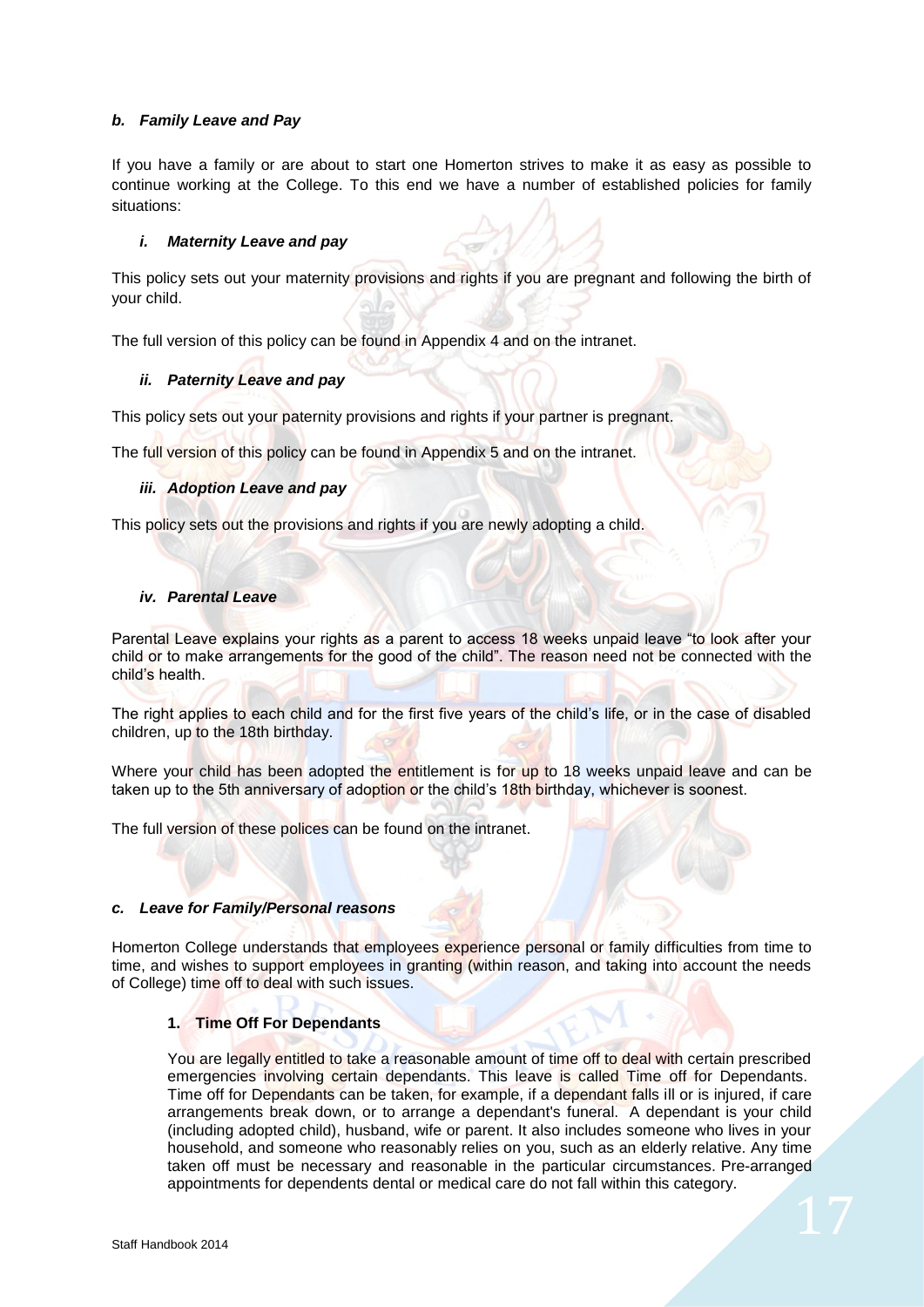Time off for Dependants is not paid unless otherwise agreed with your line manager.

## **2. Compassionate Leave**

The College will normally grant paid compassionate leave to employees where a member of their immediate family dies, is seriously injured or unexpectedly falls seriously ill. In addition, paid leave will normally be granted to employees where a close friend or close colleague has died.

- you will be entitled to up to up to 3 days' paid compassionate leave where a member of your immediate family dies, falls seriously ill or is injured up to a maximum of 10 days per year
- you will also be entitled to up to one day's paid leave where a close friend or close colleague has died and you wish to attend the funeral
- in exceptional circumstances, longer periods of paid compassionate leave will be granted. Furthermore, additional days of unpaid leave/paid annual leave, may be granted at the discretion of you line manager. The College will aim to be flexible in relation to the amount of time off that is granted taking into account the needs of College and your own personal needs and circumstances

# **3. Time Off for Medical/Dental Appointments**

Appointments for all medical/dental appointments should whenever possible be made outside of your normal working hours. If it is not possible for you to arrange an appointment outside of working hours you should endeavor to arrange the appointment at a time that will cause the least disruption to your work, for example at the beginning or end of the working day, or on a day of the week when the workload tends to be quiet.

If you need to take time off to attend a medical, dental or other similar appointment you must notify your line manager as soon as possible and obtain approval for the time off work. Your line manager may, at his or her discretion, ask you to produce an appointment card.

Any employee who abuses this policy by requesting or taking time off work for a medical or similar appointment when such an appointment has not in fact been made, or by deliberately arranging appointments at times that are obviously inconvenient for the College, may be subject to disciplinary action under the College's disciplinary procedure. Disciplinary action may also be taken against any employee who fails in good time to notify his or her manager that an appointment has been made that will require time off work.

#### **7. Health and Safety**

#### *a. Introduction*

Homerton College recognises and accepts its responsibility as an employer to maintain, so far as is reasonably practicable, the safety and health of its employees, and of other persons who may affected by its' activities.

It is your duty as an employee not to put either yourself or others at risk by your acts or omissions. You should also ensure that you are familiar with the College health and safety arrangements. Should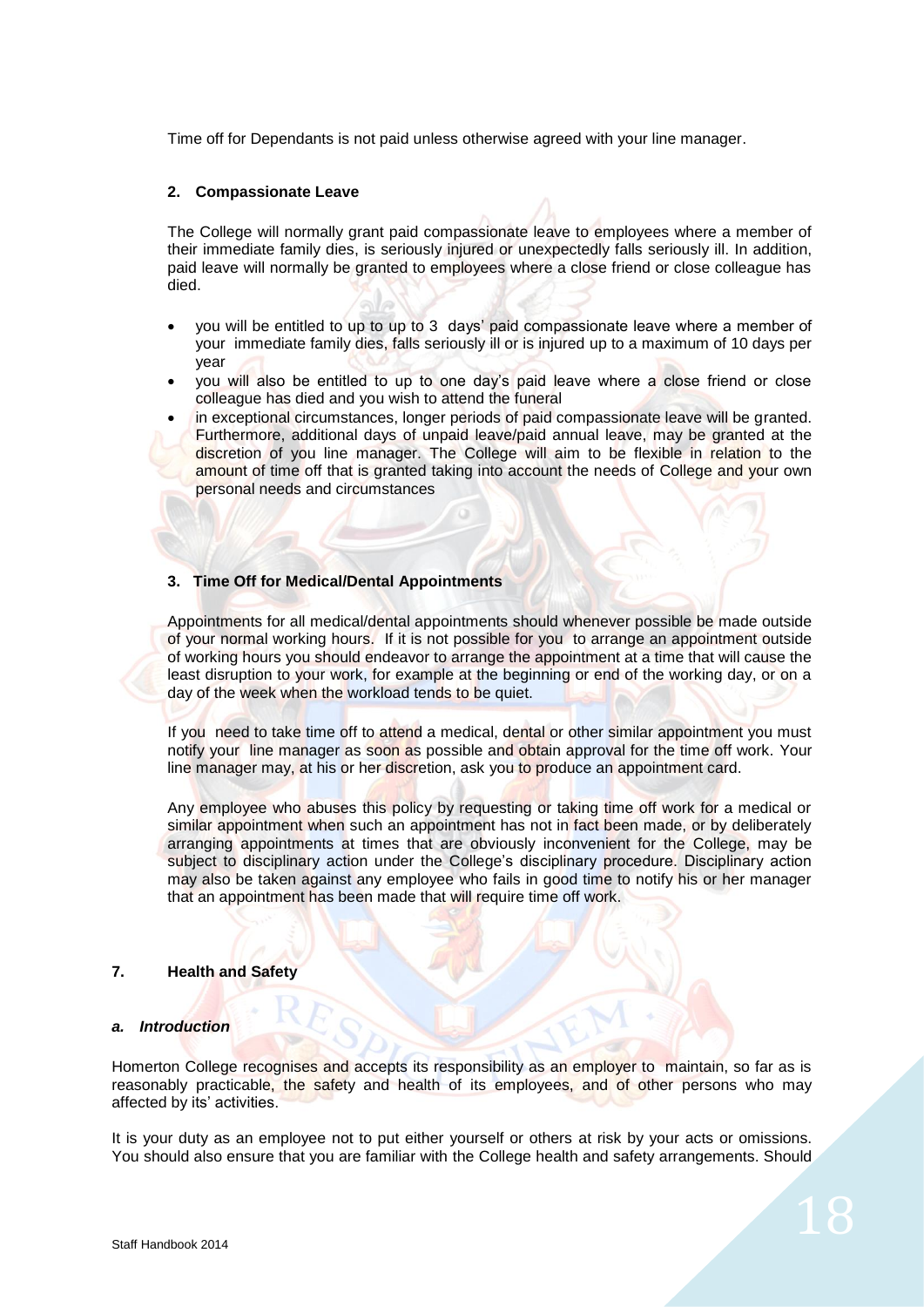you feel concern over any health and safety aspects of your work, this should be brought to the attention of your line manager immediately.

#### *b. Procedure in the event of an accident*

An Accident Book is available from your line manager and it is the responsibility of each individual employee to report and record any accident involving personal injury. Any accident or near miss occurrence (i.e. no one was injured but the incident had the potential to injure or kill) at work should be reported immediately to your line manager.

All employees who are absent from work following an accident must complete a self-certification form, which clearly states the nature and cause of the injury.

#### *c. First Aid*

The College believes that best practice is to ensure staff have access to a trained First Aider or Appointed Person (someone who can take charge in the event of an accident). Details of these trained staff will be displayed on your local notice board or from your line manager and you should familiarise yourself with names and contact details.

#### *d. Fire Safety*

Employees should follow these steps to help prevent fires:

- before you use any electrical appliances carry out a quick check to make sure that the cables, plugs etc are not damaged
- do not use any electrical equipment that shows signs of damage, even if you think it is only minor. Report any faults you find to your line manager and find an alternative appliance
- ensure that you place your rubbish in the proper waste bins. Do not overfill the bins, and ensure that your waste bin is accessible to the cleaners at the end of each day

Action to take when the fire alarm goes off:

- immediately stop what you are doing and walk (do not run) to the nearest available safe fire exit. If your nearest exit/route is obstructed, choose another route. Make sure that you are aware of the fire exits and routes in your area. Direction signs should indicate the route to your fire exit. These comprise a white arrow on a green background sometimes accompanied by the words 'FIRE EXIT' and also a pictogram of a running man. The arrows indicate the direction of the nearest fire exit
- follow the instructions of the Fire Warden (normally the Head Porter)
- do not use a lift to leave the building always use designated stairs
- make your way to the appropriate assembly point
- do not leave the designated assembly point, or attempt to re-enter the building, until you have been instructed to do so by the Fire Warden

Action to take if you discover a fire:

- RAISE THE ALARM! This can be achieved by breaking the glass on the call points or by shouting the instruction "Fire – call the fire brigade"
- raise the alarm even if your building is fitted with an automatic fire alarm system, which has not yet activated - you must not wait for it to do so of its own accord. The alarm must be raised for every occurrence of a fire, no matter how small it appears to be. This will ensure that people in the building have adequate notice to evacuate should it begin to spread quickly.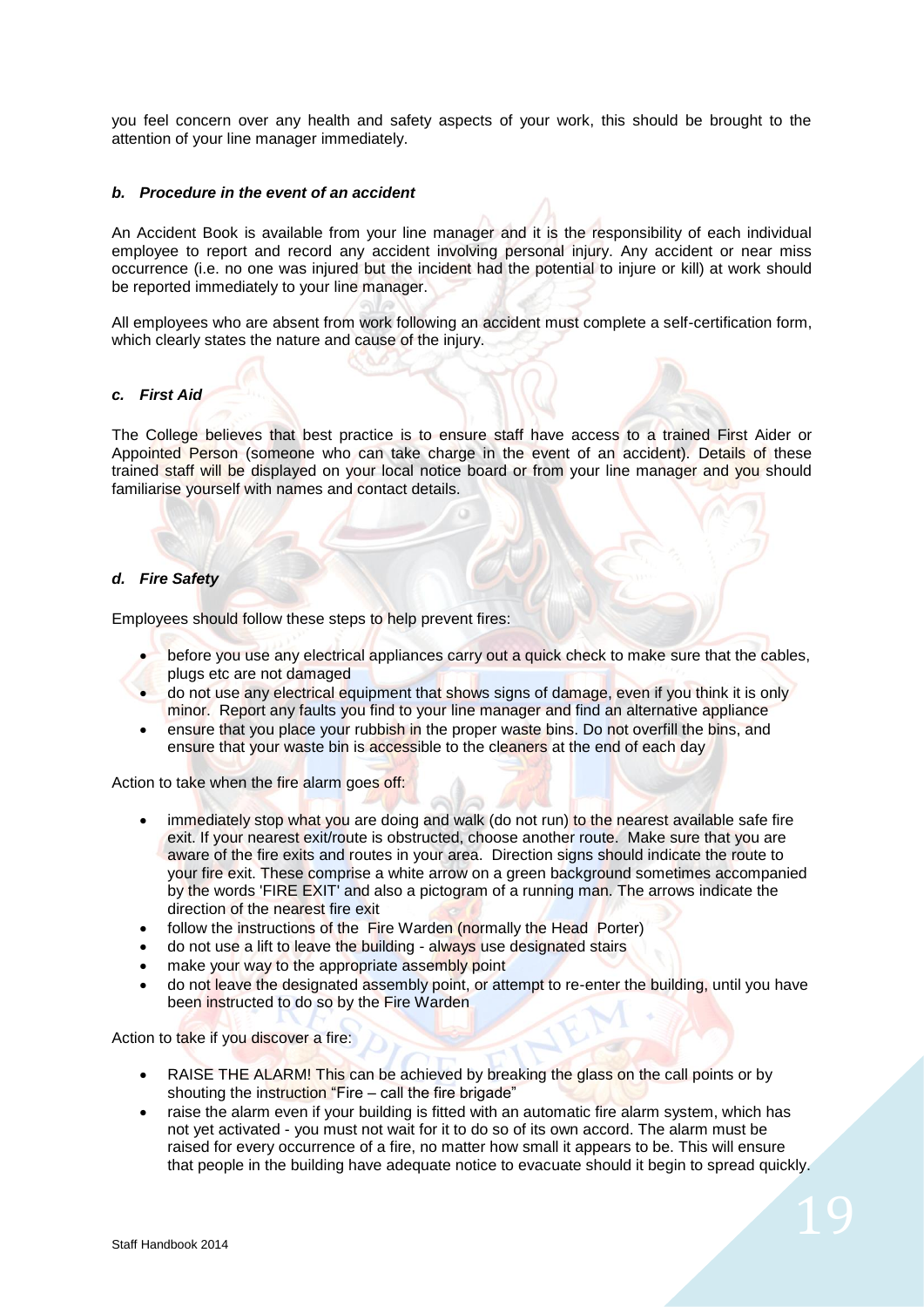In addition, modern furnishings may allow the fire to develop unnoticed, so time is of the essence if everyone is to get out safely

 call the fire brigade at the earliest available, and safe, opportunity and do not attempt to tackle the fire unless you have been appropriately trained and can safely do so e.g. a small fire in a waste paper basket. Unless you have been trained you could be putting yourself or somebody else at risk

# **8. Training and Development**

## *a. Training and Development Policy*

The College aims to provide training opportunities which will provide:

- an induction programme which all staff will be required to undertake and will assist staff settling into their new role/job
- a progressive training and development scheme to enable staff to develop, relevant skills and acquire knowledge to underpin their current role and career aspirations

All employees will be encouraged to undertake career development training and to actively participate in improving their effectiveness within the workplace.

In assessing training needs, requirements of both you and the College will be recognised.

Training needs will be assessed as part of the Performance Appraisal Process. All other requests for training should be make initially to your line manager. The Personnel Officer will approve any proposed training identifying available funds and the most appropriate courses.

# **9. Performance Appraisal Process**

The purpose of the appraisal process is to provide an opportunity for managers and staff to discuss current and future performance and goals and for the College to carry out an audit of its people strengths and weaknesses. Where objectives are set, these can be used to align departmental and individual goals with that of the Colleges more long term strategic plan.

#### **10. Leaving Homerton College**

#### *a. Notice Periods*

Unless your employment is terminated by agreement, or specified otherwise in your principal statement of terms and conditions, you are required to give a period of notice in writing as follows:

- one week's notice during the probationary period
- one calendar month thereafter
- if you are a line manager your contract may state that you are required to give a longer period of notice e.g. three months

These periods of notice will apply if you are dismissed on grounds of inefficiency or if your dismissal is the result of disciplinary proceedings in circumstances where summary dismissal is not justified. Your employment may be terminated without notice where dismissal follows disciplinary proceedings.

#### *b. Working Notice*

In all cases the College reserves the right to enforce your full notice period. Your remaining annual leave entitlement should be taken during your notice period in agreement with your line manager.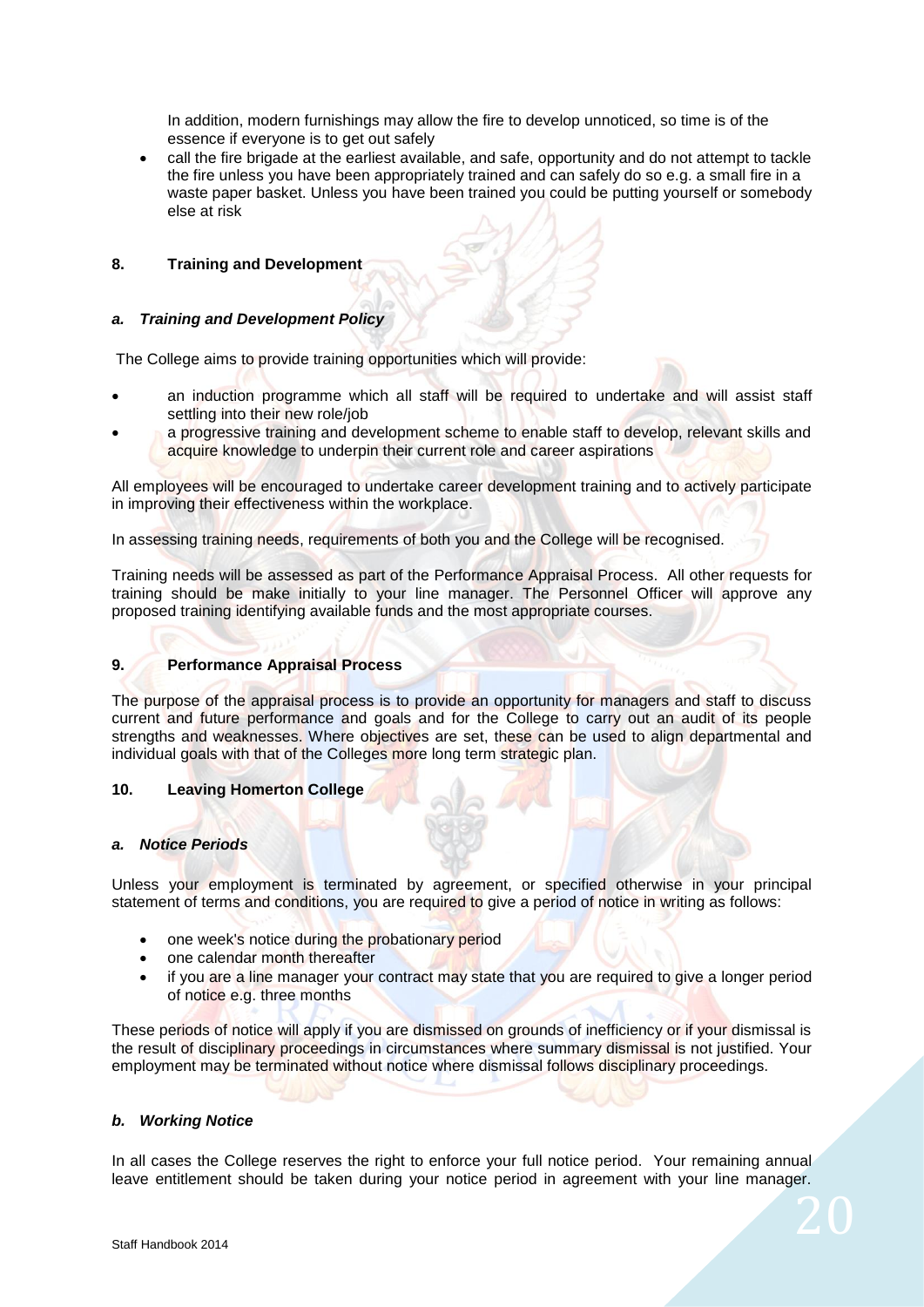Exceptionally, if this is not possible, your manager may agree to make a payment in lieu of this. If you leave any day other than the last working day of that month, that month will not count for annual leave purposes.

If you resign and are in possession of College property (including computer files), you should make your manager aware of these, and arrange how they will be handed back to the College. You remain bound by the confidentiality arrangements outlined in your contract of employment during this period.

In exceptional circumstances, if deemed appropriate and as an alternative to working your notice, the College reserves the right either to transfer you to other suitable duties during your notice period or to require you to accept payment in lieu of any entitlement to notice.

# *c. Other Conditions on Leaving*

On leaving, the College will deduct from your final salary such sums as you may owe to the College. These may include, but are not restricted to, any court orders and payment made for holidays taken in excess of entitlement.

If you leave without giving notice and without the College's agreement, you are in breach of your contract and you may forfeit some or all of any salary due to you.

Before leaving, you must hand over to your manager all articles belonging to Homerton College, including your ID badge and any documents, equipment and computer software used at home. Documents and software include (but are not limited to) correspondence, diaries, address books, databases, files, reports, plans, records or any other medium for storing information. You should not retain any copies, drafts, reproductions, extracts or summaries of documents and software.

After you have left the College, you must not:

- solicit or seek to entice away any College staff
- use or divulge to any person or organisation any confidential information relating to the business of Homerton College.

Should your employment be terminated following disciplinary action it is likely you will receive payment in lieu of notice. However, as there are numerous reasons as to why someone is dismissed, payment in lieu of notice will be reviewed on an individual basis taking into consideration the reasons behind the dismissal.

Should you be dismissed for reasons of gross misconduct, your employment will be terminated immediately without the benefit of notice or payment in lieu of notice.

# *d. Retirement*

In line with current legislation Homerton College does not have an age where it expects employees to retire. It is however our policy to have regular workplace /appraisal discussions with all our staff where they can discuss performance and any development needs they may have, as well as their future aims and aspirations. Staff and their managers can also use this opportunity to discuss retirement planning should the employee wish to do so.

If possible you should ensure that you inform your line manager at least 6 months before you plan to retire to ensure all appropriate arrangements are made (e.g. sourcing a replacement, mobilising your College pension etc.).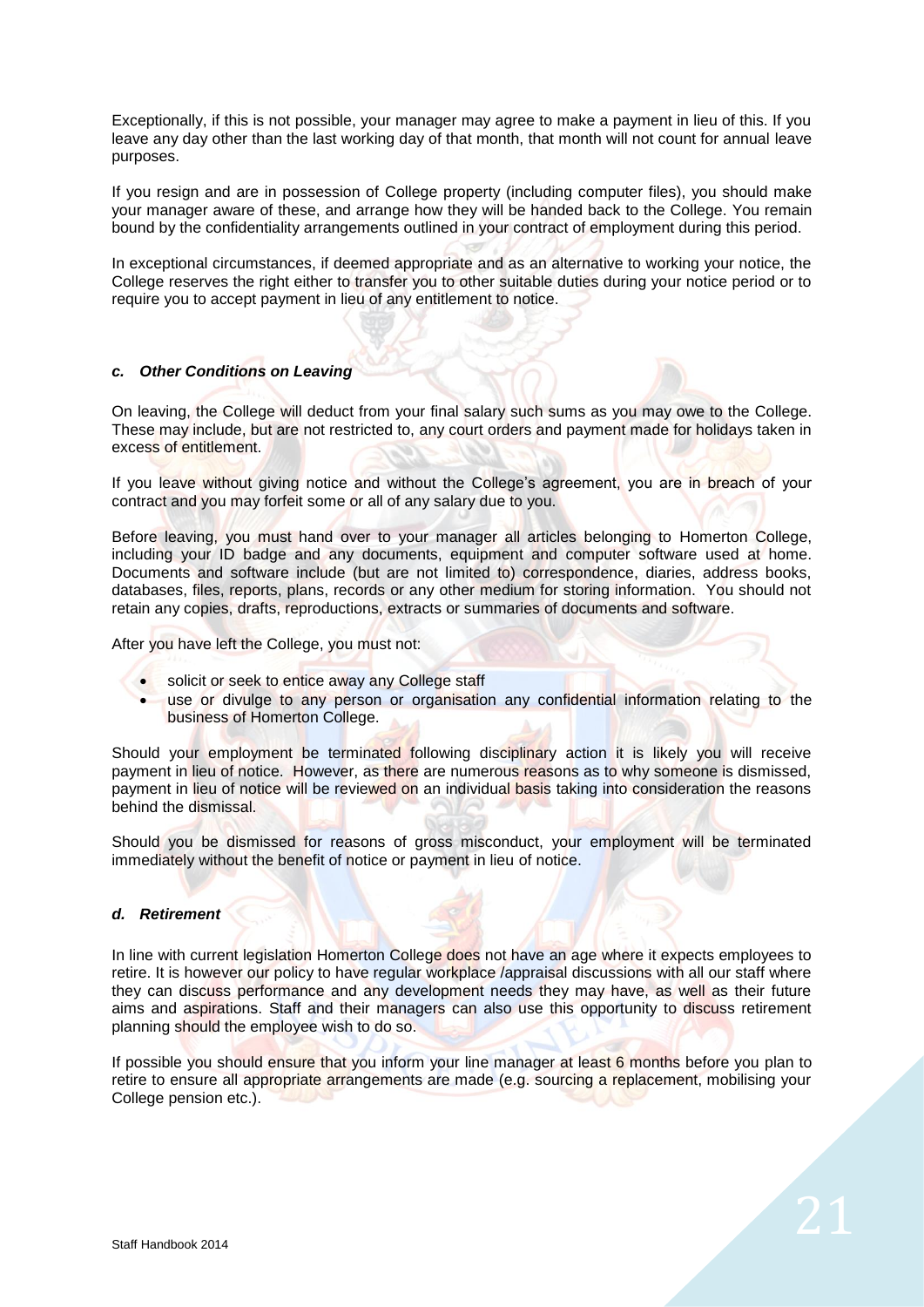# **1. Appendix 1**

# **Disciplinary and Grievance Procedures**

# **Purpose**

The purpose of the disciplinary procedures is to ensure that the standards established by the College's rules and regulations are maintained and that any alleged failure to observe the College's rules and regulations is dealt with fairly.

# **Scope**

All employees of Homerton College are covered by this policy.

# **Principle and Procedure**

Wherever possible the procedure is designed to emphasise and encourage improvement in individuals' behaviour rather than punishment.

Many potential disciplinary issues can be resolved informally. A quiet word is often all that is required to resolve an issue. However, where an issue cannot be resolved informally then it may be pursued formally. This procedure sets out the basic requirements of fairness that will be applicable in most cases; it is intended to provide the standard of reasonable behavior in most instances.

All cases of disciplinary action under these procedures will be recorded and placed in the College's records. A copy of the College's relevant records will be supplied at an employee's request.

Offences under the College's disciplinary procedures fall into two categories, namely **Misconduct** and **Gross Misconduct:**

# **Misconduct**

The following offences are examples of misconduct:

- unsatisfactory time-keeping
- unauthorised or unexplained absence
- persistent or regular absenteeism
- damage to College property
- minor breaches of the College health and safety regulations or rules
- breaches of the College policies and procedures
- bullying, sexual or racial or disability harassment of any member of College staff and students
- refusal to carry out duties or reasonable instructions
- misuse of the College's computer facilities including social media, internet and email
- willful breach of any other conditions of employment

# **Gross misconduct**

The following offences are examples of gross misconduct or gross negligence.

- gross negligence
- conviction of an offence which may be deemed to be such as to render the convicted employee unfit for the performance of his/her duties or for the employment as a member of the College
- conduct of an immoral, scandalous or disgraceful nature incompatible with the duties of the position or employment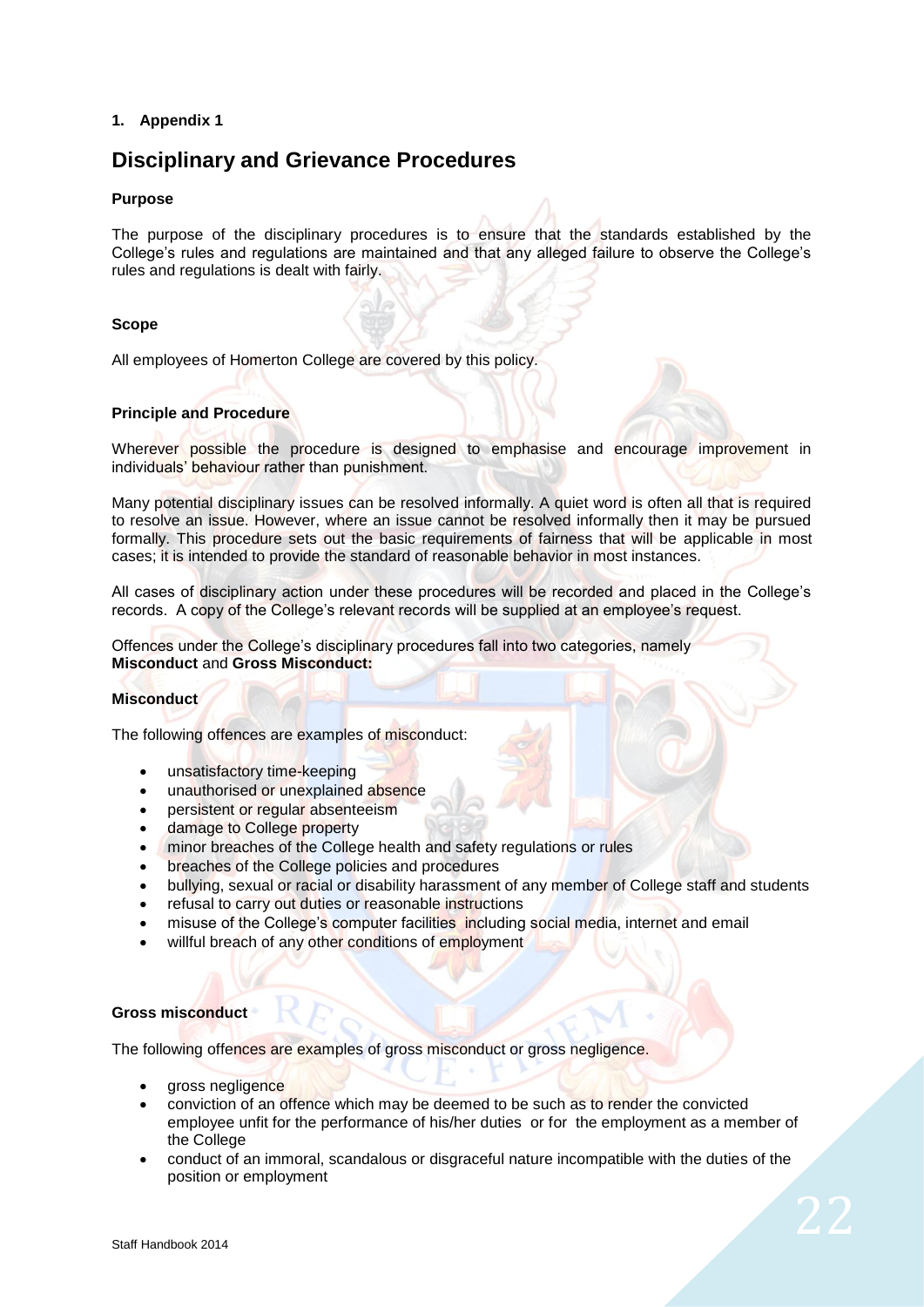- theft or misappropriation of College property or the property of any member of College staff or student
- falsification of reports, accounts, expense claims or self-certification forms
- serious insubordination and failure to carry out a reasonable instruction
- serious breaches of the College's health and safety rules and regulations
- threatening or using physical violence against any member of staff or student
- serious bullying, sexual or racial or disability harassment of any member of College staff and students
- being unfit to perform duties as a result of the consumption of drugs or alcohol
- disclosure, without authority, of confidential information to an outside person or organisation
- offering or accepting bribes or favours
- raising a grievance or making allegations maliciously
- serious misuse of the College's computer facilities including social media, internet and email
- any other act of serious misconduct

These offences are not exclusive or exhaustive and offences of a similar nature will be dealt with under this procedure.

Proven allegations of **gross misconduct** may result in immediate dismissal without notice or pay in lieu of notice.

# **Establish the facts of each case**

It is important to carry out necessary investigations of potential disciplinary matters without unreasonable delay to establish the facts of the case. In some cases this will require the holding of an investigatory meeting with the employee and any witnesses before proceeding to a formal disciplinary hearing. In others, the investigatory stage will be the collation of evidence by the employer for use at any disciplinary hearing.

When there is considered a need for an investigatory meeting an appropriate alternative manager to the one assigned to hear the allegation should whenever possible be used.

An investigatory meeting should not by itself result in any disciplinary action.

In cases where a period of suspension with pay is considered necessary, this period should be as brief as possible, should be kept under review and it should be made clear that the suspension is not considered a disciplinary action.

If an employee is suspended, their contract of employment will be deemed to continue together with all rights, including the payment of salary. However the employee will not be entitled to access any of the College's premises except at prior request or with the prior consent of the College and subject to such conditions as the College may impose. The employee will be notified in writing of the decision to supsend outining the reasons for the suspension and how long it is expected to last. Suspension may continue after the conclusion of investigations and pending any disciplinary and appeal hearings.

# **Right to Search**

The College reserves the right to search all employees on leaving the College premises and any vehicle in which they may be travelling, as well as any parcels or property they may have. The search will be conducted in the presence of a third party. The College also reserves the right to search any locked desk, cupboard etc on the College premises.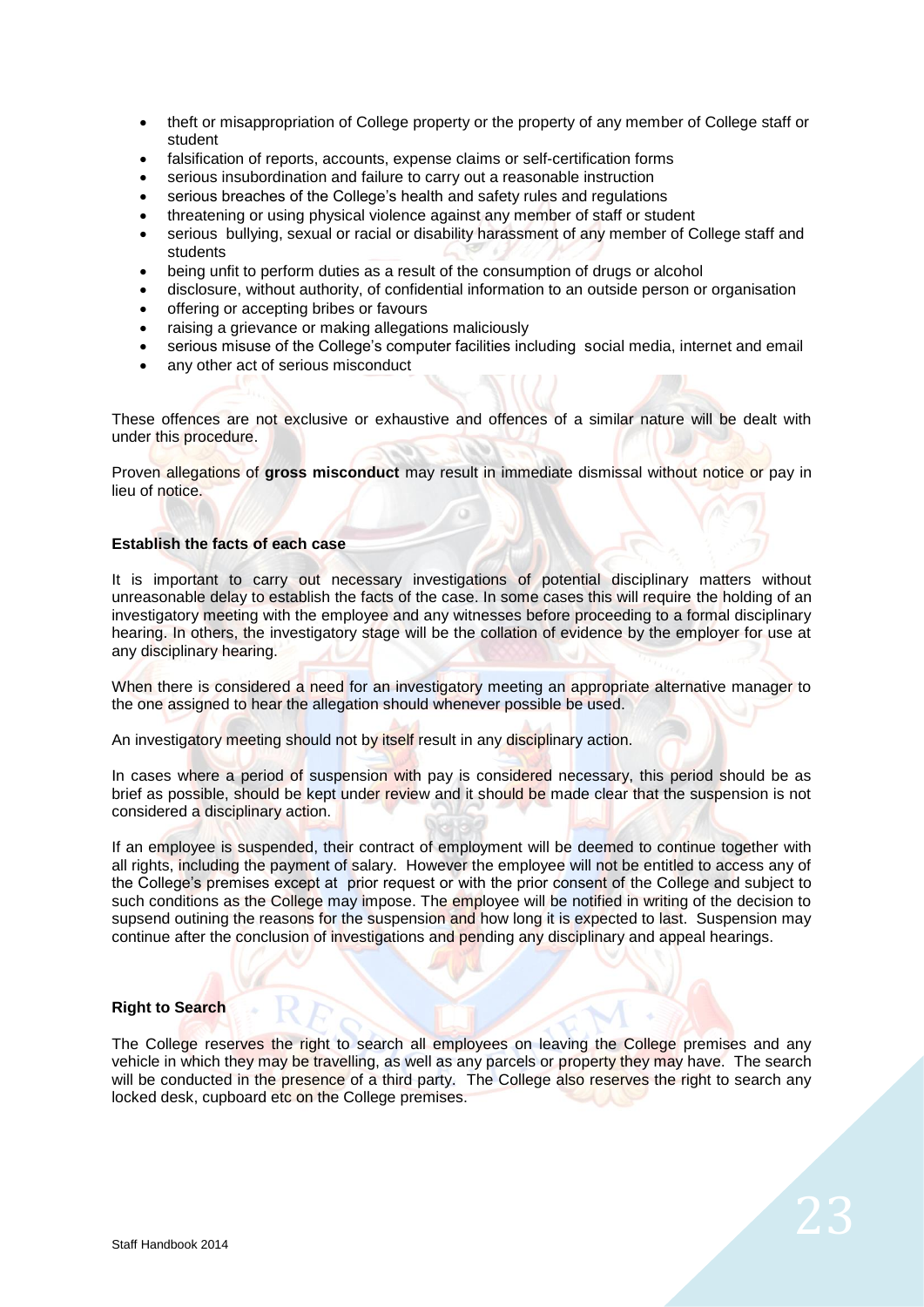#### **Inform the employee of the problem**

If it is decided that there is a disciplinary case to answer, the employee should be notified of this in writing. This notification should contain sufficient information about the alleged misconduct and its possible consequences to enable the employee to prepare to answer the case at a disciplinary meeting. Copies of any written evidence, which may include any witness statements, should be included with the notification.

The notification should also give details of the time and venue for the disciplinary meeting and advise the employee of their right to be accompanied at the meeting.

#### **Disciplinary Hearing**

The meeting should be held without unreasonable delay whilst allowing the employee reasonable time to prepare their case.

All meetings should be attended by the appropriate Manager; in most cases this will be the employee's line manager. The Personnel Officer will attend in an advisory capacity. However, where the outcome of a disciplinary meeting may result in dismissal, either because one or more of the allegations are potentially gross misconduct or all other level of warnings have been exhausted, the Bursar or Estates Manager will conduct the disciplinary hearing.

At the meeting the Manager should explain the complaint against the employee and go through the evidence that has been gathered. The employee should be allowed to set out their case and answer any allegations that have been made. The employee should also be given a reasonable opportunity to ask questions, present evidence and call relevant witnesses. They should also be given an opportunity to raise points about any information provided by witnesses. Where an employer or employee intends to call relevant witnesses they should give advance notice that they intend to do this.

#### **Right to be accompanied at the meeting**

Employees have a statutory right to be accompanied by a companion at a disciplinary meeting. The chosen companion may be a fellow worker, a trade union representative, or an official employed by a trade union. A trade union representative who is not an employed official must have been certified by their union as being competent to accompany an employee.

Reasonable time must be allowed for the employee's chosen Companion to be present at the meeting. Meetings may be postponed for up to 5 working days to accommodate the attendance of the employee's chosen Companion, after which time the employee must select an alternative person to accompany them at the meeting.

It would not normally be reasonable for an employee to insist on being accompanied by a companion whose presence would prejudice the hearing nor would it be reasonable for an employee to ask to be accompanied by a companion from a remote geographical location if someone suitable and willing was available on site.

The companion should be allowed to address the hearing to put and sum up the employee's case, respond on behalf of the employee any views expressed at the meeting and confer with the employee during the hearing. The companion does not, however, have the right to answer questions on the employee's behalf, address the hearing if the employee does not wish it or prevent the College from explaining their case.

#### **Appropriate action**

After the meeting the Line Manager advised by the Personnel Officer will decide whether or not disciplinary or any other action is justified and inform the employee accordingly. The decision will be confirmed in writing.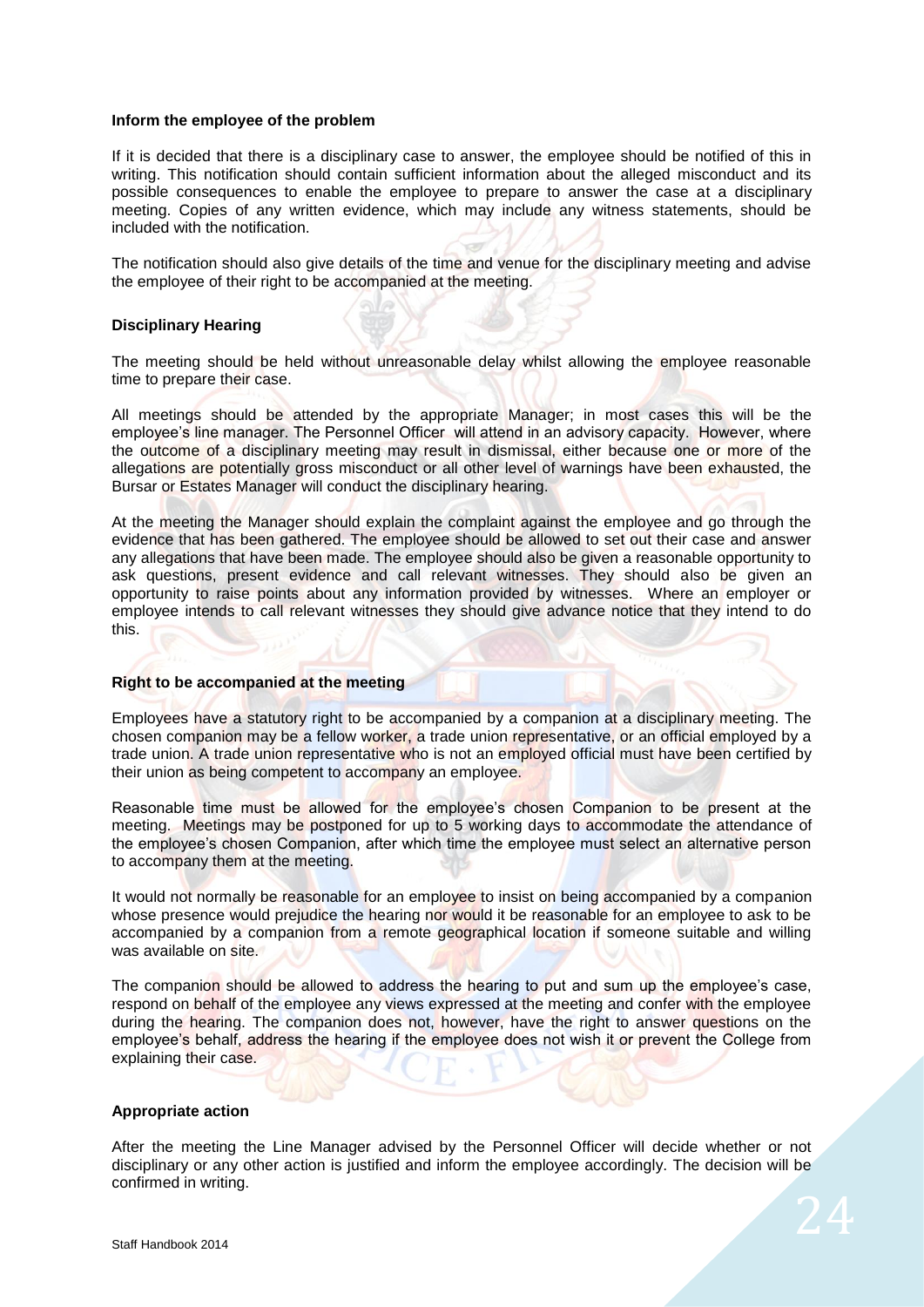Where an employee is persistently unable or unwilling to attend a disciplinary meeting without good cause the employer should make a decision on the evidence available.

The following outcomes will apply in cases of alleged misconduct as appropriate.

#### **No disciplinary action:**

After consideration of the information available through the investigation and hearing it may be decided that there is insufficent evidence to support the allegations or mitigating circumstances are of signficant influence as to warrant no further action. The employee will be advised in writing that no further action will be taken.

# **Written warning.**

# **Final written warning.**

**Dismissal:** 

The decision to dismiss should only be taken by the Bursar or Estates Manager advised by the Personnel Officer.

In most cases an action plan for the employee should be agreed as part of the outcome with a view to preventing any further instances of disciplinary behaviour occurring again. This may apply even when the outcome is to take no futher disciplinary action.

The employee should be told how long the warning shall remain current. The employee should be informed of the consequences of further misconduct, or failure to improve performance, within the set period of the warning. For instance In the case of a final warning the employee should be informed that it may result in dismissal or some other contractual penalty such as demotion or loss of seniority.

The employee should be told promptly of the decision to dismiss followed up by confirmation in writing informing them of the reasons for the dismissal, the date on which the employment contract will end, the appropriate period of notice and their right of appeal.

# **Right to Appeal**

Where an employee feels that disciplinary action taken against them is wrong or unjust they should appeal against the decision. Appeals should be heard without unreasonable delay and ideally at an agreed time and place. Employees should let employers know the grounds for their appeal in writing.

The appeal should be put in writing to the Personnel Officer within 10 working days of the meeting at which the disciplinary decision was given.

The appeal should be dealt with impartially and wherever possible, and by the next senior manager advised by the Personnel Officer.

Employees have a right to be accompanied at appeal hearings.

The outcome of the Appeal will be final and binding. The employee will be notified of the decision in writing following the hearing.

If the Bursar is involved in the hearing prior to the Appeals procedure, the Principal will take on this role.

#### **Special cases**

If an employee is charged with, or convicted of a criminal offence this is not normally in itself reason for disciplinary action. Consideration will be given to what effect the charge or conviction has on the employee's suitability to do the job and their relationship with the college, work colleagues and customers.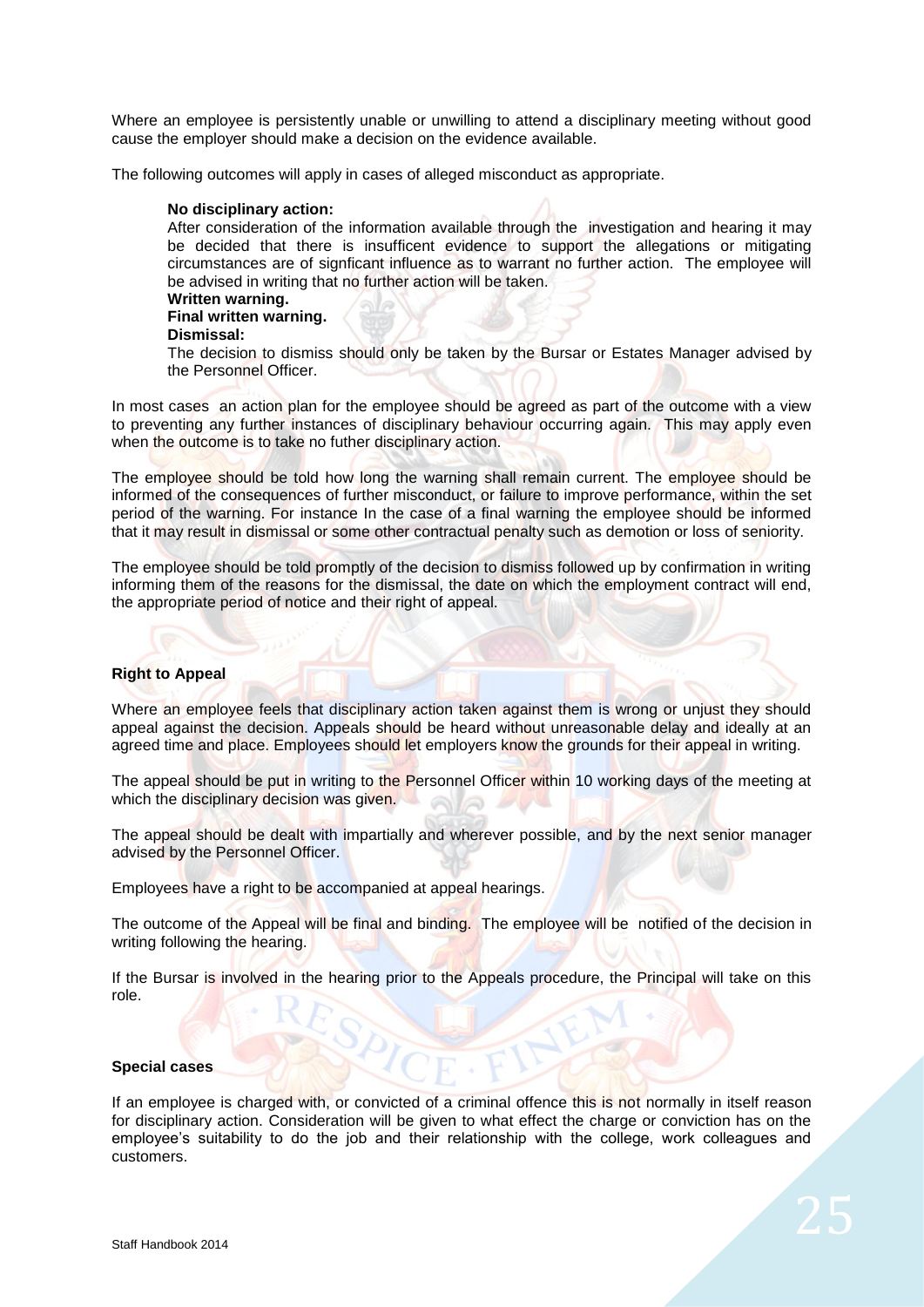# **2. Appendix 2**

# **Grievance Procedure**

# **Purpose**

The College has a grievance procedure to ensure employees' grievances are dealt with quickly and fairly, and allow employees to raise issues with management about their employment, or about the College's or other employee's actions. Examples of the kind of issues covered are: terms and conditions, health and safety, relationships at work, working practices and fair treatment.

# **Scope**

All employees of Homerton College are covered by this policy.

# **Principles and Procedure**

The College encourages the resolution of routine complaints and grievances through informal discussions. Any grievance should be settled between the persons concerned in the first instance, if possible. This can help with the speedy resolution of problems. For the grievance procedure to be invoked it must be within three months of the date the subject of the grievance first occurred.

# **Formal Procedure - Stage 1**

If it is not possible to resolve a grievance informally an employee should raise the matter formally and without unreasonable delay with their line manager (if they are not the subject of the grievance) or the Personnel Officer. This should be done in writing and should set out the nature of the grievance.

#### **Hold a meeting with the employee to discuss the grievance**

The written grievance should initially be lodged with the employee's manager. However, if this would not be appropriate in the circumstances, it should be lodged with Personnel Officer. The complaint will then be passed to a designated Manager who will be responsible for progressing the complaint.

The designated manager will arrange for a formal meeting to be held without unreasonable delay after the grievance is received.

The designated Manager and the Personnel Officer should attend all meetings. The Personnel Officer will attend in an advisory capacity.

At the meeting the employee should be allowed to explain their grievance and how they think it should be resolved. Consideration should be given to adjourning the meeting for any investigation that may be necessary.

#### **Conducting an investigation**

When appropriate, an independent investigator will be appointed by the designated manager who has had no previous involvement with the situation and who will conduct investigatory interviews with the complainant, the employee against whom the complaint has been lodged, and any relevant witnesses. The right to accompaniment will be provided to all those interviewed. The investigator will submit a full report to the designated manager.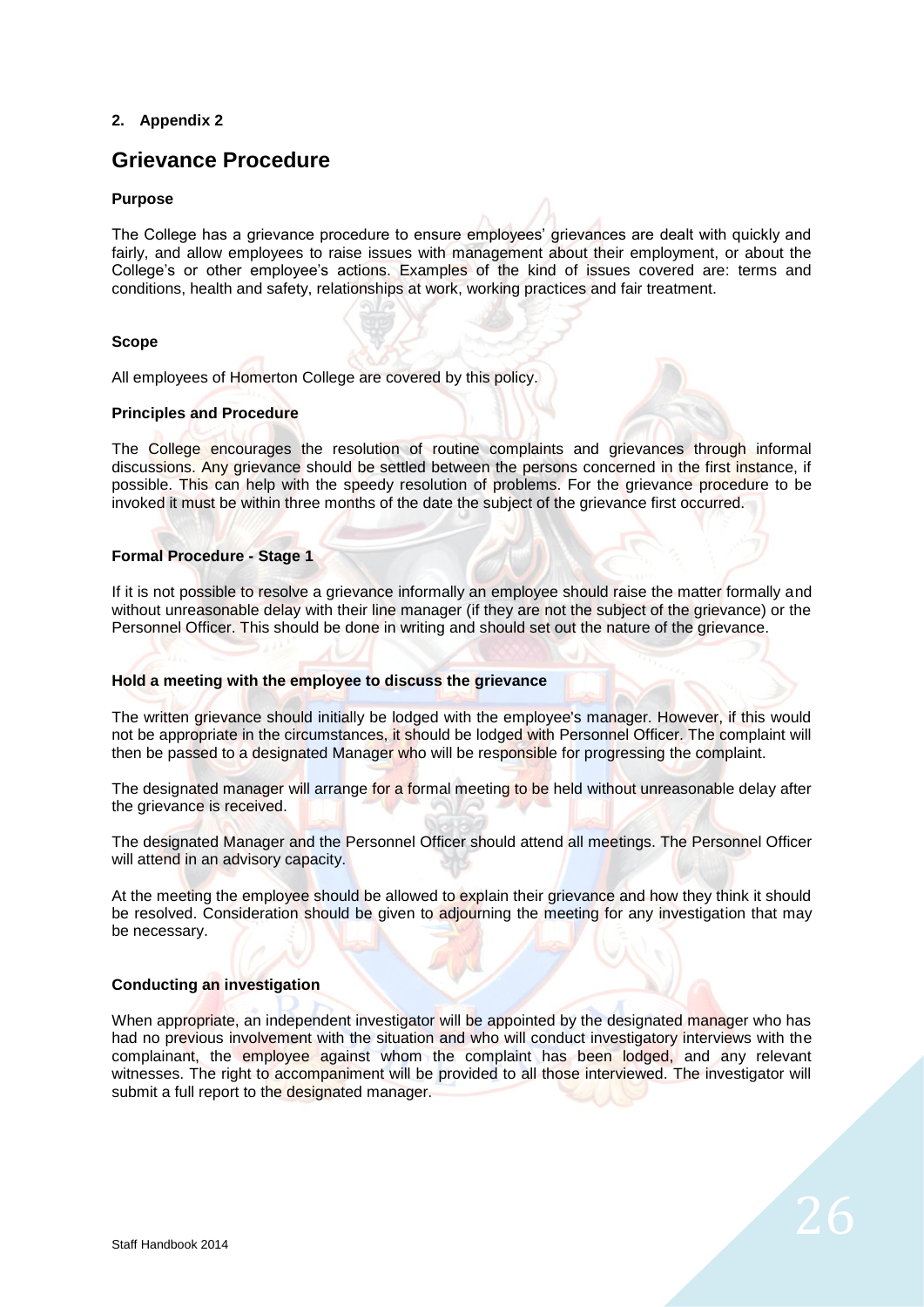#### **Right to be accompanied**

Employees have a right to be accompanied by a companion at a grievance meeting. The chosen companion may be a fellow worker, a trade union representative or an official employed by a trade union. A trade union representative who is not an employed official must have been certified by their union as being competent to accompany a worker.

Reasonable time must be allowed for the employee's chosen companion to be present at the meeting. Meetings may be postponed for up to 5 working days to accommodate the attendance of the employee's chosen companion, after which time the employee must select an alternative person to accompany them at the meeting.

It would not normally be reasonable for an employee to insist on being accompanied by a companion whose presence would prejudice the meeting nor would it be reasonable for an employee to ask to be accompanied by a companion from a remote geographical location if someone suitable and willing was available on site.

The companion should be allowed to address the hearing to put and sum up the employee's case, respond on behalf of the employee any views expressed at the meeting and confer with the employee during the meeting. The companion does not, however, have the right to answer questions on the employee's behalf, address the meeting if the employee does not wish it or prevent the College from explaining its case.

#### **Appropriate action**

Following the meeting the designated Manager advised by the Personnel Officer will decide on what action, if any, to take. All decisions should be communicated to the employee, in writing, without unreasonable delay and, where appropriate, should set out what action the College intends to take to resolve the grievance. The details of the grievance and the actions to be taken will be fully documented and copies placed in the employee's personal file.

The employee should be informed that they can appeal to the next stage if they are not content with the action taken.

If an employee has been named in a grievance and it has been agreed to take no further action against them they should be informed without reasonable delay of this decision and that the grievance process has been completed.

If the decision is taken to instigate a disciplinary investigation as a result of the grievance procedure findings then the matter must be passed to another line manager for investigation.

#### **Formal Procedure - Stage 2**

Where an employee feels that their grievance has not been satisfactorily resolved they do have a right of appeal. They should confirm the grounds for their appeal in writing within 10 working days of the original decision.

Appeals should be heard without unreasonable delay and at a time and place, which should be notified to the employee in advance.

The appeal should be dealt with impartially and wherever possible by a manager who has not previously been involved in the case advised by the Personnel Manager.

Employees have a right to be accompanied at the appeal hearing.

The outcome of the appeal should be communicated to the employee in writing without unreasonable delay.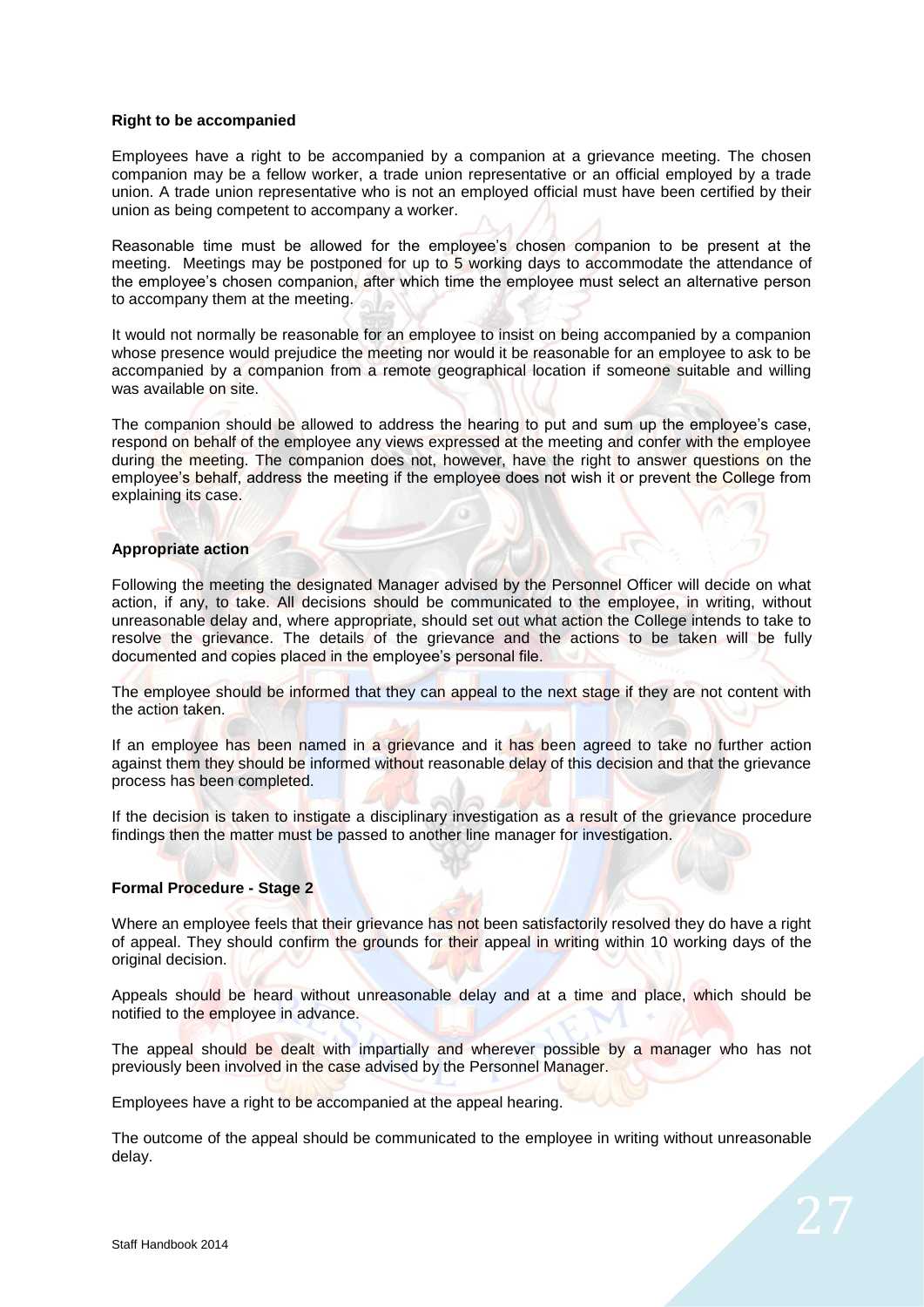The details of the decision and the actions to be taken will be fully documented and copies placed in the employee's personal file.

# **Overlapping grievance and disciplinary cases**

Where an employee raises a grievance during a disciplinary process the disciplinary process may be temporarily suspended in order to deal with the grievance. Where the grievance and disciplinary cases are related it may be appropriate to deal with both issues concurrently.

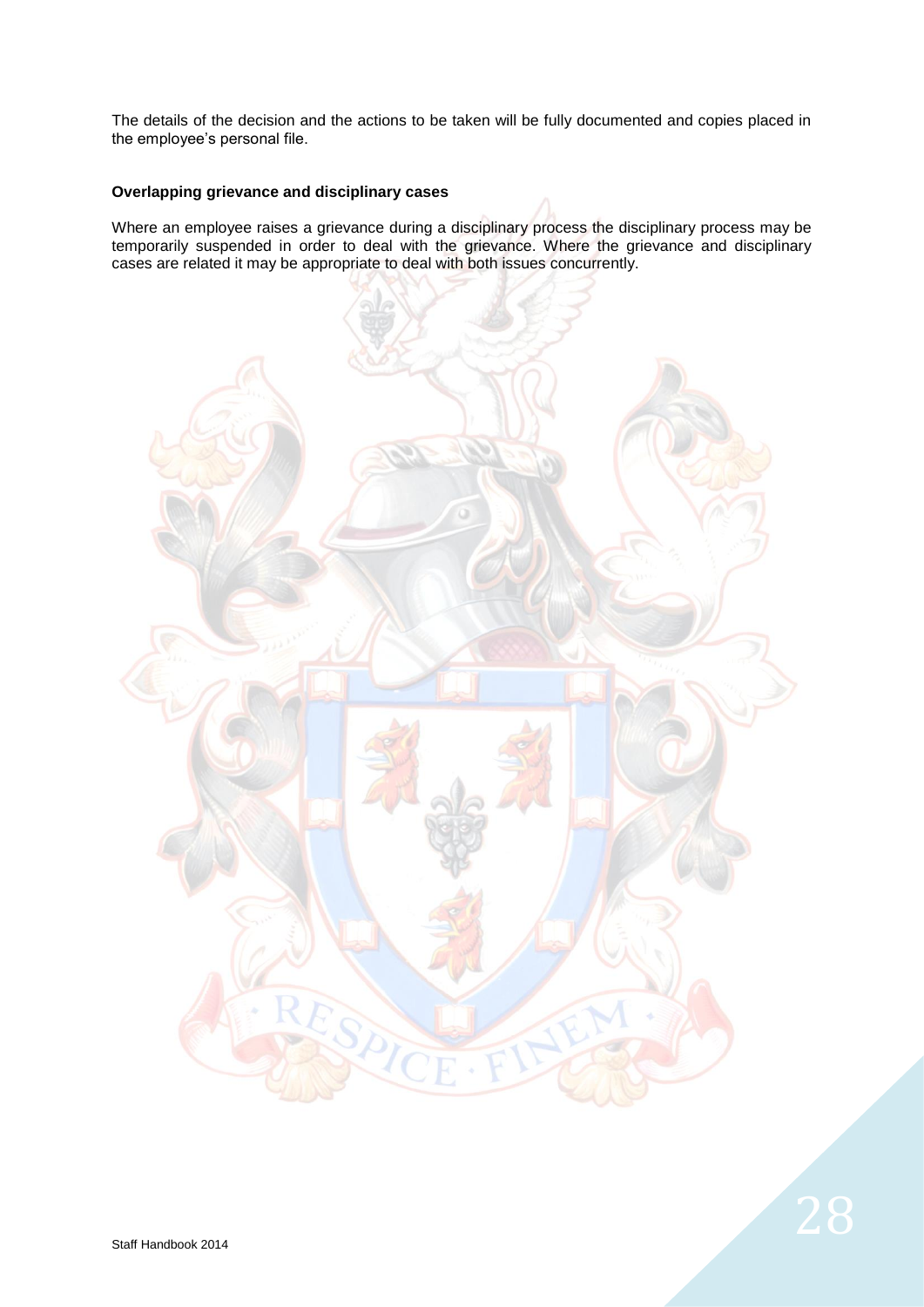# **3. Appendix 3**

# **Capability Procedure**

The following are the types of situations in which an employee may be finding it consistently difficult to meet the standard of performance required and when the capability procedure should be applied:

- performance identified as needing improvement or as unacceptable
- ongoing debilitating health condition
- not coping with the physical or intellectual requirements of the role
- performance adversely affected by circumstances outside the workplace

This is not an exhaustive list but an illustration of when these procedures may be appropriate.

# **Support Mechanisms**

There are various support mechanisms that can be put into place to help address issues that may be affecting an employee's performance. The nature of the support will vary depending on the reason and may include one or more of the suggestions below:

- setting clear objectives and targets with delivery requirements and timescales
- identifying a suitable performance mentor
- training/retraining
- medical/counselling services
- special leave
- parental leave
- transfer or demotion

#### **Right to be accompanied at the meeting**

Employees have a statutory right to be accompanied by a companion at a capability meeting. The chosen companion may be a fellow worker, a trade union representative, or an official employed by a trade union. A trade union representative who is not an employed official must have been certified by their union as being competent to accompany an employee.

Reasonable time must be allowed for the employee's chosen companion to be present at the meeting. Meetings may be postponed for up to 5 working days to accommodate the attendance of the employee's chosen companion, after which time the employee must select an alternative person to accompany them at the meeting.

It would not normally be reasonable for an employee to insist on being accompanied by a companion whose presence would prejudice the hearing nor would it be reasonable for an employee to ask to be accompanied by a companion from a remote geographical location if someone suitable and willing was available on site.

The companion should be allowed to address the meeting to put and sum up the employee's case, respond on behalf of the employee any views expressed at the meeting and confer with the employee during the meeting. The companion does not, however, have the right to answer questions on the employee's behalf, address the meeting if the employee does not wish it or prevent the College from explaining its case.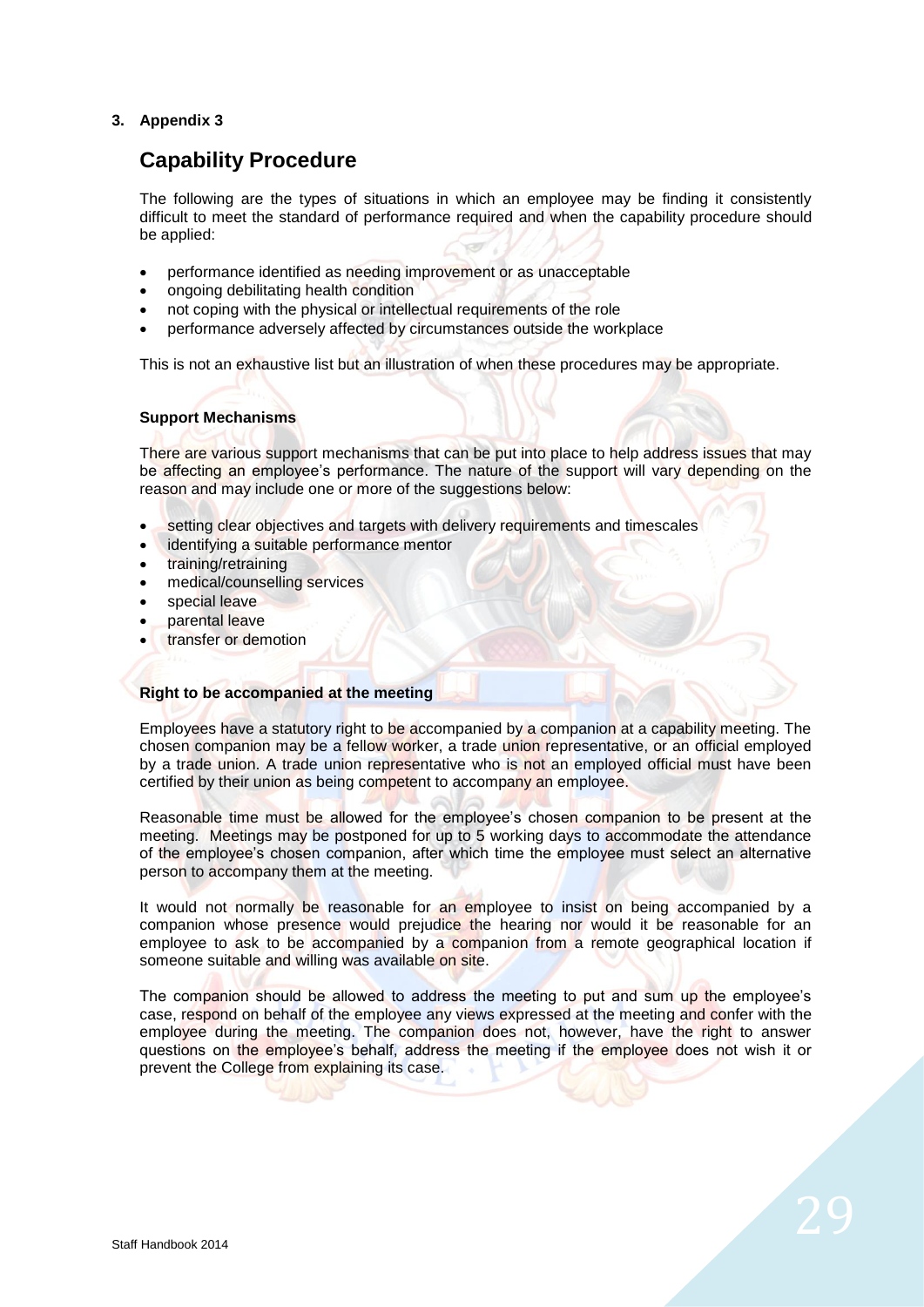#### **Informal Performance Review Meetings**

If an employee's performance does not meet the required standard or starts to decline an informal performance meeting will be arranged. This may be during the normal review time or on a separate occasion, however it is advisable that the employee be advised of the College's concerns as soon as possible to increase the employee's opportunity to address and resolve the matter. The employee's poor performance will be discussed; the reasons and factors affecting the employee's performance and ways in which the performance issues may be addressed and resolved. A plan of action will be agreed to help the employee reach and or maintain the required level of performance. A date not more than 12 weeks in the future will be set to review the employee's performance and it will be made clear that an improvement in performance is required. The employee will be told that if no improvement is achieved and there is no valid reason why this improvement was not possible, the use of the formal stages of this procedure may be considered. A record of the meeting will be placed on the employee's file.

#### **Formal Performance Review Meeting – First Caution**

If an employee's performance continues to fail to meet the required standard or is substantially less than the required standard, a formal performance review meeting will be arranged. The Line Manager must write to the employee and invite them to a meeting detailing the reasons why they have been asked to attend a formal performance review meeting and in accordance with the Capability Procedures may be issued with a First Caution.

The employee's Line Manager will conduct the meeting. The Personnel Officer will be present at the meeting in an advisory capacity. At the meeting the nature of the poor performance will be discussed and a plan of action established. The plan will outline what is required of the employee with clear objectives, the support mechanisms to be put in place to assist the employee and a date not more than 12 weeks in the future will be set to review performance against the plan.

The purpose of the Caution is to formally confirm to the employee that their performance is a matter of serious concern and that the College will support the employee and help address the issue. However, should there be insufficient improvement further action may be taken.

The warning and supporting plan together with the right to appeal will be confirmed in writing to the employee and a copy will be placed on the employee's personal file.

#### **Final Written Caution**

Should the employee fail to achieve the objectives set out in the improvement plan or performance continues to fail to reach an appropriate standard, and there is no valid reason why this improvement was not possible, a final written caution may be given.

The Line Manager will write to the employee inviting them to a meeting detailing the reasons why they have been asked to attend a formal meeting. The Line Manager will conduct the meeting. The Personnel Officer will be present in an advisory capacity. At the meeting the nature of the poor performance will be discussed and a plan of action established.

The final written caution will set out the nature of the poor performance, the improvement required and the timescale in which improvement is required. The plan will outline what is required of the employee with clear objectives, the support mechanisms to be put in place to assist the employee and a date not more than 12 weeks in the future will be set to review performance against the plan.

The final written caution and supporting plan together with the right to appeal will be confirmed in writing to the employee and a copy will be placed on the employee's personal file.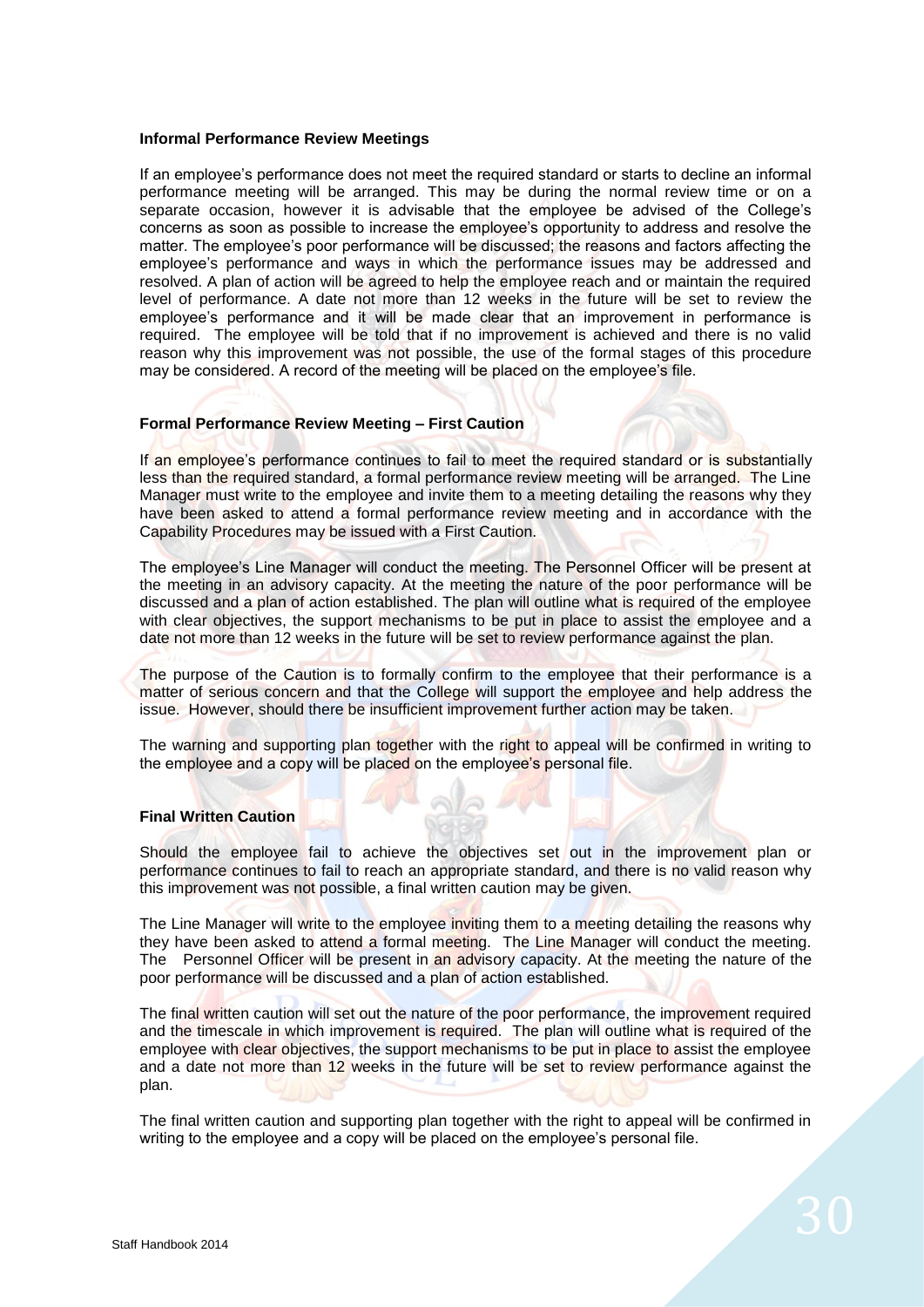The employee will be informed that failure to improve could result in the termination of their contract of employment with the College.

# **Dismissal – Termination of the Contract of Employment**

If after proper investigation and in accordance with the Capability Procedure, it is concluded by the College that the employee is incapable of improving or has not consistently achieved the required standard of performance, then the contract of employment may be terminated on the grounds of capability.

The Bursar/ Estates Manager (as appropriate) will write to the employee and invite them to a meeting detailing the reasons why they have been asked to attend a formal meeting. The Bursar/Estates Manager will conduct the meeting. The Personnel Officer will be present in an advisory capacity.

The employee should be told promptly of the decision to dismiss followed up by confirmation in writing which will include their right to appeal.

# **Appeals**

Employees have a right of appeal at all stages of the capability process. An appeal may be raised on a number of grounds which may include the employee's perceived fairness of any action taken against them, the severity of the action, new evidence coming to light or procedural irregularities.

The appeal should be put in writing to the Personnel Officer within 10 working days of the meeting at which the capability warning was given.

If the Bursar is involved in the hearing prior to the Appeals procedure, the Principal will take on this role.

An appeal hearing will be conducted as soon as possible after the original capability meeting. The employee will be entitled to be accompanied by a fellow employee or trade union official of their choice.

All meetings will be attended by the next senior manager. The Personnel Officer will be present in an advisory capacity.

The outcome of the Appeal will be final and binding. The employee will be notified of the decision in writing following the hearing.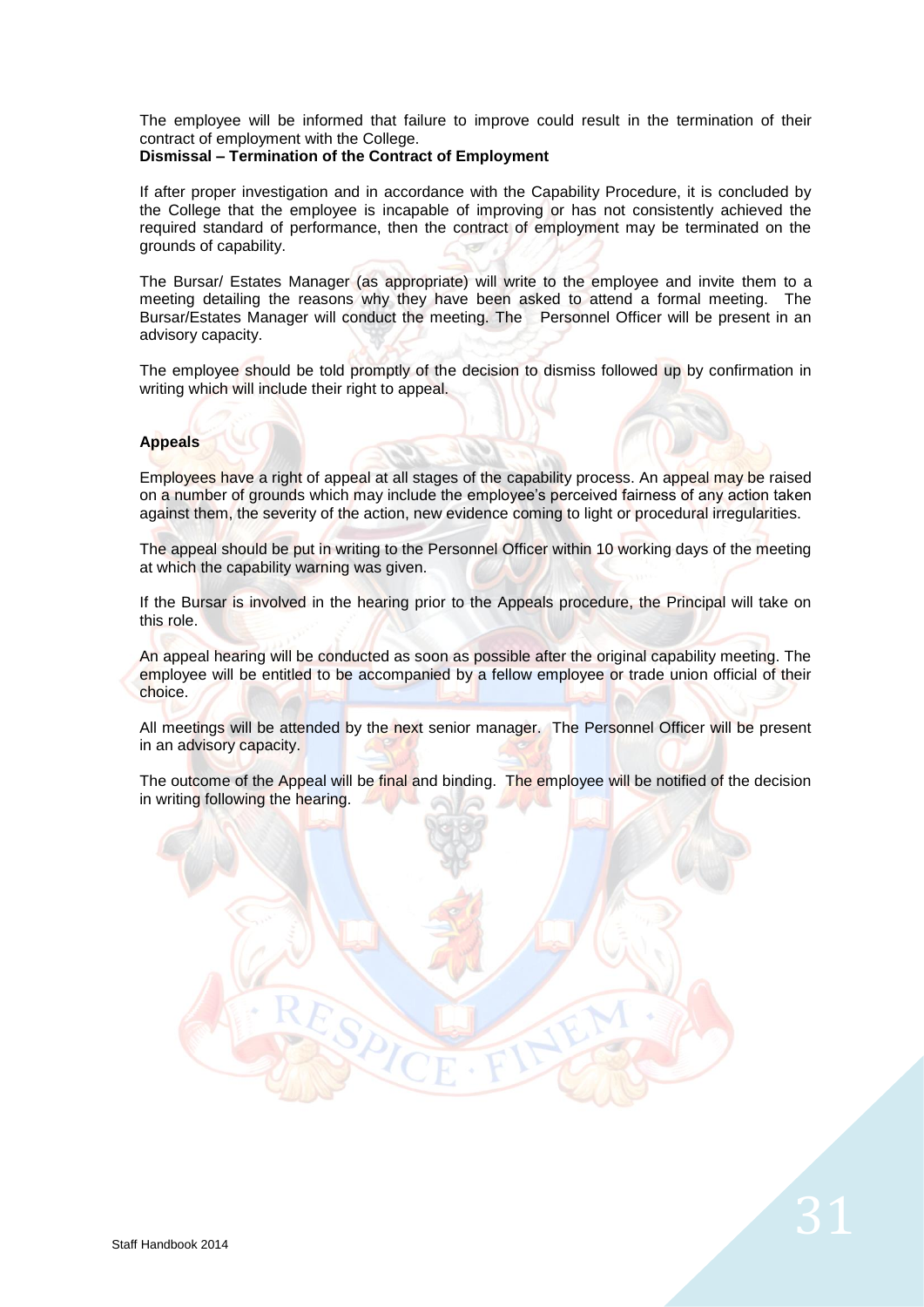# **Appendix 4**

# **MATERNITY PAY AND LEAVE POLICY**

Maternity rights are protected by law. These include:

- the right to time off work to receive antenatal care
- the right to maternity leave
- the right to receive maternity pay and benefits
- the right to return to work after the birth
- the right to protection from dismissal or detriment on the grounds of pregnancy

The policy of Homerton College is to provide maternity benefits which comply with or exceed statutory requirements. This policy aims to inform employees of their entitlement to contractual and statutory maternity rights, and ensure that these rights are understood.

# **Scope**

This policy applies to all permanent and temporary staff that meet the requirements outlined below.

# **Entitlement**

# **Maternity Leave**

All staff, regardless of length of service are entitled to maternity leave. Maternity leave can start at any time after the 11<sup>th</sup> week before the Expected Week of Confinement (EWC).

Employees are entitled to 52 weeks maternity leave. For the first 26 weeks employees are entitled to Ordinary Maternity Leave and then an additional 26 weeks Additional Maternity Leave. Employees may not return to work immediately after childbirth. This period of compulsory maternity leave is two weeks from the date of childbirth. This leave forms part of an employee's Ordinary Maternity Leave.

An employee is required to provide at least 28 days' notice (when possible) in writing should they wish to change the date when their maternity leave commences.

Maternity leave may continue no later than the beginning of the 52<sup>nd</sup> week from the beginning of the week of birth.

# **Notification of Maternity leave**

Employees are required to notify the Personnel Officer in writing of the start date of the maternity leave no later than the 15<sup>th</sup> week before the expected week of birth

- a) they are pregnant and the date of the EWC
- b) the date of the beginning of their absence
- c) whether they intend to return to work at the College
- d) forward a copy of the MATBI from their midwife or doctor

# **Statutory Maternity Pay**

An employee will be entitled to 'Statutory Maternity Pay (SMP) if they have: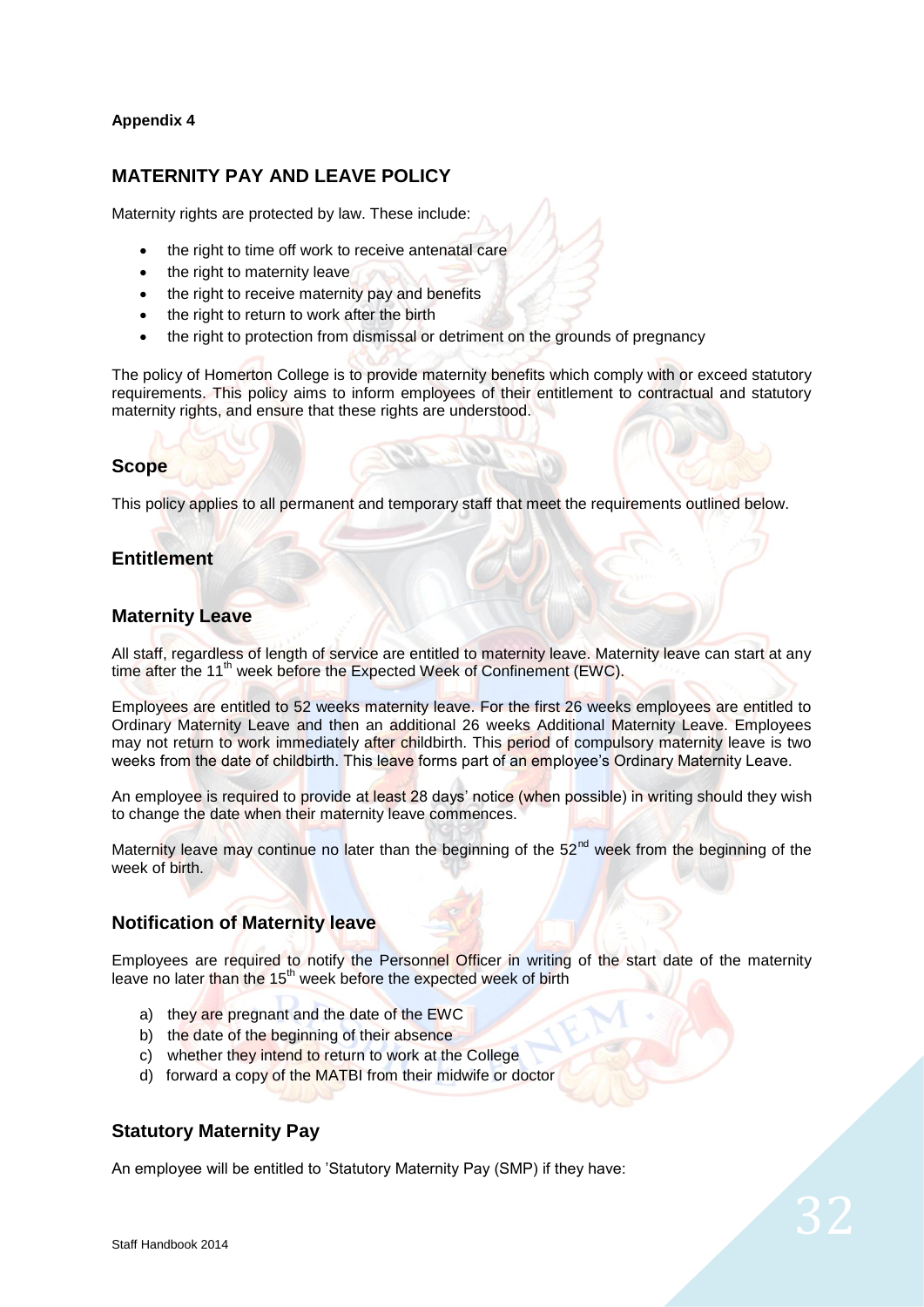- completed not less than 26 weeks continuous employment with the College by the beginning of the 15<sup>th</sup> week before their EWC
- average weekly earnings in the eight weeks up to and including the qualifying week at least equal to or above the lower earnings limit for National Insurance Contributions
- given Homerton College proper notifications as outlined in this policy

SMP is paid for a period of up to 39 weeks. The first six weeks will be paid at 90% of the employee's average weekly earnings. For the remaining 33 weeks the employee will be paid at Lower Rate Statutory Maternity Pay. Please contact the Personnel Officer for current rates.

# **Contractual Maternity Pay**

An employee will be entitled to contractual maternity pay if they have:

- $\bullet$  at least one year of continuous service with the College by the 15<sup>th</sup> week before their EWC
- they intend to return to work following their maternity leave
- met the service and earnings requirements for entitlement to SMP as outlined above

Contractual maternity pay is paid for the first 18 weeks of maternity leave at full pay plus a further 21 weeks at Lower Rate SMP. Contractual maternity pay is inclusive of Statutory Maternity Pay. Payment of contractual maternity pay is subject to an employee returning to work for a minimum of 13 weeks after maternity leave. Otherwise the employee will be expected to repay the College the difference between contractual maternity pay and entitlement to SMP.

# **Important Points about Statutory Maternity Pay**

- Employees must give 28 days' notice to qualify for SMP and provide medical evidence of the pregnancy (the MATB1 Form can be used for this purpose). In most cases, this notification can be given with the notice of intention to start her maternity leave, unless the employee does not wish to take maternity leave.
- SMP cannot start until the beginning of the 11<sup>th</sup> week before the EWC.
- SMP is paid whether or not the employee intends to return to work for Homerton.
- **SMP** is only payable when the employee is absent from work.
- Should an employee be absent from work wholly or partly because of the pregnancy, after the beginning of the fourth week before the EWC, the start of their maternity leave will automatically be triggered. Employees are required to inform the Personnel Officer should this happen. SMP will start on the day after the first day of absence. Absences for medical appointments or absence for reasons that are not pregnancy related will not trigger the maternity leave period or SMP.
- If the baby is born before the  $11<sup>th</sup>$  week before the EWC the maternity leave and pay period commences immediately. The employee should inform the Personnel Officer as soon as possible after the birth.
- Payment of Maternity Pay is subject to the condition that no work is undertaken during the paid period of leave (up to 39 weeks) other than 'keeping in touch days' (see section below).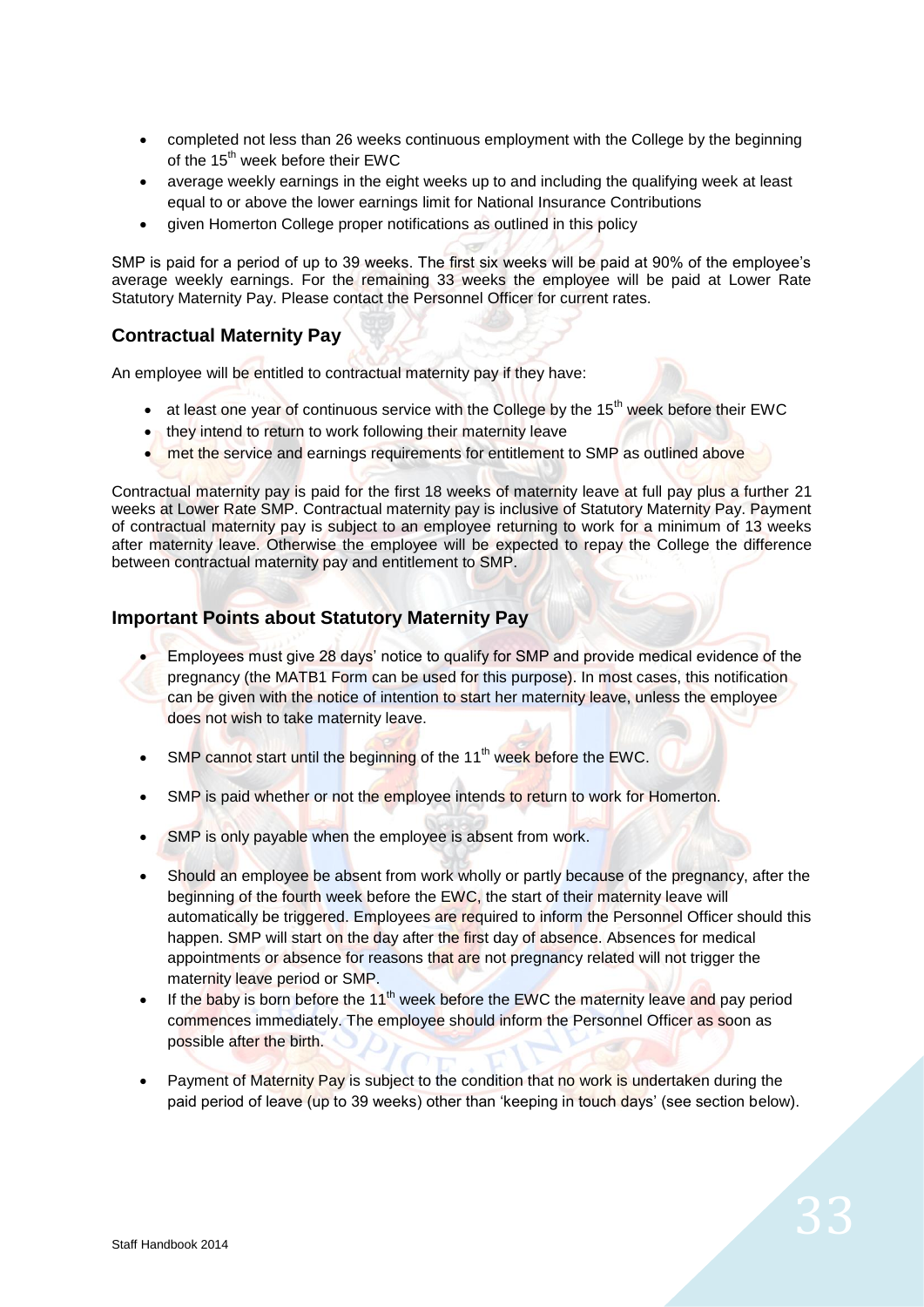# **Maternity Allowance (MA)**

If an employee does not qualify for SMP, she may qualify for MA as provided by the Department of Social Security (DSS). To apply for the benefit the employee will be given a Form SMP1 from the payroll department for submission to their local DSS.

# **Time off for Antenatal Care**

Employees are entitled to take paid time off work during working hours to receive antenatal care. This includes appointments with medical practitioners (e.g. doctor or midwife) and for preparation classes such as relaxation and parent craft.

Employees are required to inform their line manager of the appointment with as much notice as possible and may be asked to provide written confirmation of the appointment. Where possible, appointments should be made at either the start or end of the working day.

# **Annual Leave**

Holiday entitlement will accrue during any period of paid maternity leave. Where appropriate, 20 days holiday must be taken prior to the end of the leave year (refer to the Working Time Directive Regulations).

# **Pension contributions**

For employees who are members of the USS pension scheme, pension contributions may change depending on how much maternity pay an employee is entitled to receive. Please refer to the Personnel Officer for more details about rights and entitlements during the maternity leave period

For employees who are members of the LGPS pension scheme, pension benefits will continue to accrue during the period of paid maternity leave as if the employee were working normally on full pay. An employee must therefore continue to pay pension contributions on the actual pay, if any, they are receiving.

Any period of unpaid maternity leave will not count for pension purposes unless the employee has a right to return to work in which case an employee can choose to pay back pensions contributions for the unpaid period to make it count.

# **Child Care Vouchers**

Employees who belong to a Child Care Voucher Scheme administrated by the College are entitled to continue receiving their child care vouchers throughout their Ordinary Maternity leave (the first 26 weeks) and Additional Maternity leave (the following 26 weeks). Employees are not allowed to sacrifice their SMP in order to fund their child care vouchers, however they are allowed to sacrifice any non-statutory maternity pay.

Please refer to the Personnel Officer for more details about rights and entitlements to Child Care Vouchers during the maternity leave period.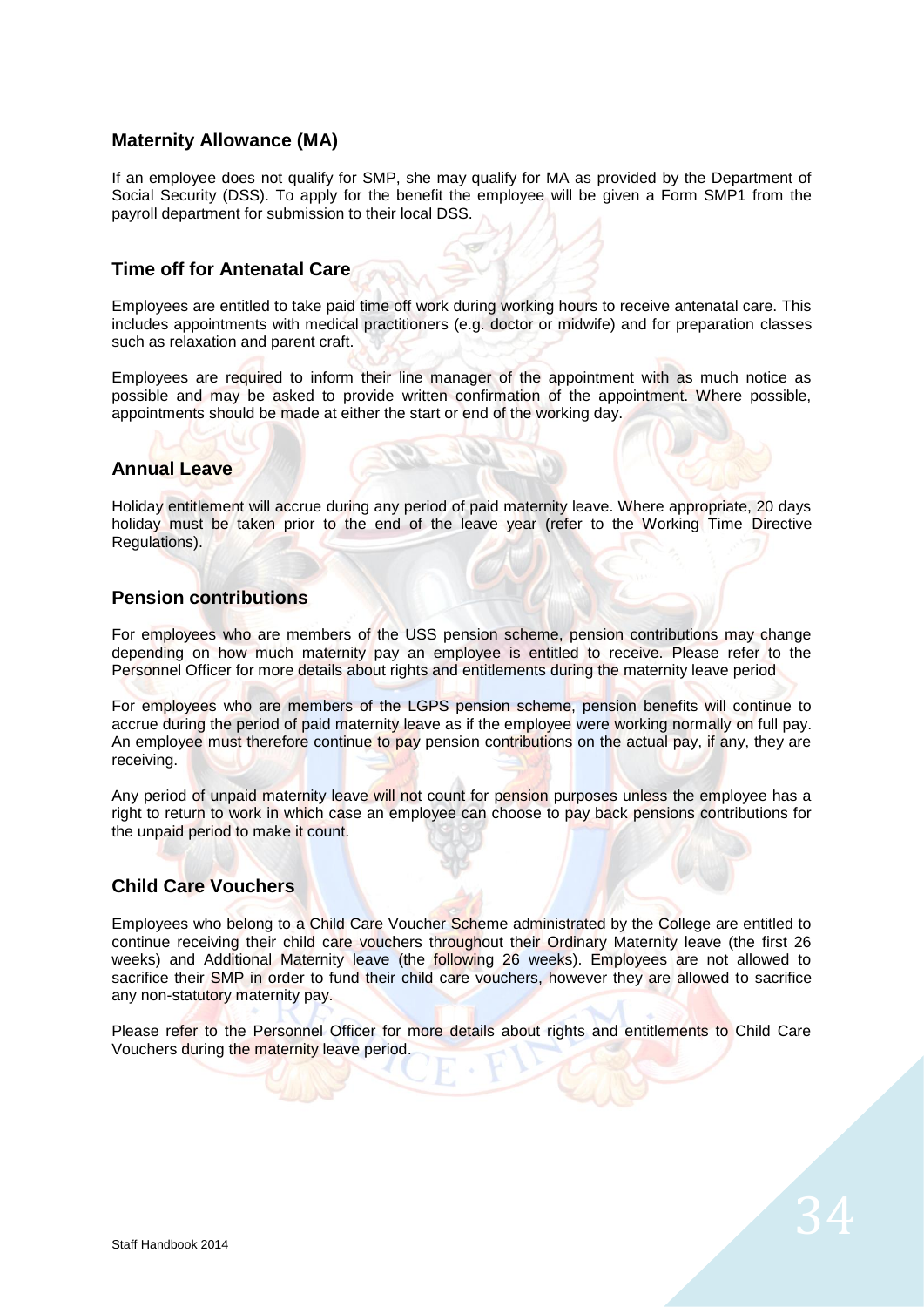# **Health and Safety**

When an employee notifies the College that they are pregnant, their line manager in conjunction with the Personnel Officer will conduct a safety assessment. This will establish whether their work exposes them to any hazard or risk and to ensure any necessary action is taken to eliminate or reduce the level of risk.

In the unlikely event that risks are identified, which cannot be appropriately reduced, the College will seek to identify a suitable alternative role for the employee to undertake, prior to the start of their maternity leave. As a last resort, if the College is unable to identify suitable alternative employment the employee may be placed on maternity suspension with full pay and contractual benefits until the 11<sup>th</sup> week before EWC when Maternity leave and pay will start.

# **Miscarriage and still births**

Should an employee miscarry or deliver a stillborn child before the 16<sup>th</sup> week before the EWC then maternity pay is not payable. The absence will be managed in accordance with the Sickness and Absences procedures. Appropriate medical certificates are required.

If an employee delivers a stillborn child after the 16<sup>th</sup> week before the EWC they are entitled maternity pay in accordance with the criteria outlined above. If the absence exceeds the period of maternity pay any additional leave will be managed in accordance with the Sickness and Absences procedures.

# **Keeping in Touch**

Whilst on maternity leave, employees can go into work for up to ten days (which may be either separate or a single block), without losing any SMP or triggering the end of their maternity leave. For this provision to operate both the employee and the College must agree

- that the employee will do some work
- the type of work e.g. attend a training course
- the amount of remuneration that will be payable

Over and above 'keeping in touch days' the College will continue to maintain reasonable contact with all employees throughout their maternity leave in order to discuss return to work plans, developments at the workplace etc.

# **Return to work**

After their maternity leave employees are entitled to return to work to the same job, on the same terms and conditions as if they had not been absent. However, if there is some reason why it is not reasonably practicable for them to return to the same job then they will be offered a similar job. The terms and conditions should be no less favourable than those of the employee's original job.

Employees are not required to give the College prior notice of their return date if they intend to take the full maternity leave entitlement as notified. However, if an employee wishes to return before the end of their maternity leave they must give the College at least 8 weeks' notice of the new intended return date.

Maternity leave cannot be extended beyond the Additional Maternity Leave period. Additional leave must either be taken as holiday or Parental Leave.

Should an employee be unable to return to work following either ordinary or additional maternity leave for reasons of illness or injury, the period of absence will be treated as sick leave in accordance with the sickness absence procedure.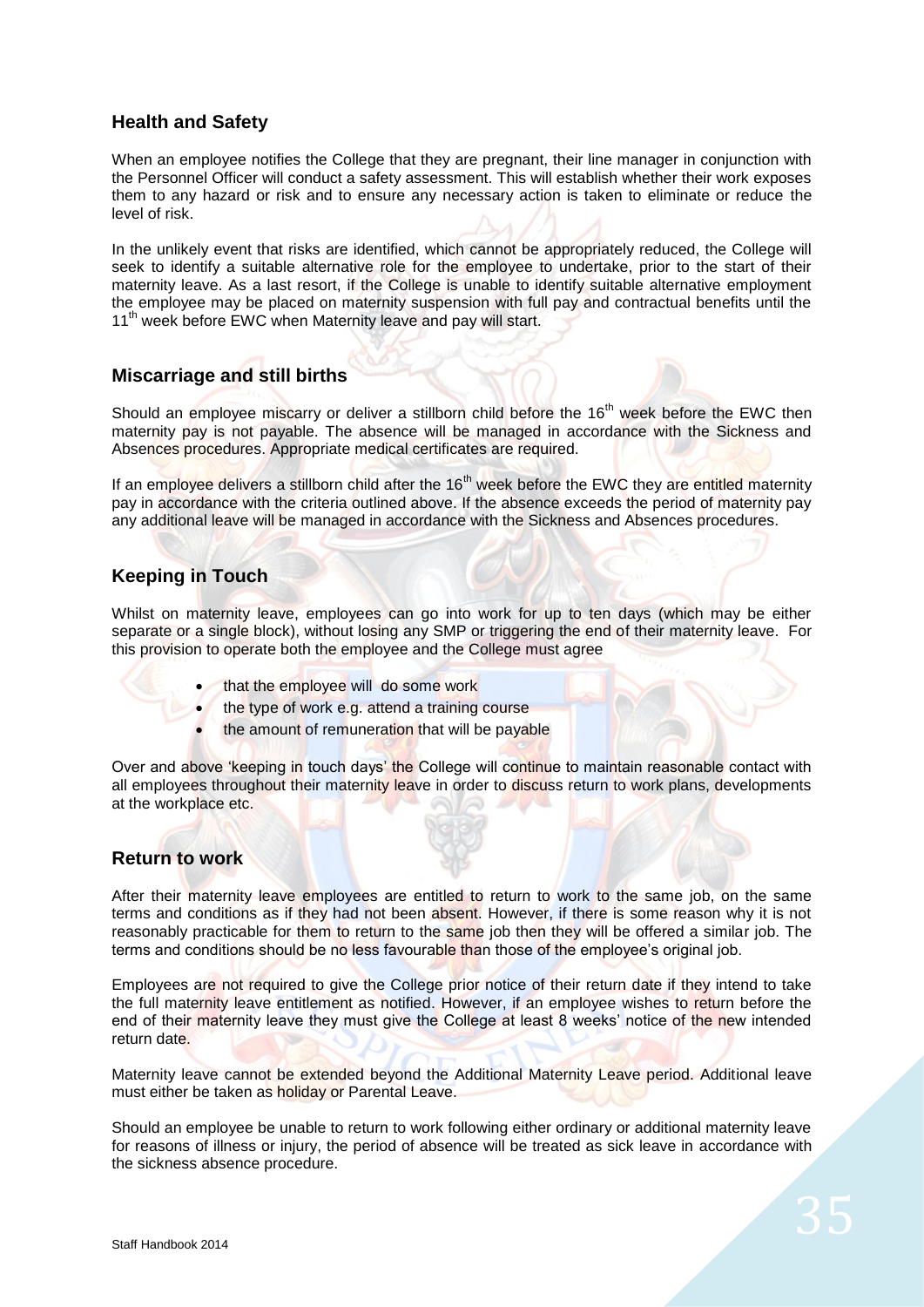# **Changing hours on return to work**

Should an employee wish to return to work on different hours they should raise this in the first instance with their line manager prior to going on maternity leave. Raising such a request does not affect your return to work on their previous hours. Every request for a change to working hours will be considered carefully and seriously and in accordance with the Statutory Flexible Working procedure. For further information please refer to the Personnel Officer.

# **Deciding not to return to work**

If an employee decides not to return to work at the end of her ordinary or additional maternity leave period she should confirm her decision in writing giving normal notice. The employee's contract of employment with Homerton will end and all benefits will cease. Homerton will confirm receipt of the employee's resignation and final details concerning pay or benefits.

# **Statutory entitlements on return to work**

# **Emergency leave**

All employees have a statutory right to short periods of unpaid leave in order to make arrangements to deal with family emergencies. In addition to this statutory provision Heads of Department have discretion to grant compassionate leave where circumstances justify so doing.

# **Parental Leave**

An employee who has a child aged under five (or under 18 if the child is disabled) may have the right to Statutory Parental Leave. To qualify an employee must have at least one year's continuous service with Homerton.

An employee must also either be the parent:

- named on the child's birth certificate
- named on the child's adoption certificate
- with legal parental responsibility for a child under five (under 18 if the child is disabled)

and present an original copy of one of the following documents:

- the child's birth certificate
- papers confirming the child's adoption or the date of placement in adoption cases
- the award of disability living allowance for your child

Each parent can take a total of up to 18 weeks' Parental Leave for each of their children up to their fifth birthday.

If an employee's child is adopted, each parent can take a total of up to 18 weeks' parental leave. This can be until the fifth anniversary of their placement with the employee or until their 18th birthday, whichever comes first.

Parental Leave can only be taken in blocks of a week, up to a maximum of four weeks per year, unless the employee has a disabled child. A full time employee who takes two days in any one week will have "used up" one week's leave.

Employees with disabled children can take leave in blocks of one day.

Parental Leave is an individual right and it cannot be transferred between parents. For example a father cannot decide to take only ten weeks and the mother take 16 weeks.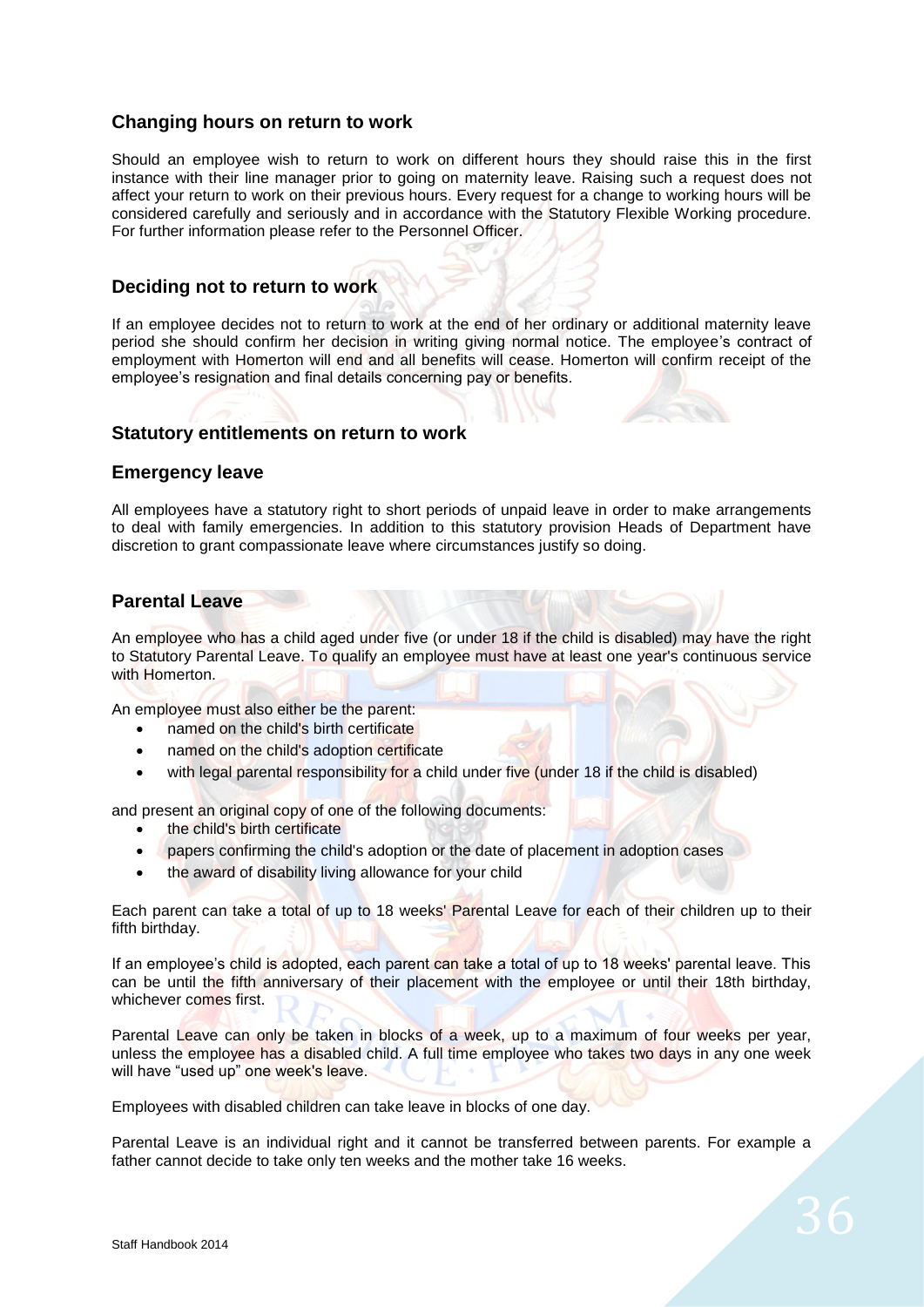Statutory Parental Leave is unpaid.

# **Advice and guidance**

Legislation concerning maternity is lengthy; this policy incorporates all existing statutory provisions. Employees should contact the Personnel Officer to discuss queries concerning relevant legislation or further information concerning rights and benefits.

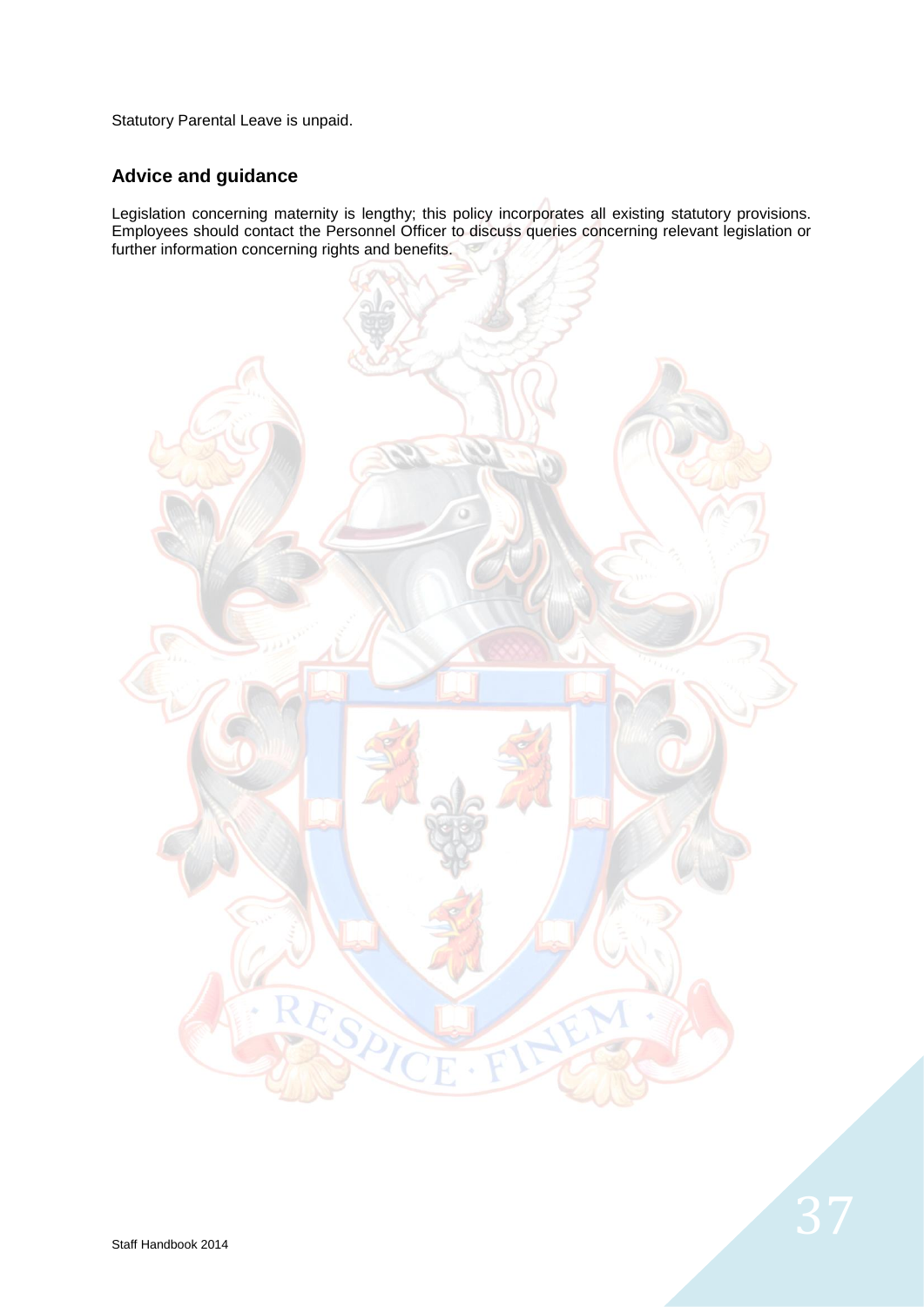# **PATERNITY LEAVE AND PAY POLICY**

Homerton College recognises that more and more employees want to be involved in supporting their partner around the time of their child's birth or, in the case of adoption, the child's placement. Paternity leave gives employees the opportunity both to spend time with their partner and get to know their new child. The policy of College is to provide paternity benefits which comply with or exceed statutory requirements. This document aims to inform employees of their entitlement to contractual and statutory paternity rights.

# **Scope**

This policy applies to all permanent and temporary employees who meet the statutory requirements outlined below:

- have or expect to have responsibility for the child's upbringing
- are the biological father of the child or the mother's husband or partner (male or female) or who are the partner of an individual who adopts, or the member of a couple adopting jointly who does not take adoption leave
- For paternity pay purposes only, have worked continuously for their employer for 26 weeks either leading into the 15th week before the baby is due, or being told by the adoption agency that they have been matched with the child
- Have average weekly earnings that are equal to or exceed the lower earnings limit for National Insurance Contributions

#### **Ordinary Paternity Leave and Pay**

# **Entitlement and criteria**

#### **Ordinary Paternity Leave (OPL)**

The following employees, who have or expect to have responsibility for the child's upbringing, are entitled to a maximum of 2 weeks' paid paternity leave, regardless of their length of service and entitlement to statutory paternity benefits:

- Biological father of a child
- Mother's husband, partner (of either sex) or civil partner who expects to have responsibility for the childs upbringing
- Employee of either sex who is adopting a child but is not taking adoption leave

# **Ordinary Paternity Pay (OPP)**

Employees who meet the criteria for OPL and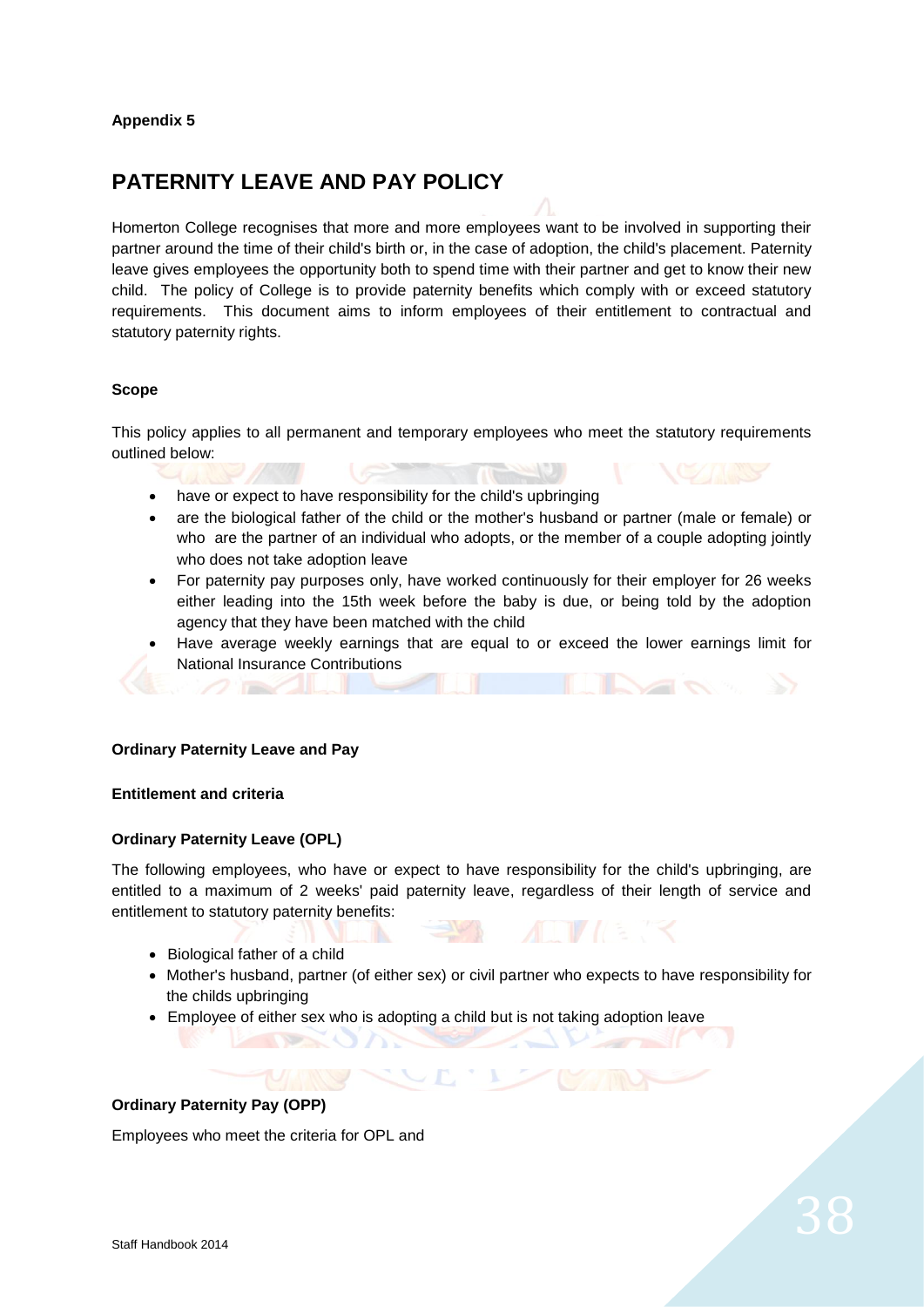- have worked continuously for Homerton College for 26 weeks either leading into the 15th week before the baby is due, or being told by the adoption agency that they have been matched with the child
- Have average weekly earnings that are equal to or exceed the lower earnings limit for National Insurance Contributions

will be eligible to receive up to 2 weeks paternity leave at full pay.

# **Notification**

Employees should give notice, using HMRC SC3 form (which can be obtained from the Personnel Officer), no later than the 15th week before the baby is expected, or within 7 days of the date the adoption agency tell the person adopting they have been matched with the child. If for any reason they wish to change the start date of the leave period, they should give 28 days' notice of the change, unless this is not reasonably practicable.

# **Additional Paternity Leave and Pay**

#### **Entitlement and criteria**

# **Additional Paternity Leave (APL)**

In addition to OPL and pay, employees, who meet the statutory requirements as outlined above, are entitled to a **maximum of 26 weeks APL**.

Employees may take APL subject to the following provisions:

- The child's mother has returned to work after maternity leave before she has taken her full entitlement to 39 weeks' statutory maternity pay or maternity allowance but with at least 2 weeks of unexpired statutory maternity leave entitlement (of the full entitlement of 52 weeks) remaining
- The start date of the APL is no earlier than 20 weeks following the birth/placement of the child and ends no later than the child's first birthday/first anniversary of the child's adoption
- Only one period of APL will be available to employees irrespective of whether more than one child is born as the result of the same pregnancy or more than one child is placed for adoption as part of the same arrangement
- APL must be taken as multiples of complete weeks and as one period. The minimum amount of APL that can be taken is two weeks and the maximum is 26 weeks

# **Notification**

If an employee wishes to take APL in relation to a child's birth, they must provide the following at least eight weeks before the date on which they would like to start their leave:

A written "leave notice" stating:

- The Expected Week of Childbirth
- The child's date of birth and
- The dates on which they would like their APL to start and finish

A signed "employee declaration" confirming that:

They are either the child's father or the spouse, partner or civil partner of the child's mother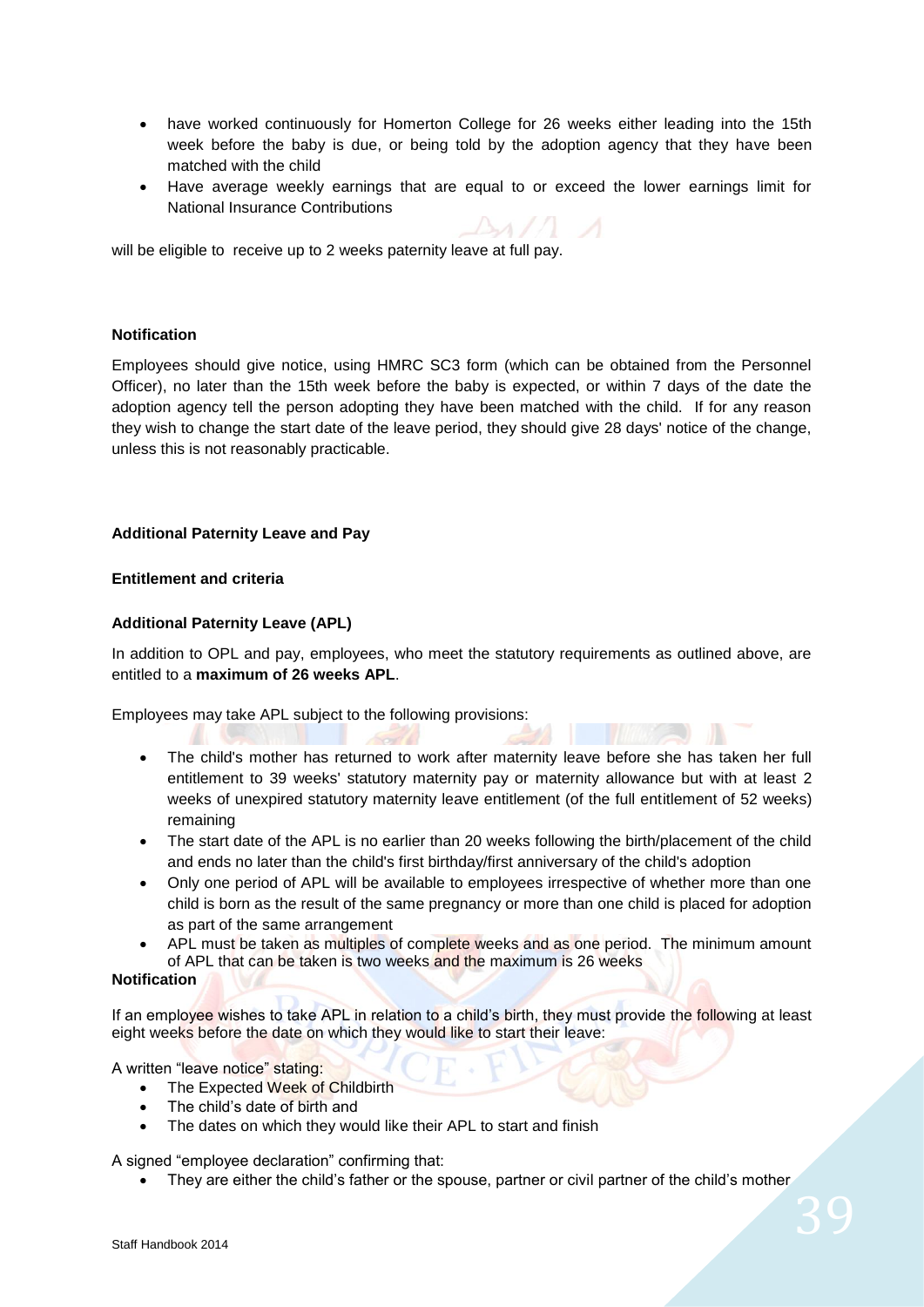- Apart from the child's mother, they expect to have the main responsibility for the upbringing of the child and
- They wish to take APL in order to care for the child

A written "mother declaration" from the child's mother stating:

- Her name, address and National Insurance number
- The date she intends to return to work
- The employee's relationship with the child
- That, to her knowledge, the employee is the only person exercising an entitlement to APL in respect of the child and
- That she consents to the College processing the information she has provided

The College will write to the employee to confirm the start and finish dates of their APL within 28 days of receiving their leave notice, employee declaration and mother's declaration.

The College may require the employee to provide a copy of the child's birth certificate and the name and address of the mother's employer or, if she is self-employed, her business address.

Employees are entitled to give the College written notice to cancel or vary the start and/or finish dates that they previously notified to the College. The employee must do this:

- 1. At least six weeks before the date they originally told the College was the date on which they wanted their APL to start, or
- 2. If they want to start their APL earlier than that original start date, at least six weeks before the date on which they now wish their APL to start

If the employee is unable to give six weeks' notice, they should give the College written notice of their wishes as soon as possible. However, in these circumstances, if the College is unable to accommodate their request, the College may require the employee to take a period of APL of up to six weeks starting on either the employee's original or revised start date.

#### **Additional Paternity pay (APP)**

Employees who apply for APL and meet the statutory criteria will receive APP at the same rate as the standard rate of statutory maternity pay or 90% of their average earnings if this is less than the standard rate. As the total entitlement to additional paternity leave is 26 weeks, any of this leave which is taken outside the mother's 39-week SMP, Maternity Allowance or Adoption Pay period is unpaid.

Therefore, employees will be able to take paid APL after the child's mother has returned to work, during the period from 20 weeks after the birth/placement of the child that is within what would have been (had she not returned to work) the mother's 39 week SMP, Maternity Allowance or Adoption Pay period.

# **Time off for Ante-Natal Appointments**

From 1 October 2014, an employee who has a "qualifying relationship" with a pregnant woman or her expected child will be entitled to take time off during their working hours to accompany the woman to antenatal appointments. There is no qualifying period of employment for this right. Where possible, appointments should be made at either the start or end of the working day.

The amount of time off is limited to no more than two occasions lasting no more than 6  $\frac{1}{2}$  hours each and the time off will be paid if the appointments are during the employee's normal working hours.

A "qualifying relationship" is satisfied if the employee is: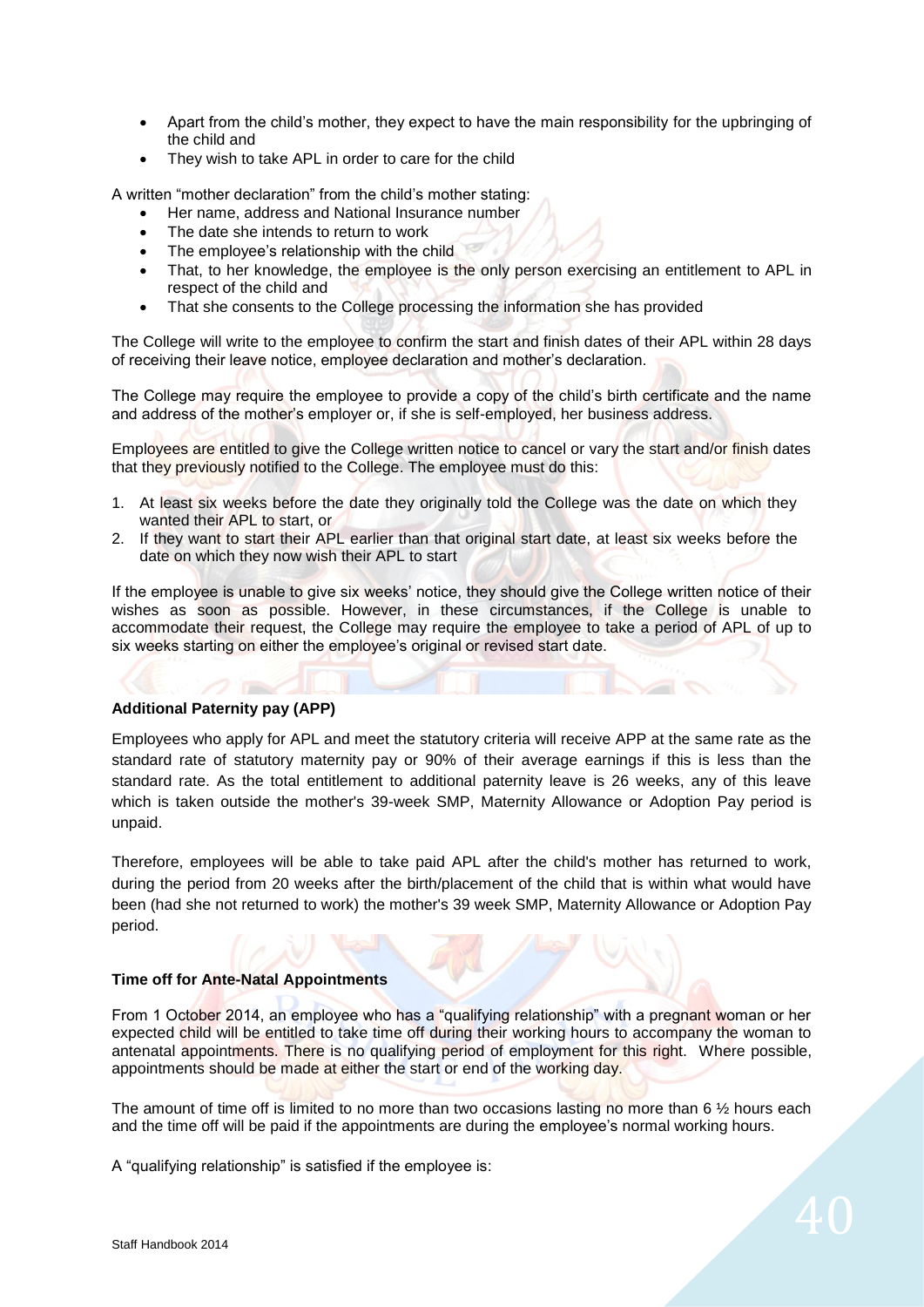- the pregnant woman's husband or civil partner
- living with the woman in either a heterosexual or same-sex enduring relationship
- the father of the expected child
- one of a same-sex couple who is to be treated as the child's other parent
- the potential applicant for a parental order

Employees are required to inform their line manager of the appointment with as much notice as possible and may be asked to provide written confirmation of the appointment.

# **Keeping In Touch Days: (KIT Days)**

The College may make reasonable contact with the member of staff from time to time during their APL.

A member of staff may work for up to ten days without bringing their paternity leave or ASPP to an end however, they are not obliged to undertake any such work during their paternity leave.

Please see the Maternity Policy for further information regarding KIT Days.

#### **Pension contributions**

For employees who are members of the USS pension scheme, pension contributions may change depending on how much paternity pay an employee is entitled to receive. Please refer to the Personnel Officer for more details about rights and entitlements during the paternity leave period.

For employees who are members of the LGPS pension scheme, pension benefits will continue to accrue during the period of paid paternity leave as if the employee were working normally on full pay. An employee must therefore continue to pay pension contributions on the actual pay, if any, they are receiving.

Any period of unpaid paternity leave will not count for pension purposes unless the employee has a right to return to work in which case an employee can choose to pay back pensions contributions for the unpaid period to make it count.

#### **Child Care Vouchers**

Employees who belong to a Child Care Voucher Scheme administrated by the College are entitled to continue receiving their child care vouchers throughout their Ordinary Paternity leave (the first 26 weeks) and Additional Paternity leave (the following 26 weeks). Employees are not allowed to sacrifice their SPP in order to fund their child care vouchers, however they are allowed to sacrifice any non-statutory paternity pay.

Please refer to the Personnel Officer for more details about rights and entitlements to Child care vouchers during the paternity leave period. **Return to work**

A member of staff returning to work following OPL or APL is entitled to return to the same position they held before commencing leave. Their terms of employment will be the same as they would have been had they not been absent.

If the member of staff wishes to return early from APL, they must give the College at least six weeks' prior notice.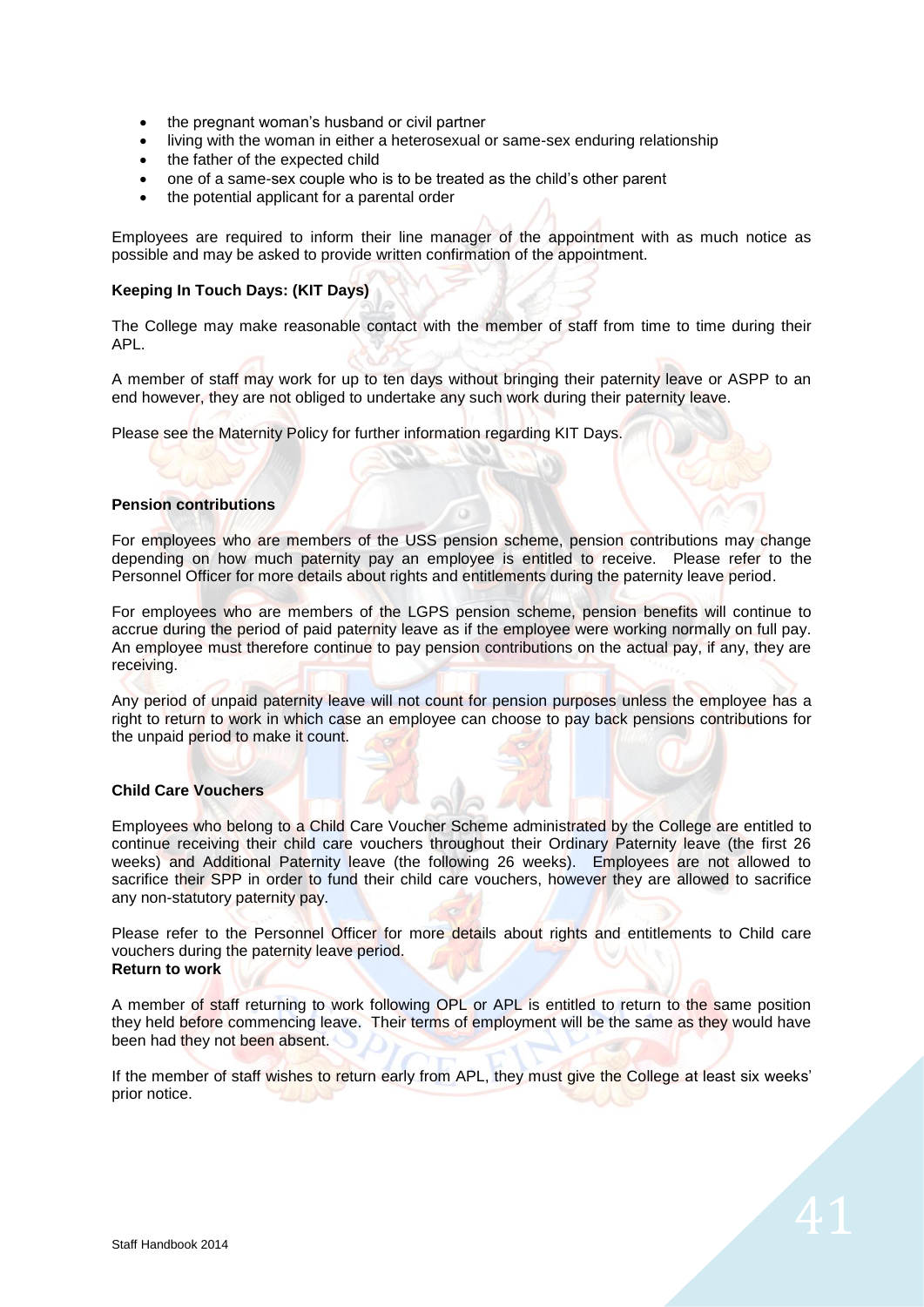#### **Changing hours on return to work**

Should an employee wish to return to work on different hours they should raise this in the first instance with their line manager prior to going on paternity leave. Raising such a request does not affect your return to work on their previous hours. Every request for a change to working hours will be considered carefully and seriously and in accordance with the Statutory Flexible Working procedure. For further information please refer to the Personnel Officer.

#### **Statutory entitlements on return to work**

#### **Emergency Leave**

All employees have a statutory right to short periods of unpaid leave in order to make arrangements to deal with family emergencies. In addition to this statutory provision Heads of Department have discretion to grant compassionate leave where circumstances justify so doing.

#### **Parental Leave**

An employee who has a child aged under five, (or under 18 if the child is disabled), may have the right to Statutory Parental Leave. To qualify an employee must have at least one year of continuous service with Homerton.

An employee must also either be the parent:

- named on the child's birth certificate
- named on the child's adoption certificate
- with legal parental responsibility for a child under five (under 18 if the child is disabled)

and present an original copy of one of the following documents

- the child's birth certificate
- papers confirming the child's adoption or the date of placement in adoption cases
- the award of disability living allowance for your child

Each parent can take a total of up to 18 weeks' parental leave for each of their children up to their fifth birthday.

If an employee's child is adopted, each parent can take a total of up to 18 weeks' parental leave. This can be until the fifth anniversary of their placement with the employee or until their 18th birthday, whichever comes first.

If the child is disabled (that is, receiving disability allowance) each parent has the right to take up to 18 weeks' parental leave until their 18th birthday.

Parental Leave can only be taken in blocks of a week, up to a maximum of four weeks per year, unless the employee has a disabled child. A full time employee who takes two days in any one week will have "used up" one week's leave.

Employees with disabled children can take leave in blocks of one day.

Parental leave is an individual right and cannot be transfer the leave between parents. For example a father cannot decide to take only ten weeks and the mother take 16 weeks.

Statutory Parental Leave is unpaid.

For further information regarding Parental Leave please refer to the Personnel Officer.